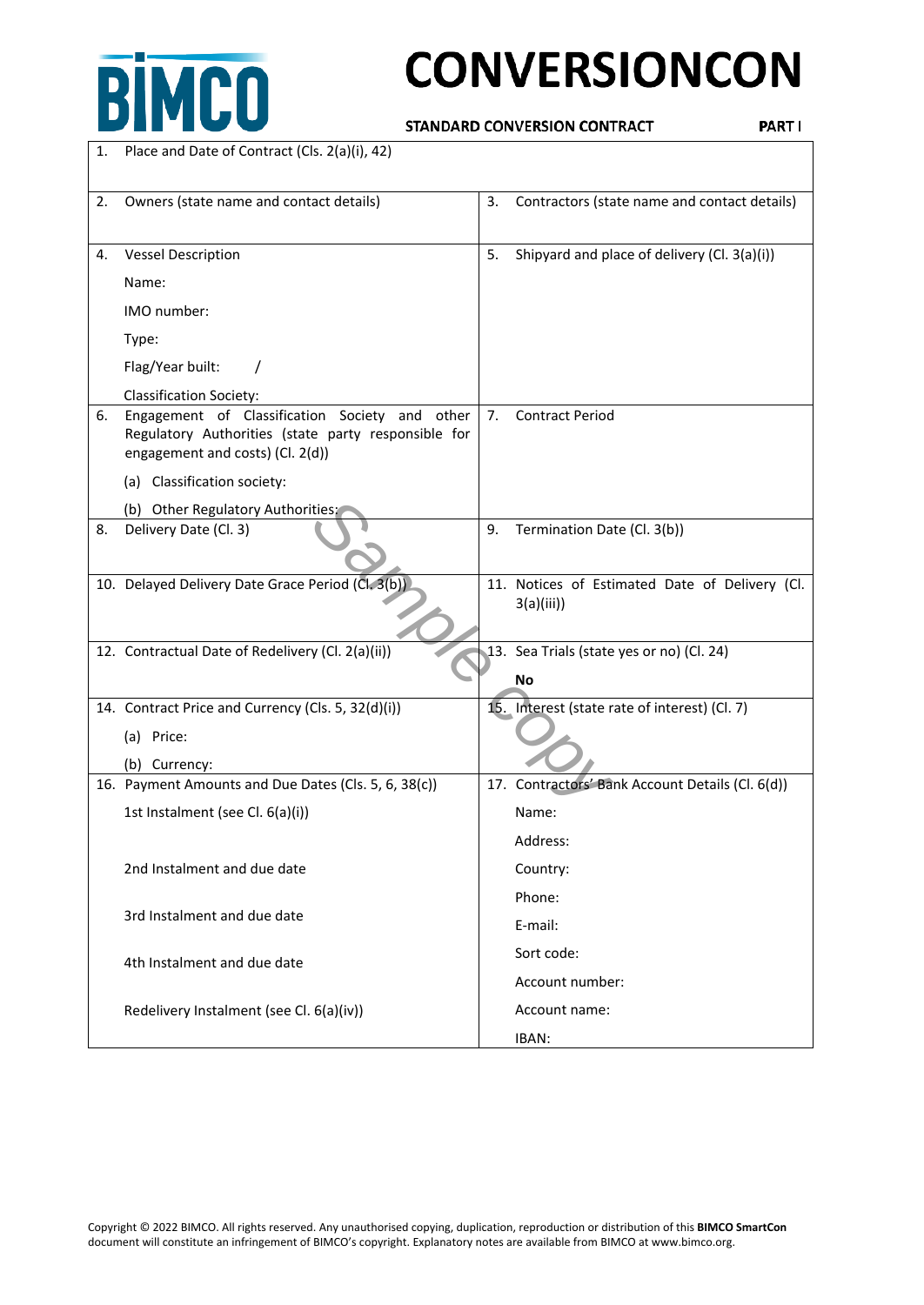| 18. Late Redelivery (Cl. 11)                                                                               | 19. Guarantees (Cl. 10)                                                                                                                                                                                                    |
|------------------------------------------------------------------------------------------------------------|----------------------------------------------------------------------------------------------------------------------------------------------------------------------------------------------------------------------------|
| (a) Number of days after which liquidated damages                                                          | (a) Owners' guarantee                                                                                                                                                                                                      |
| payable:                                                                                                   | (i) Number of days after signing Contract:                                                                                                                                                                                 |
| (b) Contract Price reduction amount per day (state                                                         | (ii) Owners' Instalment or Performance                                                                                                                                                                                     |
| monetary amount or percentage of Contract<br>Price):                                                       | Guarantee:                                                                                                                                                                                                                 |
| Maximum Contract Price reduction amount (state<br>(c)                                                      | (b) Contractors' guarantee                                                                                                                                                                                                 |
| monetary amount or percentage of Contract<br>Price):                                                       | (i) Number of days after signing Contract:                                                                                                                                                                                 |
| (d) Number of days after which Owners may<br>terminate:                                                    |                                                                                                                                                                                                                            |
| 20. Owners' Guarantor (state name of bank or party as<br>appropriate, and contact details) (Cl. 10(a))     | 21. Contractors' Guarantor (state name of bank or<br>party as appropriate, and contact details) (Cl.<br>10(b)                                                                                                              |
| Name:                                                                                                      | Name:                                                                                                                                                                                                                      |
| Address:                                                                                                   | Address:                                                                                                                                                                                                                   |
| Country:                                                                                                   | Country:                                                                                                                                                                                                                   |
| Phone:                                                                                                     | Phone:                                                                                                                                                                                                                     |
| E-mail:                                                                                                    | E-mail:                                                                                                                                                                                                                    |
| 22. Warranty Period (state number of months. If left blank<br>12 months shall apply) (Cl. 32(a), (g), (h)) | 23. Additional Warranty Period (state number of<br>months. If left blank 6 months shall apply) (Cl.<br>32(f)                                                                                                               |
| 24. Owners' Representative (Cl. 19(a)(i))                                                                  | 25. Contractors' Representative (Cl. 19(b))                                                                                                                                                                                |
|                                                                                                            |                                                                                                                                                                                                                            |
|                                                                                                            |                                                                                                                                                                                                                            |
| 26. Contractors' Liability                                                                                 | 27. Suspension and Termination (Cl. 38)                                                                                                                                                                                    |
| (a) Total Liability (Cl. 36)                                                                               | (a) Delays due to Force Majeure Events (state<br>number of days):                                                                                                                                                          |
| (b) Liability for Other Liquidated Damages (Cl. 12)                                                        | (b) Delays due to Permissible Delays (state<br>number of days):                                                                                                                                                            |
|                                                                                                            | (c) Aggregate delays (state number of days):                                                                                                                                                                               |
| 28. Owners' Termination Fee (state percentage of balance<br>of Contract Price) (Cl. 38(f))                 | 29. Effective Date of Contract (state conditions to<br>be fulfilled) (Cl. 42)                                                                                                                                              |
|                                                                                                            |                                                                                                                                                                                                                            |
| 30. State number of days within which conditions have to                                                   | Arbitration<br>31. Law<br>(choose<br>and<br>law<br>and                                                                                                                                                                     |
| be satisfied (Cl. 42)                                                                                      | arbitration venue. If alternative (g)(Other) is<br>chosen, subclause 40(c) must be appropriately<br>filled in or replaced, failing which alternative<br>(a)(English law/London arbitration)<br>shall<br>apply) (Cl. 40(c)) |
| 32. Number of Additional Clauses                                                                           | 33. Number of Additional Annexes                                                                                                                                                                                           |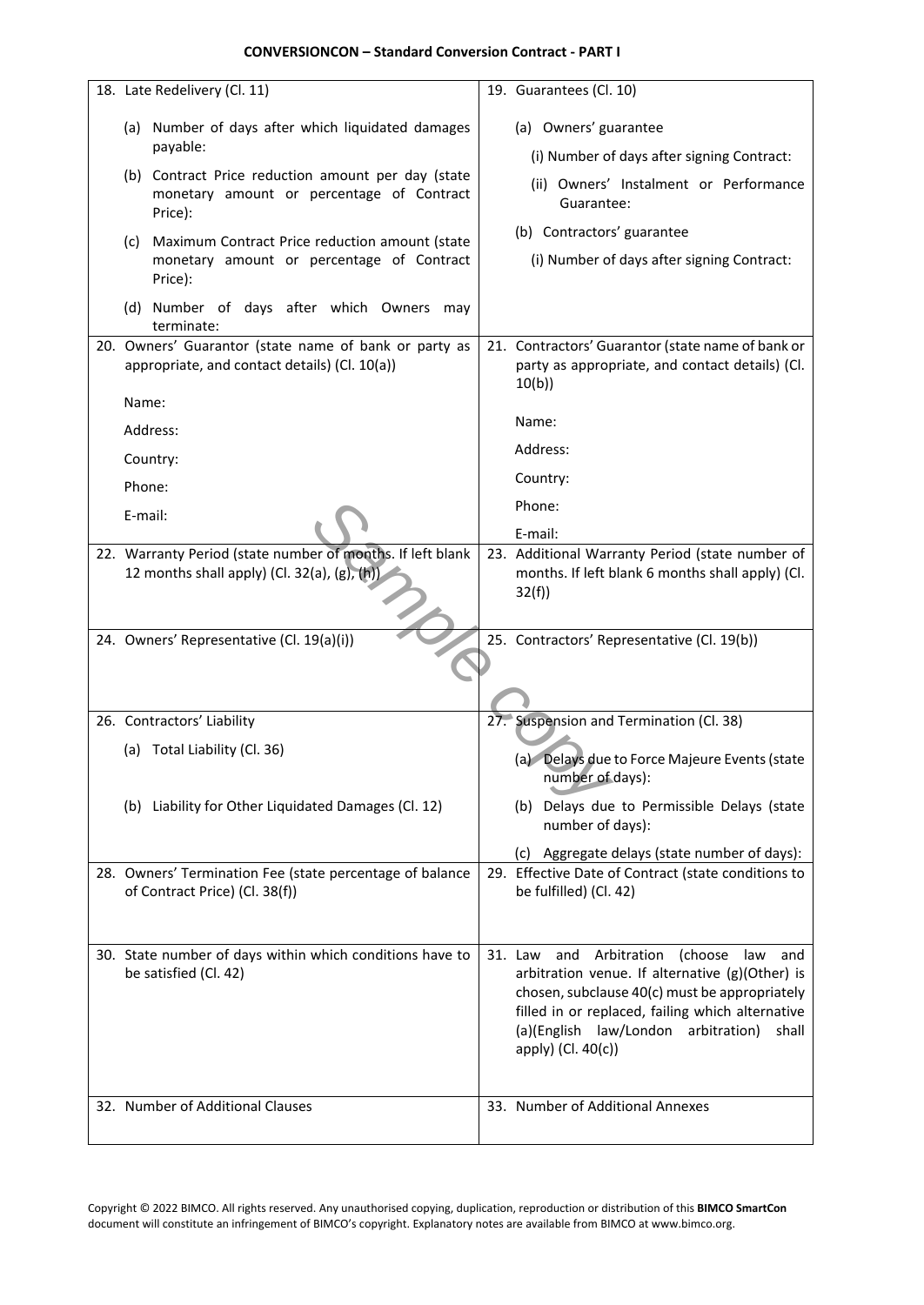This Contract consists of PART I including additional clauses, if any agreed and stated in Box 32, and PART II as well as any Annexes agreed and attached hereto and shall be performed subject to the conditions contained herein. In the event of a conflict of conditions the provisions of PART I shall prevail over those of PART II as well as any Annexes agreed and attached hereto to the extent of such conflict, but no further.

The Specification, Maker's List, and/or Plans and Drawings hereafter approved by the Owners shall form part of this Contract, but in the event of conflict between the provisions of this Contract and the Specification, Maker's List, and/or Plans and Drawings, the provisions of this Contract shall prevail. In the event of inconsistency between the Specification and Maker's List, on the one hand, and the Plans and Drawings on the other, the Specification and Maker's List shall prevail. In the case of inconsistency between any of the Plans and Drawings, the later in date shall prevail.

The party responsible for issuing the final execution version of this Contract warrants that it is an Authentic BIMCO Template procured from a properly authorised source and that all modifications to it are clearly visible. "Authentic BIMCO Template" means a BIMCO-approved standard contract in an editable electronic format.

| <b>Signature (Contractors)</b> | <b>Signature (Owners)</b> |
|--------------------------------|---------------------------|
|                                |                           |

*Sample copy*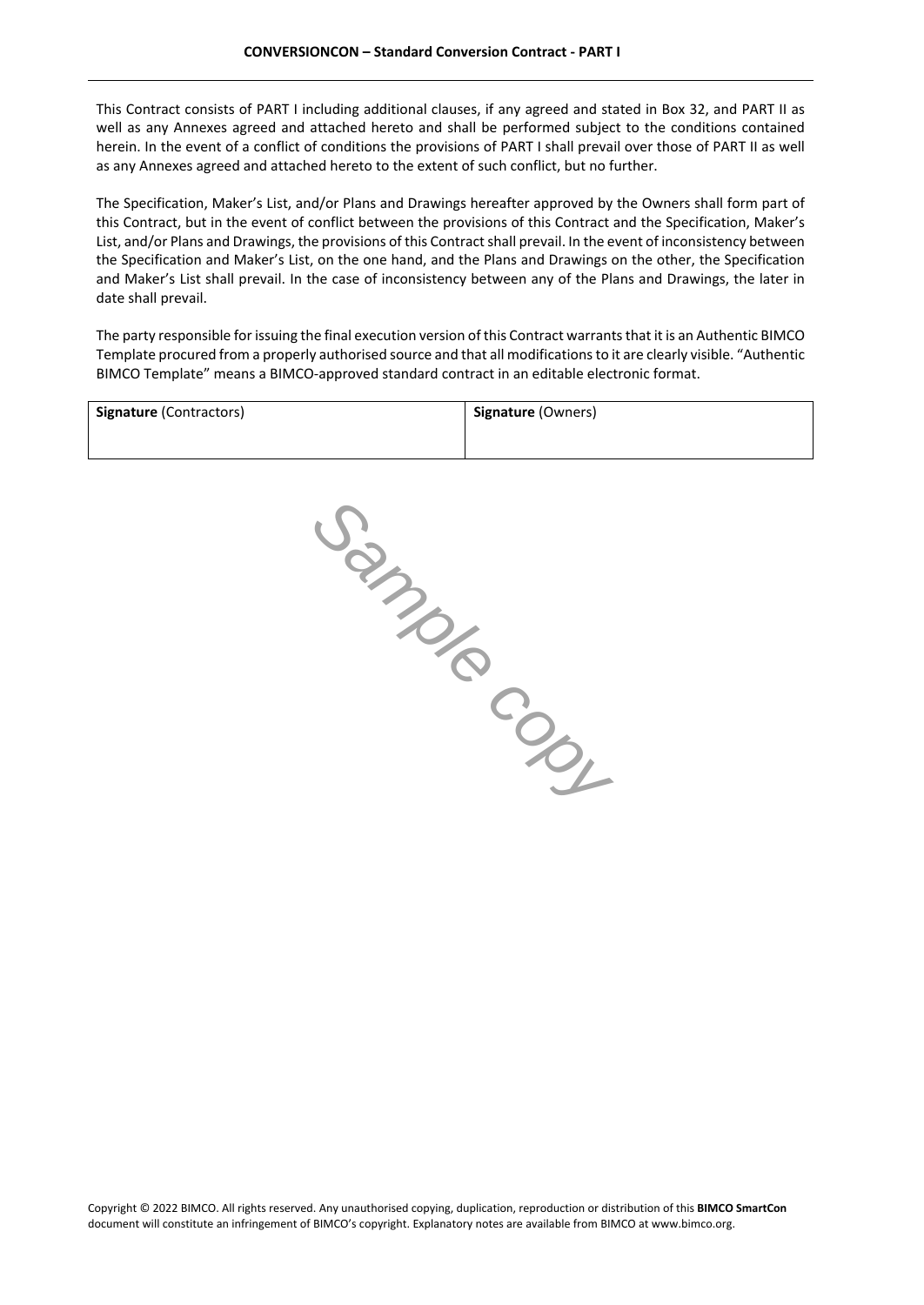# **LIST OF CLAUSES**

**DEFINITIONS** INTERPRETATION

# **Section 1 – Scope of Work**

- 1. Basis of Contract
- 2. Classification, Rules and Regulations
- 3. Delivery
- 4. Vessel Documentation

#### **Section 2 – Financial**

- 5. Contract Price
- 6. Payments
- 7. Interest
- 8. Taxes, Duties, Stamps, Dues and Fees
- 9. Right to Set-off and Liens
- 10. Guarantees
- 11. Liquidated Damages for Late Redelivery
- 12. Other Liquidated Damages
- 13. Title to the Vessel. Materials and Equipment

# **Section 3 – Performance of Conversion Works**

- 14. Subcontracting
- 15. Design
- 16. Approvals of Plans and Drawings
- 17. Owners' Supplies
- 18. Owners' Work
- 19. Owners' and Contractors' Representatives, Assistants, Officers and Crew
- 20. HSSE (Health, Safety, Security and Environment)
- 21. Variations
- 22. Changes in Rules and Regulations
- 23. Inspections, Tests and Trials
- 24. Sea Trials
- 25. Method of Acceptance or Rejection
- 26. Redelivery Defects

# **Section 4 – Redelivery**

- 27. Redelivery
- 28. Documents on Redelivery
- 29. Redelivery Instalment
- 30. Possession and Removal of the Vessel

## **Section 5 – Legal**

- 31. Permissible Delays
- 32. Contractors' Warranty
- 33. Contractors' Exclusion Clauses
- 34. Mutual Exclusion Clauses
- 35. Liability and Indemnity
- 36. Limitation
- 37. Insurances
- 38. Suspension and Termination
- 39. Copyrights, Trademarks and Patents
- 40. Dispute Resolution

#### **Section 6 – Sundry**

- 41. Notices
- 42. Effective Date of Contract
- 43. Assignment
- 44. Severance
- 45. Entire Agreement
- 46. Third Party Rights
- 47. Sanctions

Copyright © 2022 BIMCO. All rights reserved. Any unauthorised copying, duplication, reproduction or distribution of this **BIMCO SmartCon**  document will constitute an infringement of BIMCO's copyright. Explanatory notes are available from BIMCO at [www.bimco.org](http://www.bimco.org/).

*Sample copy*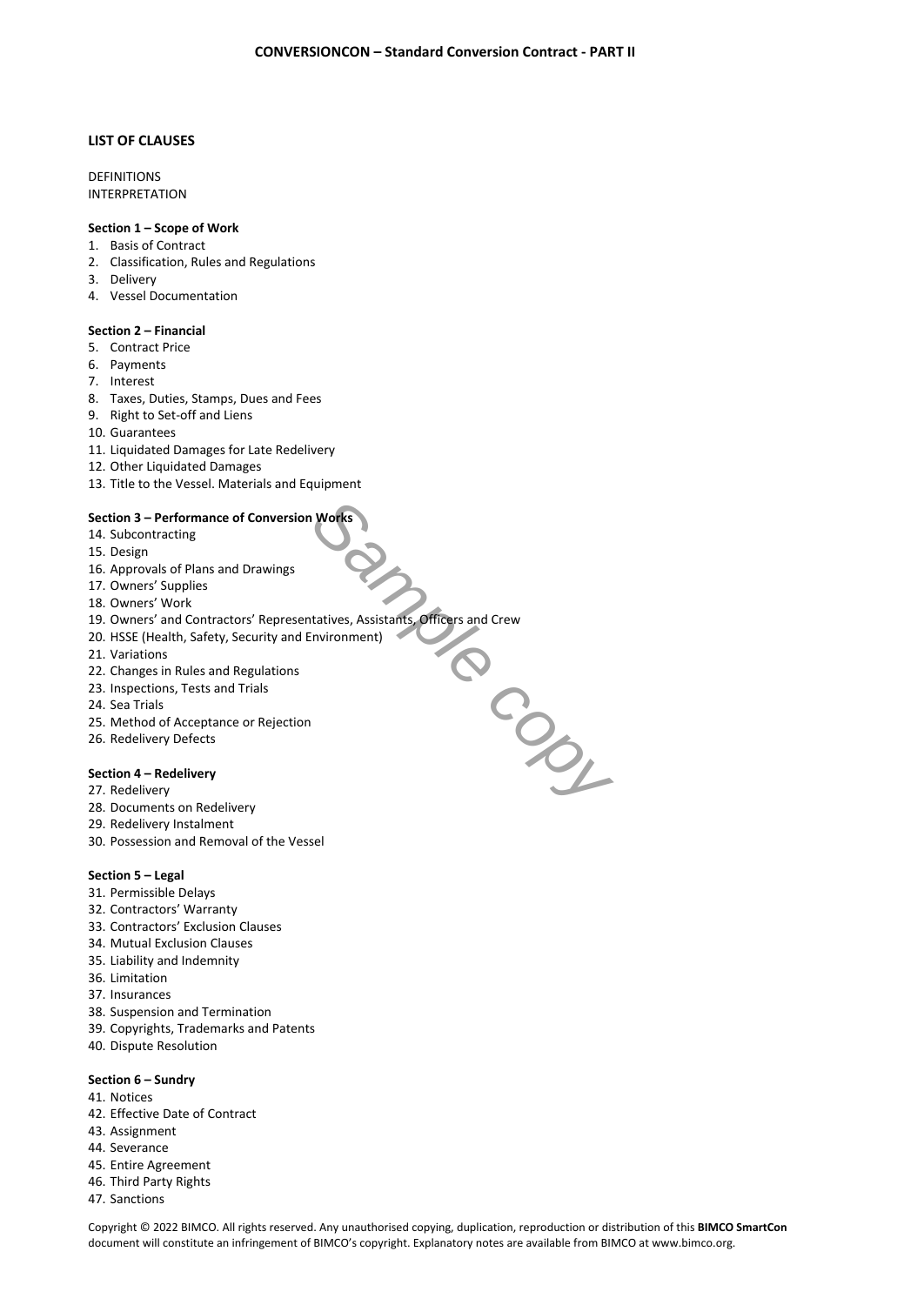48. Anti-Corruption

#### **Annexes**

Annex A – Specification

Annex B – Maker's List

Annex C – Vessel Documentation

Annex D – Owners' Guarantee

Annex E – Contractors' Guarantee Annex F – Special Technical Requirements

Annex G – Health, Safety, Security and Environment (HSSE)

Annex H – Insurances

Annex I – Protocol of Redelivery and Acceptance

*Sample copy*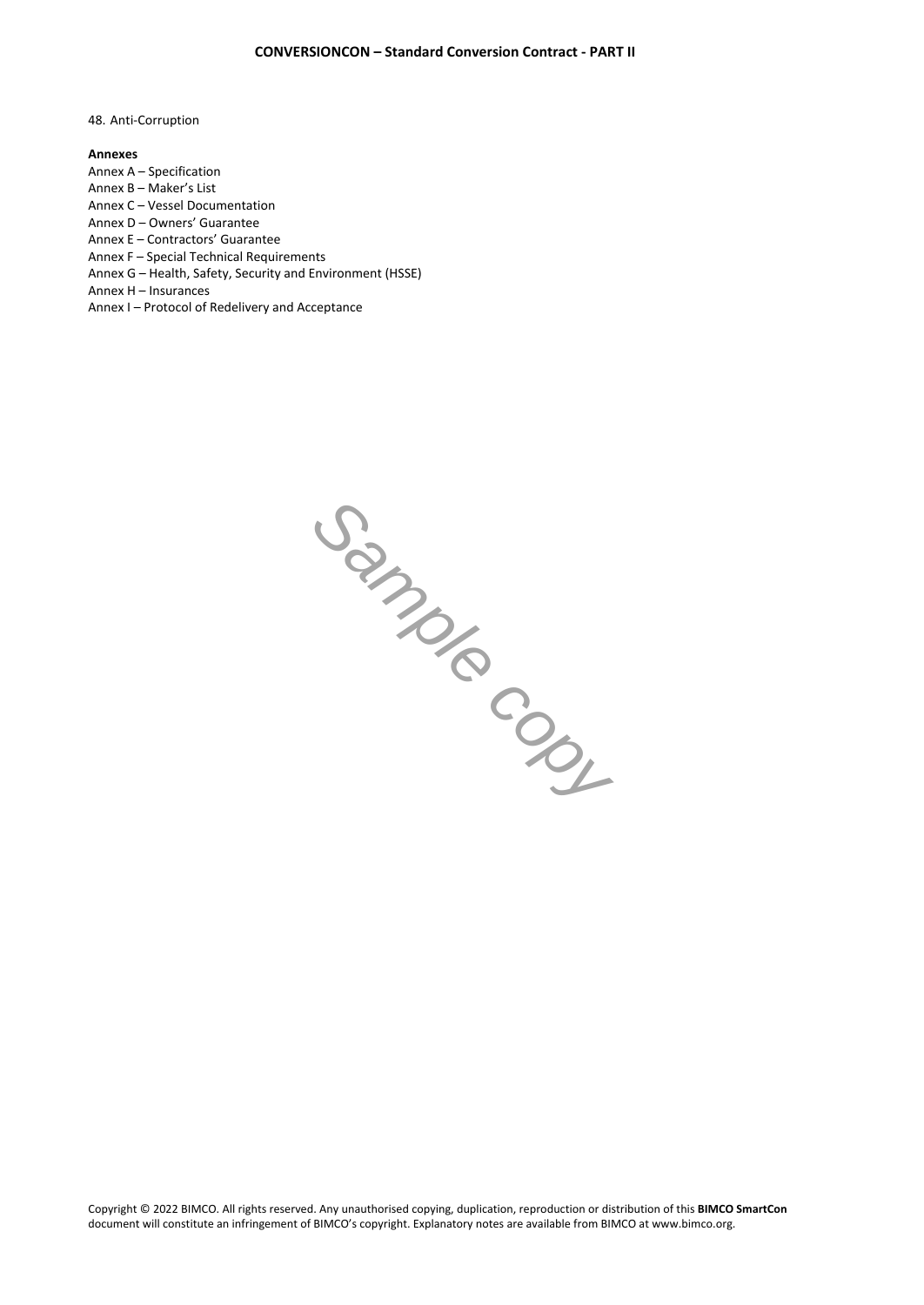#### **DEFINITIONS**

In this Contract:

"Affiliates" means a company, partnership, or other legal entity which controls, is controlled by, or is under common control with, a Party. For the purposes of this definition, the term "control" means the direct or indirect ownership of fifty per cent (50%) or more of the issued share capital or any kind of voting rights in a company, partnership, or legal entity, and "controls", "controlled" and "under common control" shall be construed accordingly.

"Banking Day" means a day on which banks are open in the places stated in Box 2 and Box 3 and, where a remittance is in US dollars, in New York.

"Classification Society" means the classification society stated in Box 4 or as otherwise stated in the Specification.

"Contract" means this BIMCO Standard Conversion Contract consisting of Part I including additional Clauses, if any agreed, and Part II as well as any Annexes (including the Specification and Maker's List) and Plans and Drawings attached hereto.

"Contract Price" means the amount stated in Box 14 as may be adjusted in accordance with the terms of this Contract.

"Contractors" means the company or companies stated in Box 3.

"Contractual Date of Redelivery" means the contractual date of redelivery stated in Box 12.

 $\frac{2}{\infty}$ 

"Contractors' Group" means:

- (i) Contractors; and
- (ii) Contractors' Affiliates; and
- (iii) Subcontractors (of any tier) of any of the foregoing; and
- (iv) Suppliers of any of the foregoing; and
- (v) Employees of any of the foregoing

but always related to the Conversion Works.

"Conversion Works" means design, engineer, procure, equip, install, modify, construct, repair, commission, test, survey, and complete to the extent detailed in the Contract.

"Defects" means any deficiencies or defects in the Conversion Works, material and/or workmanship on the part of the Contractors' Group.

"Delayed Delivery Date" means the date as stated in the notice given by the Owners under subclause 3(b) or, if a range of dates is stated, then the last date of the range.

"Delivery Date" means the agreed date for the delivery of the Vessel to the Contractor as stated in Box 8 or, if a range of dates is stated, then the last date of the range.

"Employees" means employees, directors, officers, servants, agents or invitees.

"Flag State" means the flag state stated in Box 4 or as otherwise stated in the Specification.

"Group" means the Contractors' Group or the Owners' Group, as the case may be.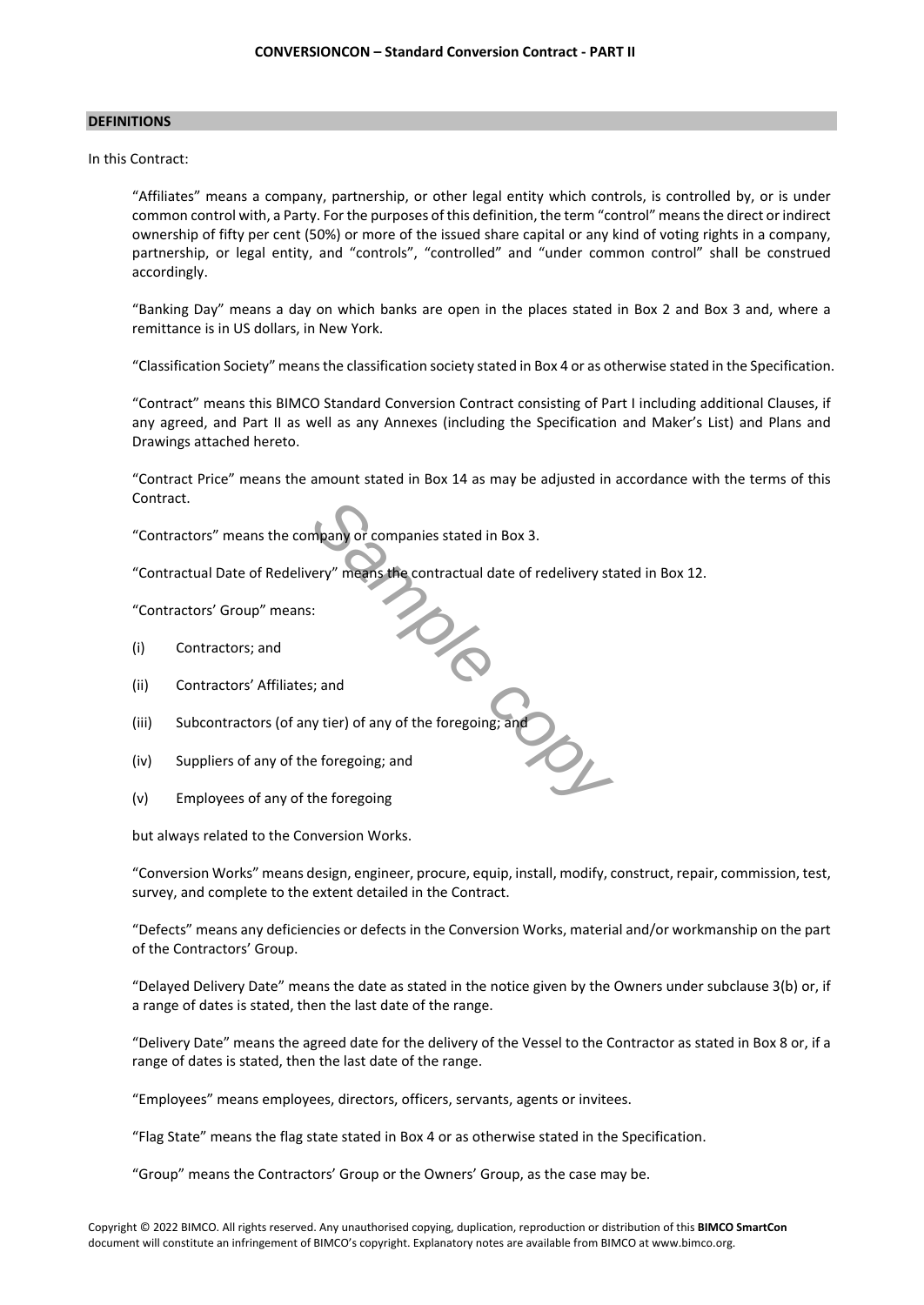"Instalments" means the amounts payable in accordance with Box 16.

"In writing" means any method of legible communication.

"Maker's List" means the list of suppliers for equipment, machinery and services approved by the Parties and stated in Annex B (Maker's List).

"Owners" means the company or companies stated in Box 2.

"Owners' Group" means:

- (i) Owners; and
- (ii) Owners' Affiliates; and
- (iii) Contractors and subcontractors (of any tier) of any of the foregoing; and
- (iv) Suppliers of any of the foregoing; and
- (v) Employees of any of the foregoing

but always excluding Contractors' Group and always related to the Conversion Works.

"Owners' Supplies" means all of the items to be provided by the Owners in accordance with the Specification.

"Parties" means the Contractors and the Owners.

"Party" means the Contractors or the Owners, as the case may be.

"Permissible Delays" means delays to the Conversion Works and/or redelivery of the Vessel and which entitle the Contractors to extend the Redelivery Date in accordance with Clause 32 (Permissible Delays).

"Plans and Drawings" means the plans and drawings attached hereto or listed and/or described in the Contract or Specification.

**Sample 19 and Secure 2015 and Secure 2016 10 and Secure 2016 10 and the Conversion U of the items to be provided by the Owners in a<br>tors and the Owners.<br>Sample conversion Works and/or redelive<br>delays to the Conversion Wor** "Redelivery Date" means the Contractual Date of Redelivery as may be adjusted in accordance with the terms of this Contract.

"Redelivery Instalment" means the instalment payable at redelivery calculated in accordance with Clause 6 (Payments).

"Regulatory Authorities" means the regulatory authorities whose rules and regulations must be complied with in carrying out and completing the Conversion Works and redelivery of the Vessel. Such bodies shall include the Flag State together with the other bodies listed in the Specification.

"Shipyard" means the place or places stated in Box 5 where the Conversion Works will be performed.

"Specification" means the technical details contained in Annex A (Specification).

"Subcontractor" means any person (not being an Employee of the Contractors), company or other legal entity with whom the Contractors have entered into a contract in relation to the Conversion Works.

"Vessel" means the vessel as described in Box 4 (including its machinery, equipment and appurtenances described in the Specification).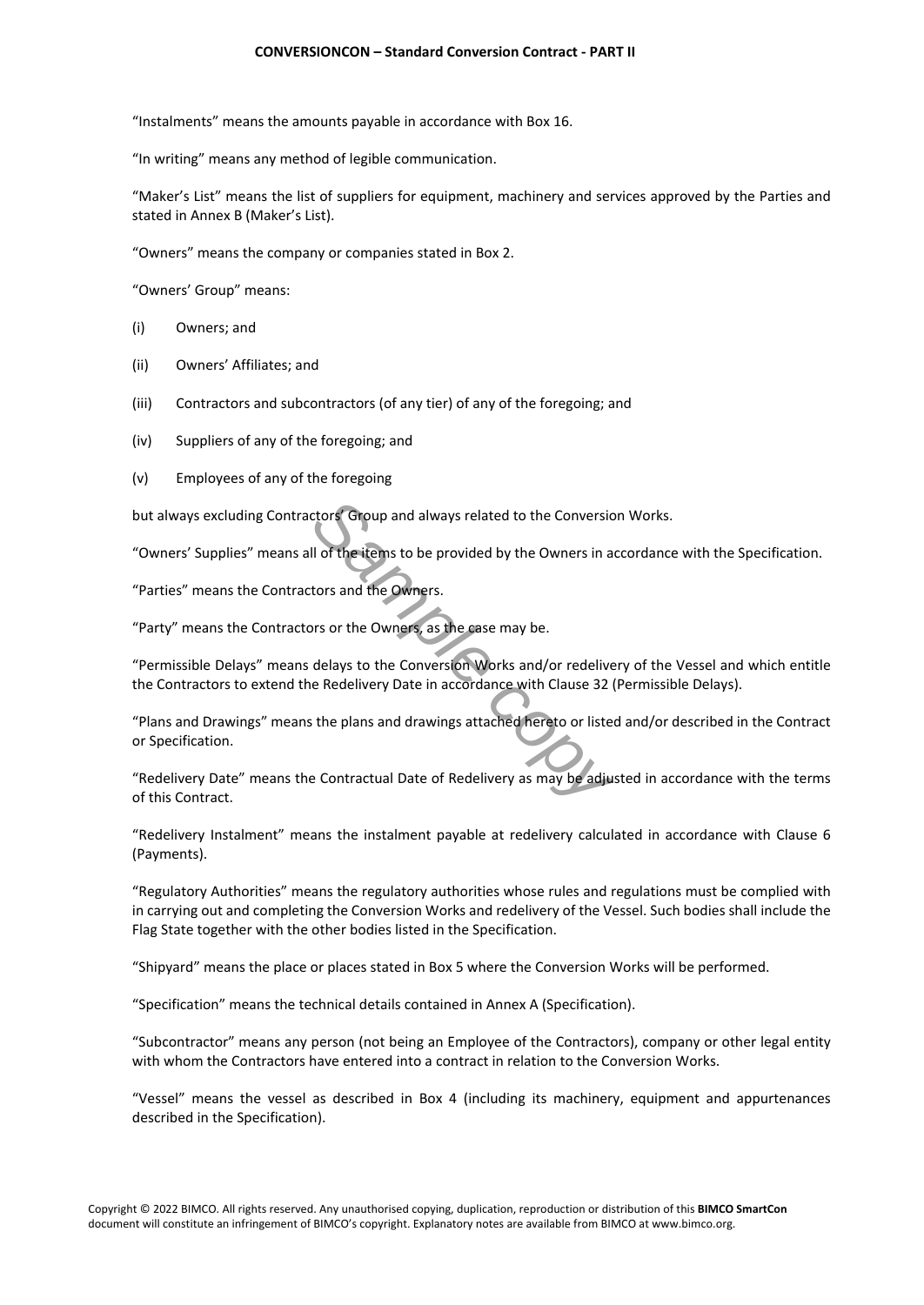#### **INTERPRETATION**

## **Singular/Plural**

In this Contract the singular includes the plural and vice versa as the context admits or requires.

#### **Headings**

The index and headings to the Clauses and Annexes to this Contract are for convenience only and will not affect its construction or interpretation.

## **Jointly and severally**

In this Contract, all covenants, agreements, undertakings, indemnities, representations and warranties by more than one person are entered into, given or made by such persons jointly and severally.

*Sample copy*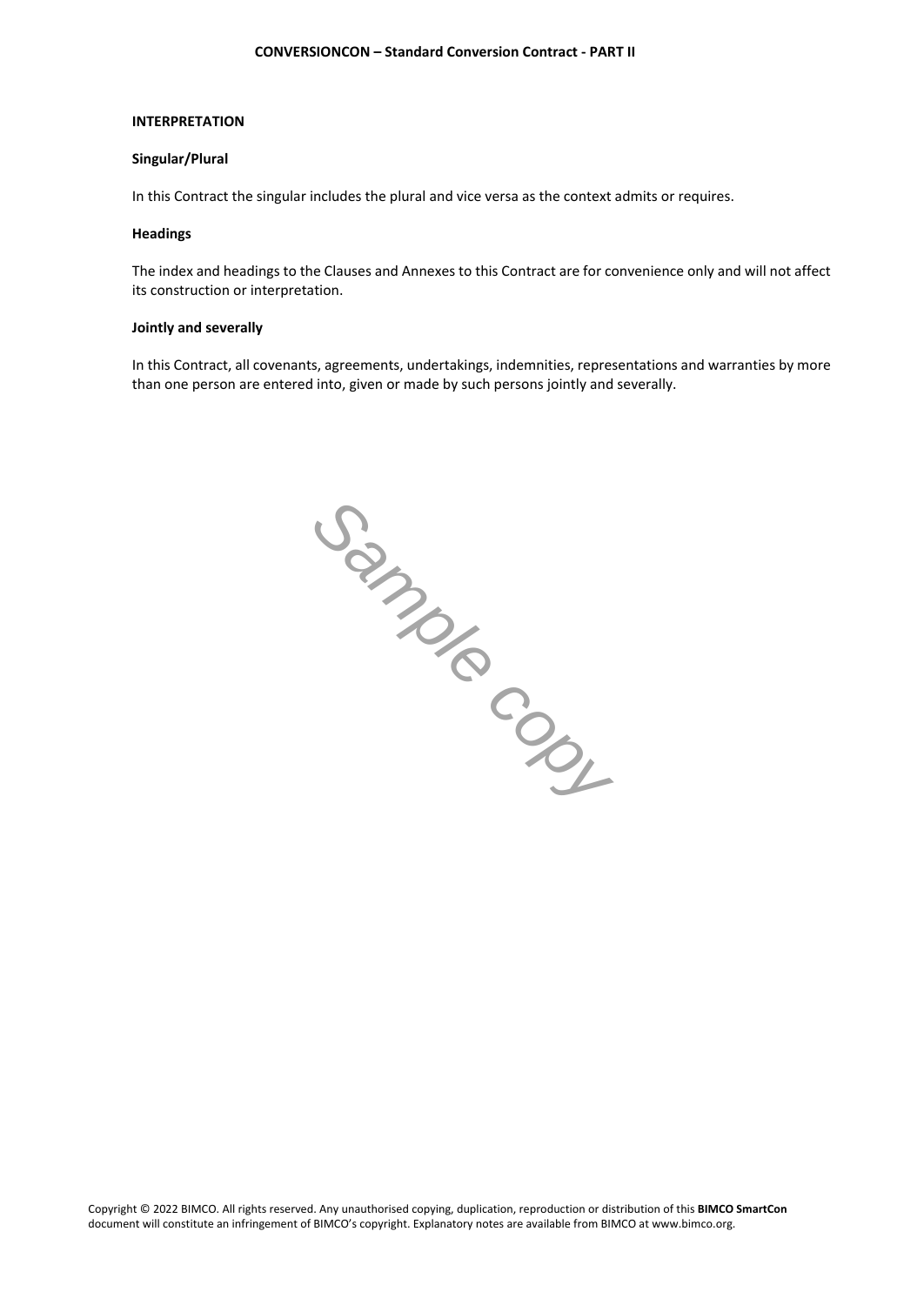#### **SECTION 1 – SCOPE OF WORK**

#### **1. Basis of Contract**

It is mutually agreed between the Contractors and the Owners that:

- (a) the Contractors shall perform the Conversion Works and redeliver the Vessel to the Owners all in accordance with good international shipbuilding and marine engineering practice; and
- (b) the Owners shall deliver and take redelivery of the Vessel and pay the Contract Price in accordance with the terms of this Contract.

# **2. Classification, Rules and Regulations**

(a) The Conversion Works shall be performed in compliance with the applicable laws, rules, regulations and requirements of the Classification Society stated in Box 4, and the Regulatory Authorities:

(i) in force as of the date of this Contract stated in Box 1, or

(ii) if not in force as of the date of this Contract, which are ratified and promulgated on or before the date of this Contract and which will be compulsory for the Vessel on or before the Contractual Date of Redelivery stated in Box 12.

- (b) The final decisions of the Classification Society or Regulatory Authorities as to whether the Conversion Works comply with their respective rules, regulations and requirements shall be binding on the Parties.
- **Sample Controllering Controllering Controllering Controllering Controllering Controllering Controllering Controllering controllering controllering controllering controllering for the Classification Society and Regulatory** (c) The Party stated in Box 6 shall obtain the Classification Society and Regulatory Authorities' approval of the Conversion Works and arrange for the Classification Society and Regulatory Authorities to carry out all surveys and/or tests and/or inspections that may be required in relation to the Conversion Works.
- (d) The Party stated in Box 6 shall be responsible for engaging and bearing the costs of engaging the Classification Society and Regulatory Authorities. All other costs incidental to and in respect of the obligations under subclauses (b) and (c) above shall be for the account of the party stated in Box 6.
- (e) The Party stated in Box 6 shall give the other Party, as soon as practicable, copies of all relevant correspondence relating to the Vessel to and from the Classification Society and the Regulatory Authorities, together with all plans approved by the Classification Society.
- (f) The Contractors shall obtain at their cost all other licenses, permits, and permissions required to carry out the Conversion Works.
- (g) The Parties shall cooperate and assist each other in obtaining the approvals, licences, permits and permissions referred to in subclauses (c) and (e) above.

# **3. Delivery**

(a) Delivery

(i) The Vessel shall be delivered to the Contractors on the Delivery Date stated in Box 8 at the place specified in Box 5.

(ii) The Vessel shall be delivered safely afloat and, unless otherwise agreed, gas free and/or inerted, free of cargo, slops, sludge, dirty ballast and/or any substances in the structure of the Vessel which may interfere with or be dangerous or harmful to health in the performance of the Conversion Works.

(iii) The Owners shall keep the Contractors informed of the Vessel's itinerary. Prior to delivery, the Owners shall serve the Contractors with notices of the Vessel's delivery as stated in Box 11.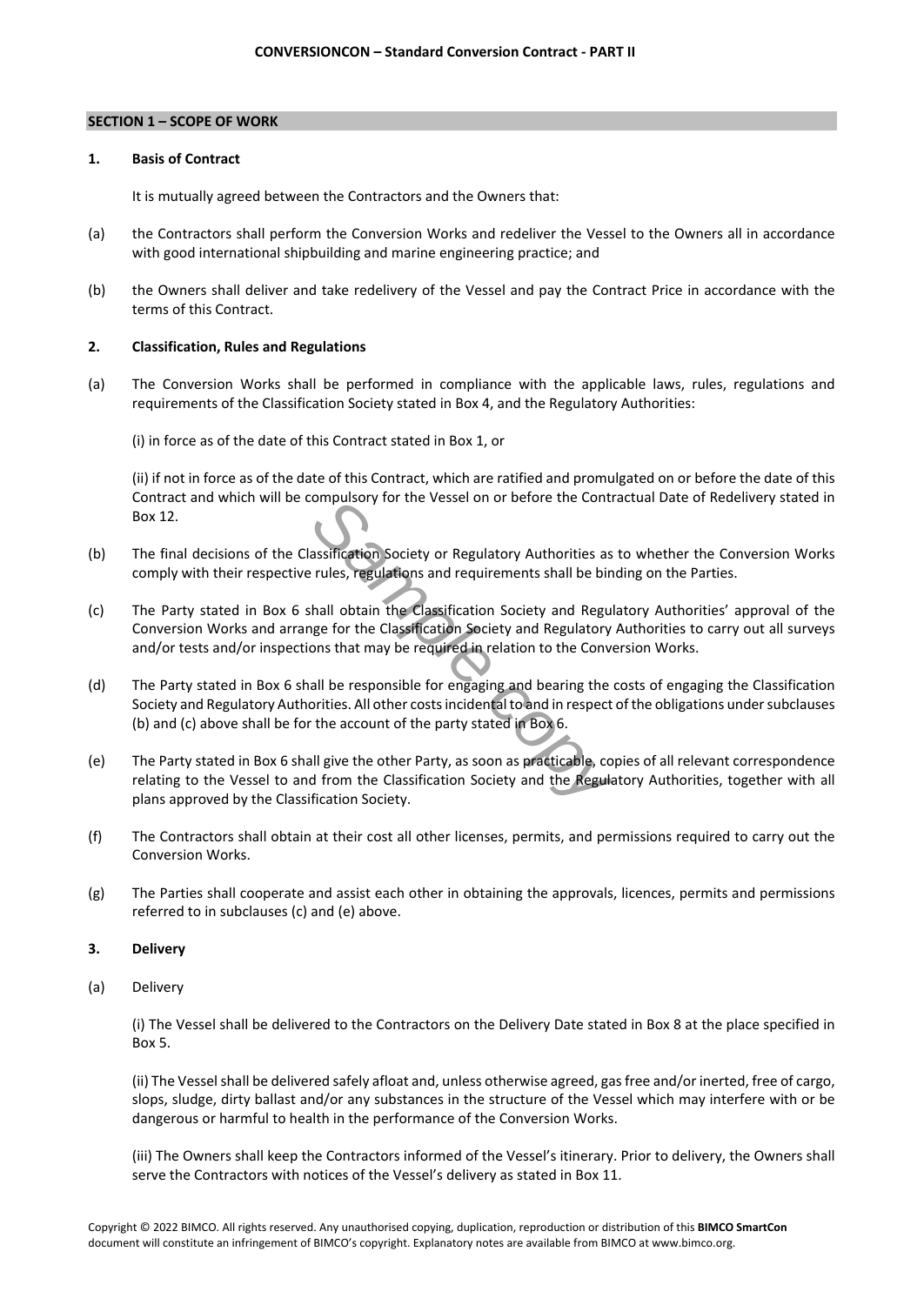(b) Delayed Delivery and Termination

If the Owners know or ought reasonably to know that they will be unable to deliver the Vessel by the Delivery Date stated in Box 8, they shall give notice in writing to the Contractors thereof as soon as reasonably practicable stating in such notice the date and time prior to the Termination Date stated in Box 9 by which they will be able to deliver the Vessel ("Delayed Delivery Date").

(i) If the Delayed Delivery Date is on or before the expiry of the Delayed Delivery Date Grace Period stated in Box 10 and provided that the Vessel is delivered on or before the Delayed Delivery Date, the Contractors shall be obliged to accept delivery of the Vessel. The Redelivery Date shall, unless otherwise agreed between the Parties, be extended by the number of days that the Vessel was delivered after the Delivery Date and the Contractors shall not be entitled to claim any losses or expenses incurred or to terminate the Contract as a result of the delay in delivery and the extension of the Redelivery Date.

If the Vessel is not delivered on or before the Delayed Delivery Date, the Contractors shall (in accordance with subclause 38(b) (Contractors' Termination)) be entitled to terminate this Contract by giving written notice to the Owners.

*Sample de Conversion* of the Contract under Clause 2:<br>
Lettes a variation of the Contract under Clause 2:<br>
Pariations).<br>
Pariations).<br>
Pariations).<br>
Pariations).<br>
Pariations).<br>
Pariations).<br>
Pariations).<br>
Pariations (Cont (ii) If the Delayed Delivery Date is after the expiry of the Delayed Delivery Date Grace Period stated in Box 10 but before the Termination Date stated in Box 9 and provided that the Vessel is delivered on or before the Delayed Delivery Date, the Contractors shall be obliged to accept delivery of the Vessel. If the Contractors consider that such delay in delivery constitutes a variation of the Contract under Clause 21 (Variations) then the Contractors shall commence or continue the Conversion Works and shall notify the Owners accordingly and proceed in accordance with Clause 21 (Variations).

(iii) If the Vessel is not delivered on or before the Termination Date stated in Box 9, the Contractors shall (in accordance with subclause 38(b) (Contractors' Termination)) be entitled to terminate this Contract by giving written notice to the Owners.

# **4. Vessel Documentation**

- (a) The Contractors shall be deemed to have satisfied themselves before entering into the Contract as to the nature and extent of the Conversion Works based on the documentation set out in Annex C (Vessel Documentation) and all other matters known to them which could affect progress or performance of the Conversion Works.
- (b) In addition to the documents referred to in Annex C (Vessel Documentation), the Owners shall without undue delay provide to the Contractors all documents and information affecting the Conversion Works which the Contractors reasonably require and request from the Owners to properly perform the Conversion Works.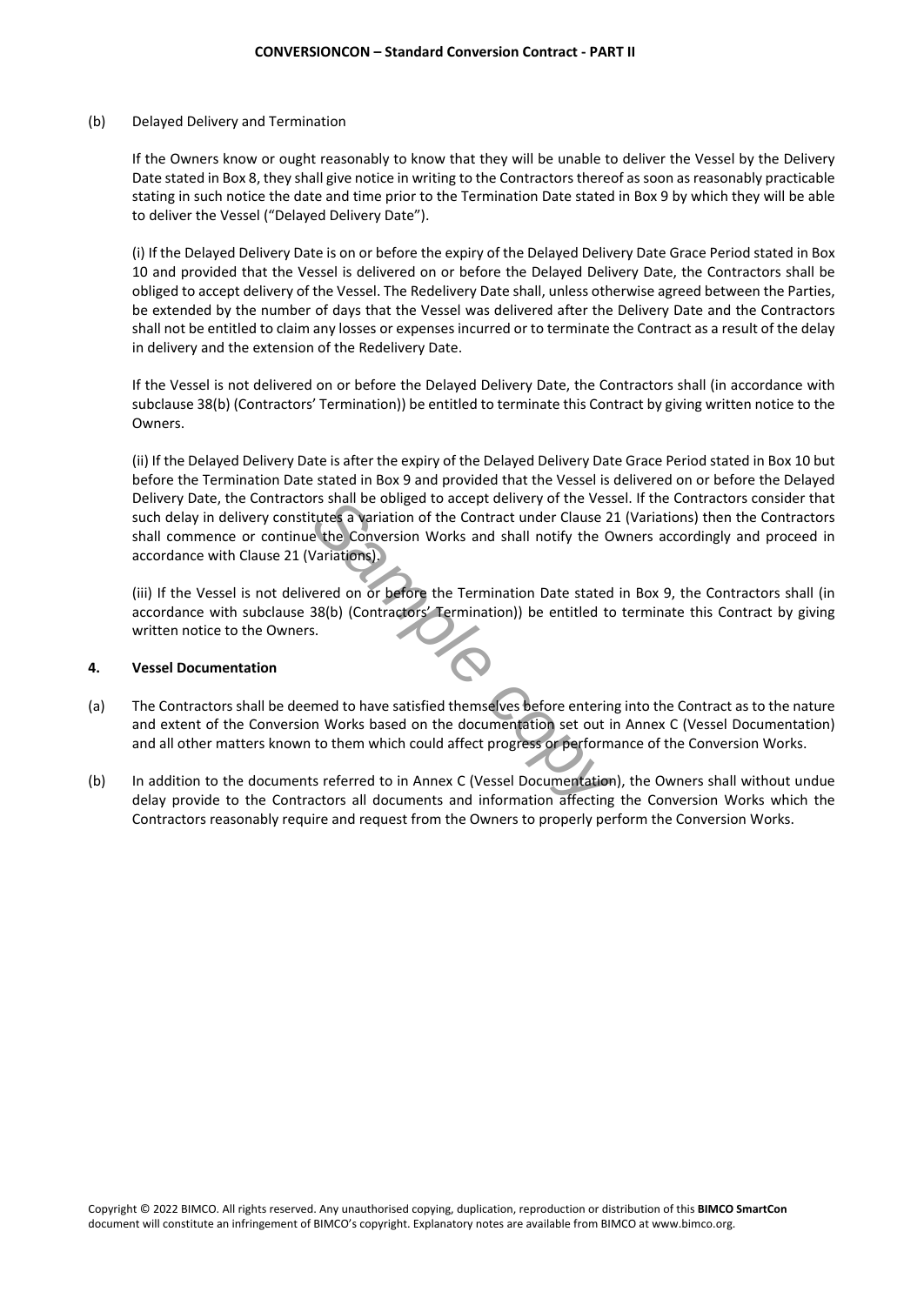# **SECTION 2 – FINANCIAL**

# **5. Contract Price**

The Contract Price shall be as stated in Box 14(a) as may be adjusted in accordance with the terms of this Contract.

The Contract Price and any other payments to be made to the Contractors under this Contract shall be paid in the currency stated in Box 14(b) and in accordance with the payment terms stated in Box 16 and Clause 6 (Payments).

# **6. Payments**

(a) The Contract Price shall be paid by the Owners to the Contractors by Instalments, when due and payable in accordance with Box 16 and this Clause as follows:

(i) Unless otherwise stated in Box 16 the first Instalment shall be due and payable by the Owners five (5) Banking Days after the Contractors' Guarantee has been provided in accordance with subclause 10(b) (Guarantees – Contractors' Guarantee).

**Example 12 Started Transformation** the Contractors shall give the Owners and stalment the Contractors shall give the Owners and Stanking Days prior to the due date of each Instalment shall be pay<br>and the first and Redeliv (ii) The Contractors shall give the Owners invoices for each Instalment under this Contract. With the exception of the first and Redelivery Instalment the Contractors shall give the Owners an invoice to cover the sum due to them not less than ten (10) Banking Days prior to the due date of each Instalment.

(iii) All Instalments other than the first and Redelivery Instalment shall be payable within five (5) Banking Days of the due date thereof.

(iv) The Redelivery Instalment shall be due and payable upon redelivery of the Vessel in accordance with Box 16 and Clause 27 (Redelivery).

All Instalments other than the Redelivery Instalment shall be paid as advances and not deposits.

# (b) Payment for Variations and Other Items

(i) Unless the Parties agree otherwise the sums due or refundable under Clause 21 (Variations) and Clause 22 (Changes in Rules and Regulations) shall be added to or deducted from the Redelivery Instalment.

(ii) All expenses payable in accordance with Clause 19 (Owners' Representative, Assistants, Officers and Crew and Contractors' Representative) shall be paid together with the Redelivery Instalment.

(iii) Sums due for other items shall be paid within fifteen (15) Banking Days after receipt by the Owners of the Contractors' invoice.

(c) Payment of Liquidated Damages

Any amounts for liquidated damages under Clauses 11 (Liquidated Damages for Late Redelivery) and 12 (Other Liquidated Damages) shall be calculated and determined before redelivery and may at the Owners' sole discretion be deducted from the Redelivery Instalment.

(d) Payment Procedures

(i) If the date on which any payment is due in accordance with the provisions of this Contract does not fall on a Banking Day, payment shall be made on the next Banking Day.

(ii) Payment of sums due in accordance with the provisions of this Contract shall be made, in the case of payments to the Contractors, by electronic transfer to the Contractors' bank account stated in Box 17 and, in the case of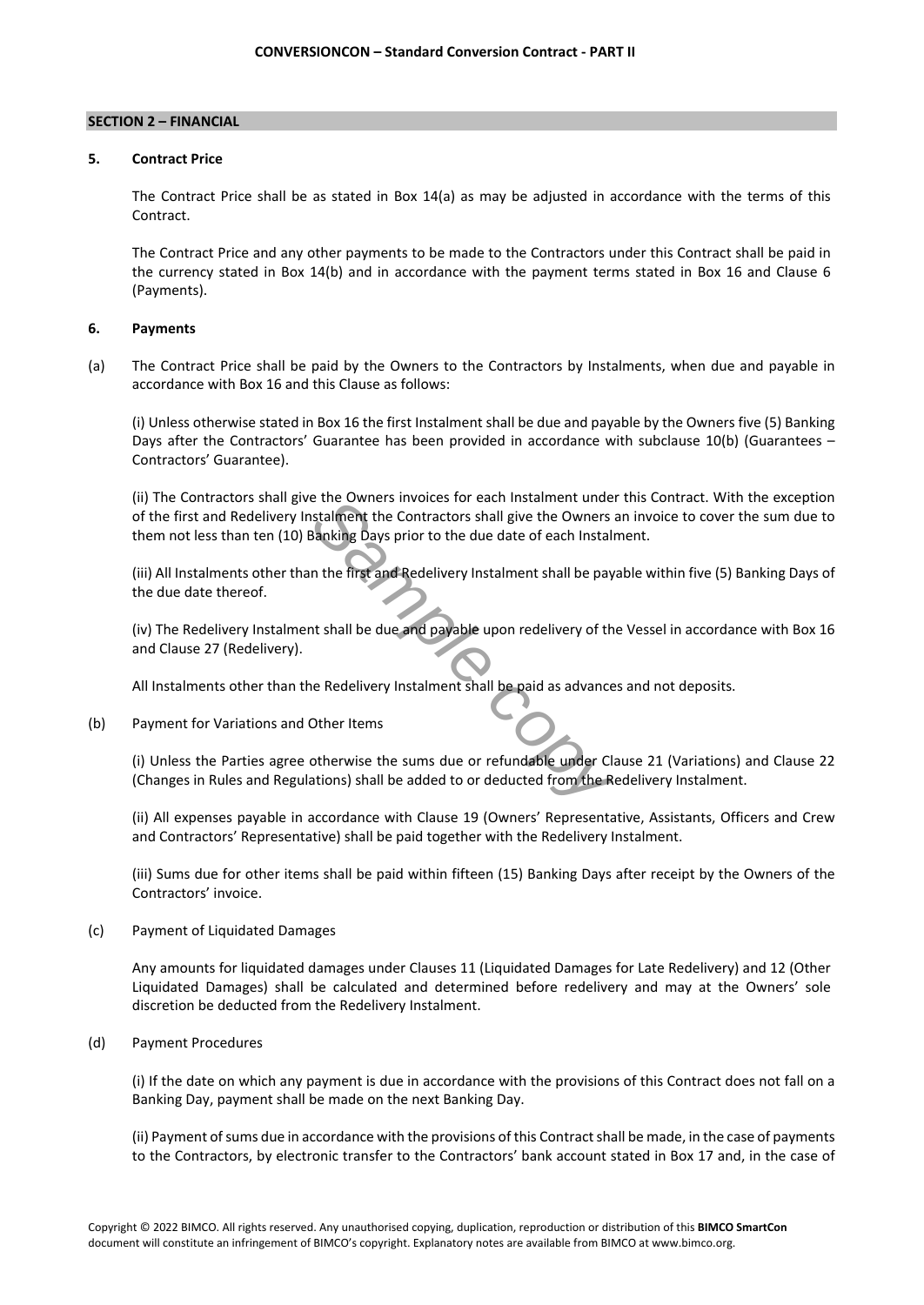payments to the Owners, by electronic transfer to such bank account as the Owners by notice to the Contractors nominates to receive payments on its behalf.

(iii) The cost of remitting payments shall be for the account of the payer.

(iv) Payments by either Party to the other under this Contract, and their receipt, shall not be deemed a waiver of any right or claim either Party may have against the other.

# **7. Interest**

If either Party fails to pay any sum due in accordance with the terms of this Contract, the other Party shall have the right to charge interest from the date such sum has become due and payable at the rate stated in Box 15 on such outstanding sums.

# **8. Taxes, Duties, Stamps, Dues and Fees**

- (a) The Contractors shall bear and pay all taxes, duties, stamps, dues and fees imposed in the place stated in Box 5 in connection with the execution and/or performance of this Contract, excluding any taxes, duties, stamps, dues and fees imposed in the place stated in Box 5 upon the Owners' Supplies which shall be for the Owners' cost and expense.
- **Sample 19 and 19 and 19 and 19 and 19 and 19 and 19 and 19 and 19 and 19 and 19 and 19 and 19 and 19 and 19 and 19 and 19 and 19 and 19 and 19 and 19 and 19 and 19 and 19 and 19 and 19 and 19 and 19 and 19 and 19 and 19 a** (b) The Owners shall bear and pay all taxes, duties, stamps, dues and fees imposed outside the place stated in Box 5 in connection with the execution and/or performance of this Contract, except for taxes, duties, stamps, dues and fees imposed upon those items and services performed and/or procured by the Contractors for the Conversion Works.
- (c) If either Party pays any taxes, duties, stamps, dues and fees for which the other Party is responsible under this Clause, the other Party shall reimburse the paying Party within fifteen (15) Banking Days of receipt of notice to that effect, together with evidence of the amount paid.

# **9. Right to Set-off**

Payment of sums due to the Contractors under this Contract shall be made without any discount, deduction, abatement, set-off, lien, claim, counterclaim or withholding of any nature, except in relation to the Redelivery Instalment as specifically provided in Clause 6 (Payments) and Clause 29 (Redelivery Instalment).

#### **10. Guarantees**

(a) Owners' Instalment/Performance Guarantee

The Owners shall, within the number of days stated in Box 19(a)(i) after the signing of this Contract, deliver to the Contractors an irrevocable and unconditional guarantee issued by the party stated in Box 20 substantially in the form and substance set out in Annex D (Owners' Guarantee) as stated in Box 19(a)(ii), failing which the Contractors shall have the option to terminate this Contract in accordance with subclause 38(b)(iii) (Suspension and Termination – Contractors' Termination).

(b) Contractors' Guarantee

The Contractors shall, within the number of days stated in Box 19(b)(i) after the signing of this Contract, provide the Owners with a Contractors' Guarantee issued by the party named in Box 21 substantially in the form and substance set out in Annex E (Contractors' Guarantee), failing which the Owners shall have the option to terminate this Contract in accordance with subclause 38(a)(i) (Suspension and Termination – Owners' Termination).

#### **11. Liquidated Damages for Late Redelivery**

If redelivery takes place more than the number of days stated in Box 18(a) after the Redelivery Date, then for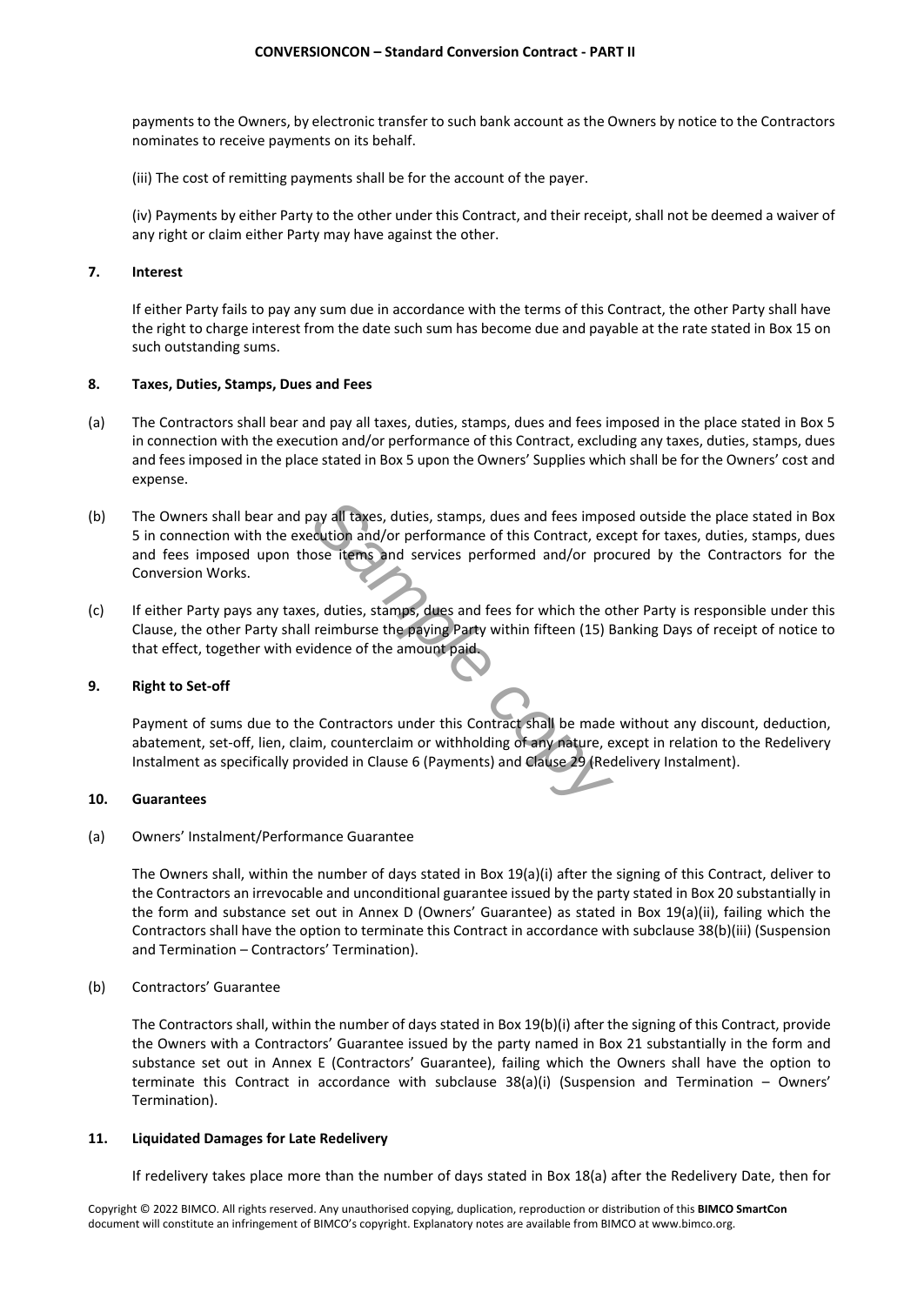each day thereafter the Contractors shall be liable for the amount or percentage of the Contract Price stated in Box 18(b) per day as liquidated damages (and not by way of penalty) up to a maximum amount or percentage of the Contract Price stated in Box 18(c). If Box 18(c) is not filled in ten per cent (10%) of the Contract Price shall be the maximum amount. The remedies referred to in this Clause and Clause 38 (Suspension and Termination) shall be the Owners' sole and exclusive remedies against the Contractors in relation to the late redelivery of the Vessel.

If the delay exceeds the number of days stated in Box 18(d) the Owners shall have the option to terminate this Contract in accordance with subclause 38(a)(iii) (Suspension and Termination – Owners' Termination).

#### **12. Other Liquidated Damages**

The Contractors shall be liable for liquidated damages (and not by way of penalty) in respect of deficiencies in special technical requirements in accordance with Annex F (Special Technical Requirements) up to a maximum amount or percentage of the Contract Price stated in Box 26(b).

The remedies referred to in this Clause shall be the Owners' sole and exclusive remedies against the Contractors in relation to such deficiencies.

#### **13. Title to the Vessel, Materials and Equipment**

#### (a) Title to the Vessel

(i) Title to the Vessel shall remain at all times with the Owners.

(ii) Title to materials and equipment (except for propellers, tailshafts and heavy machinery parts) permanently removed during the Conversion Works shall be passed to the Contractors when removed from the Vessel.

(b) Title to the Materials and Equipment

**Sample and Secure 15 and Secure 15 and Secure 15 and Secure 16 and Secure 16 and Secure 16 and Secure 16 and Secure 16 and Secure 16 and Secure 16 and Secure 16 and Secure 16 and Secure 16 and Secure 16 and Secure 16 and** Title to all materials and equipment intended for the Conversion Works whether unfinished or partly or wholly finished at the Shipyard shall be passed to the Owners when delivered to the Shipyard or incorporated into or fixed to the Vessel, whichever is the earlier.

# (c) Liens

(i) Except as provided in this subclause (c), the Contractors shall not permit nor suffer any lien to be created on the Vessel or the Owners' Supplies as a consequence of their work or that of the Subcontractors.

(ii) The Contractors shall be entitled to exercise a possessory lien on the Vessel before redelivery for all sums due and payable by the Owners to the Contractors on or before redelivery.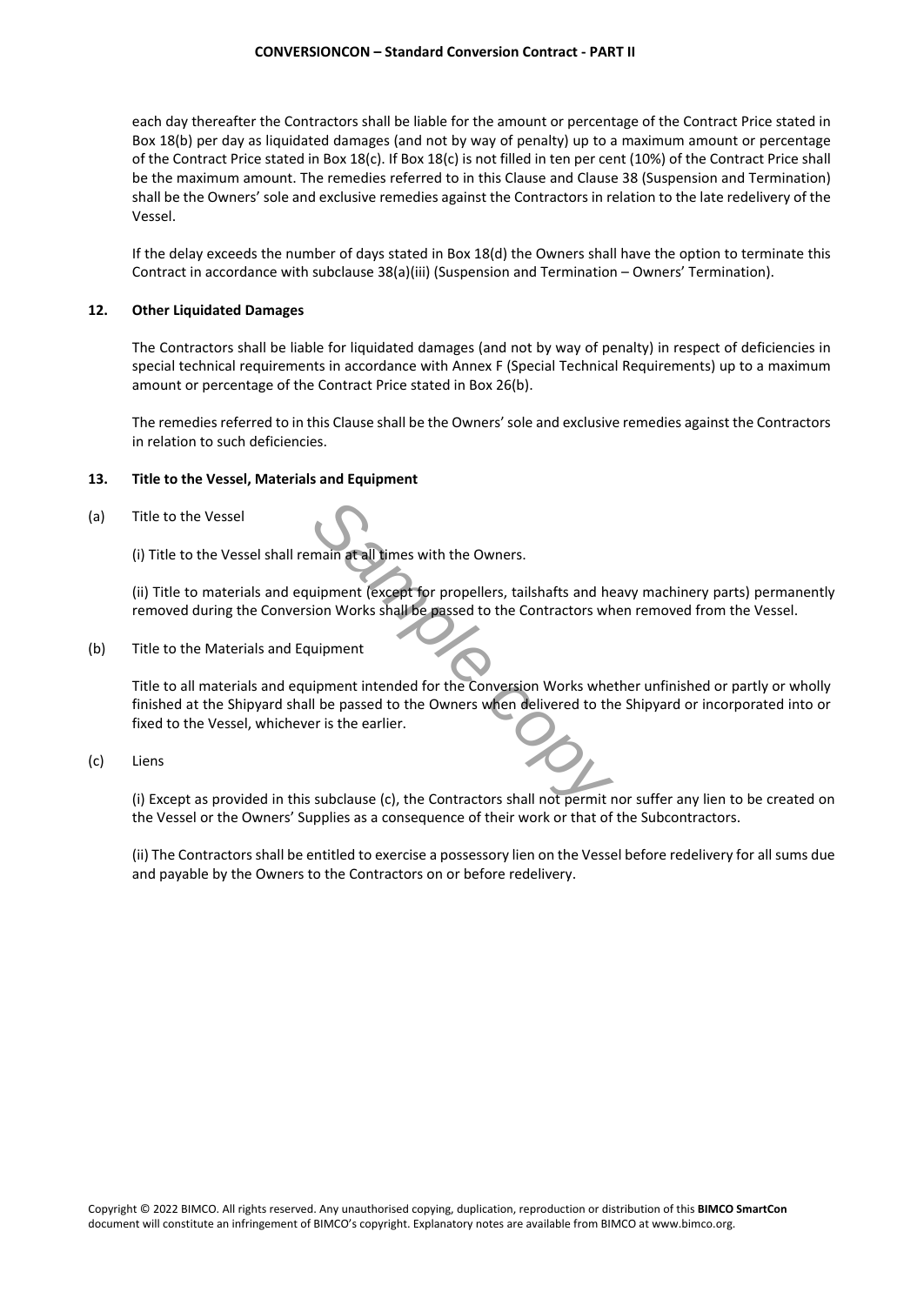## **SECTION 3 – PERFORMANCE OF CONVERSION WORKS**

## **14. Subcontracting**

The Contractors shall have the right to employ Subcontractors to perform any part of the Conversion Works. If a Subcontractor is listed in the Specification and/or Maker's List, the Contractors shall employ such Subcontractor.

Notwithstanding any subcontracting, the Contractors shall remain fully responsible for the due performance of such work as if undertaken by the Contractors at the Shipyard.

## **15. Design**

(a) Basic Design

(i) The Owners shall at all times remain and be responsible for the basic design as set out in Annex A (Specification). The Contractors shall upon receipt promptly review the basic design provided by the Owners for the purpose of preparing the detailed design. If the Contractors become aware of any errors, omissions or discrepancies in the basic design the Contractors shall promptly give notice to the Owners of such errors, omissions or discrepancies.

(ii) If the Contractors consider that such errors, omissions or discrepancies are of a nature or extent that constitutes a variation under Clause 21 (Variations), the Contractors shall notify the Owners accordingly and proceed in accordance with Clause 21 (Variations).

# (b) Detailed Design

The Contractors shall provide the detailed design as set out in Annex A (Specification). The Contractors warrant the accuracy of the detailed design and that it is in compliance with the Contract. The detailed design shall be provided to the Owners in accordance with Clause 16 (Approvals of Plans and Drawings).

# **16. Approvals of Plans and Drawings**

The times and numbers specified in this Clause shall apply unless otherwise stated in the Specification.

- der that such errors, omissions or discrepancies<br>
In Clause 21 (Variations), the Contractors shall reduced 21 (Variations).<br>
<br> **Sample 21 (Variations).**<br>
<br> **Sample contractors shall reduced to the Contractors of Plans and<br>** (a) As soon as possible and not later than sixty (60) days after the effective date of the Contract (see Clause 42 (Effective Date of Contract)) the Contractors shall provide the Owners with proposed detailed conversion and testing schedules. The Owners shall comment on the schedules as soon as possible and at the latest within fourteen (14) days after receipt of the proposals. The Contractors shall thereafter prepare and issue in writing amended conversion and testing schedules incorporating the Owners' comments within fourteen (14) days thereafter.
- (b) The Contractors shall despatch to the Owners a total of three (3) full sets of the Plans and Drawings for the Owners' approval and shall also submit such other technical information as the Owners may reasonably require, not less than thirty (30) days before any conversion works commence. The Contractors shall give notice to the Owners advising the date of despatch of the Plans and Drawings and the Owners shall give notice to the Contractors confirming receipt thereof. The Owners shall within fourteen (14) days of receipt send to the Contractors one (1) set of the Plans and Drawings with the Owners' approval or approval with comments, amendments or reservations.

In the event that the Owners need additional time to consider the Plans and Drawings submitted in accordance with this Clause, they shall request the same in writing of the Contractors whose agreement shall not be unreasonably withheld. In the event that the Owners' comments, amendments or reservations are unclear, unspecified or illegible, the Contractors may give notice requesting clarification. If the Owners fail to respond to the request to provide clarification within five (5) days of receipt of the Contractors' notice, the Contractors shall determine whether and to what extent it can adopt the comments, amendments or reservations.

If requested by the Owners in writing, the Plans and Drawings shall also be sent in an agreed electronic format.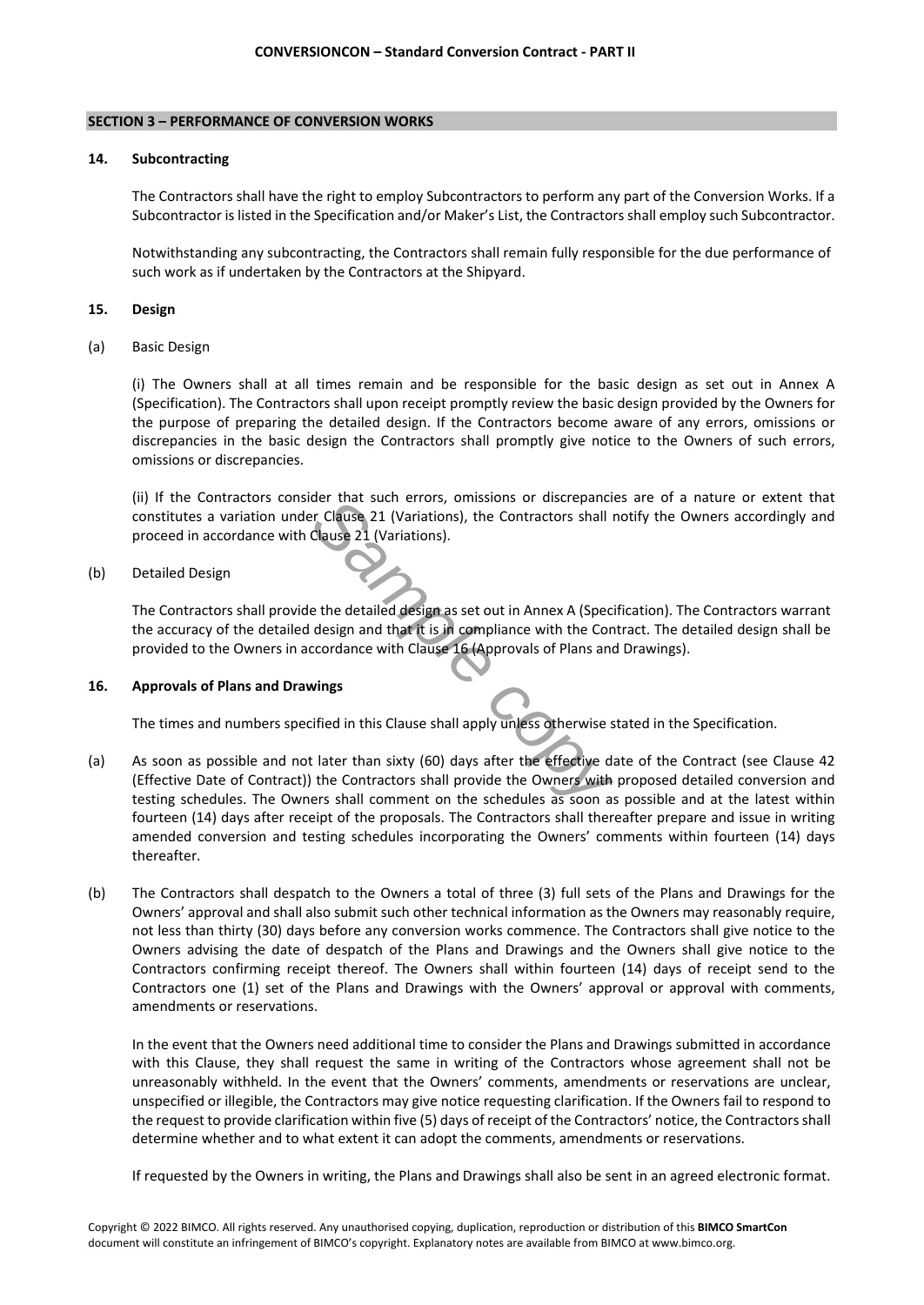- (c) The Contractors shall take due note of the Owners' comments, amendments or reservations (if any) on Plans and Drawings submitted in accordance with this Clause and, if such comments, amendments or reservations are not of such a nature or extent as to constitute a variation under Clause 21 (Variations), then the Contractors shall commence or continue the conversion of the Vessel in accordance with the corrected or amended Plans and Drawings.
- (d) If the Contractors consider the comments, amendments or reservations to the Plans and Drawings are of a nature or extent that constitutes a variation under Clause 21 (Variations), the Contractors shall notify the Owners accordingly and proceed in accordance with Clause 21 (Variations).
- (e) In the event that the Owners fail to return any Plans and Drawings to the Contractors with approval or approval with comments, amendments or reservations, if any, within the time limit stated above, such Plans and Drawings shall be deemed to have been approved by the Owners.
- (f) The Owners' approval or deemed approval of any Plans and Drawings shall not affect the obligations of the Contractors to design, convert and deliver, or the obligations of the Owners to take redelivery of the Vessel and pay for the Conversion Works in accordance with the other provisions of this Contract; nor shall it diminish the Contractors' responsibility in respect of their obligations under this Contract; nor shall it constitute any acceptance by the Owners of any responsibility for any defect in the Conversion Works.

# **17. Owners' Supplies**

(a) Owners

(i) The Owners shall, at their own risk, cost and expense, supply and deliver to the Contractors all of the Owners' Supplies. Such items shall be delivered at a warehouse or other storage facility at the Shipyard or as otherwise reasonably directed by the Contractors in a proper condition ready for installation by the Contractors or Subcontractors in or on the Vessel (hereinafter "Installation"), in accordance with the conversion and testing schedules in subclause 16(a) (Approvals of Plans and Drawings) or as may reasonably be required by the Contractors.

**Sample 19 and Sample controlled and Sample contractors** in a proper condition ready for invessel (hereinafter "Installation"), in accordance and (Approvals of Plans and Drawings) or as may (Approvals of Plans and Drawings (ii) To assist Installation, the Owners shall provide the Contractors with the necessary documentation including specifications, plans, drawings, instruction books, manuals, test reports and certificates required to comply with all applicable rules and regulations. If so requested by the Contractors, the Owners shall, if reasonably possible and at no cost to the Contractors, arrange for the representatives of the manufacturers of the Owners' Supplies to assist the Contractors in Installation and/or to carry out the Installation of the Owners' Supplies by themselves or to make necessary adjustments at the Shipyard in accordance with the manufacturer's instructions, including commissioning.

(iii) If delay in delivery of any of the Owners' Supplies in accordance with subclause (a)(i) above exceeds five (5) days and will cause actual delay to the redelivery of the Vessel, the Contractors shall have the right to proceed with the conversion of the Vessel without Installation of the delayed items. The Owners shall accept and take redelivery of the Vessel so converted.

(b) Contractors

(i) The Contractors shall upon delivery in accordance with subclause (a)(i) promptly inspect and label the Owners' Supplies. Thereafter, the Contractors shall, at their own cost, expense and responsibility safely store and handle the Owners' Supplies and install them in or on the Vessel in accordance with the Specification, provided that the Contractors shall not be responsible for the quality, efficiency and/or performance of any of the Owners' Supplies.

(ii) The Owners' Supplies shall be at all times the property of the Owners but shall be at the Contractors' risk from the time of their delivery in accordance with subclause (a)(i), until the time of their redelivery to the Owners whether or not as part of the Vessel.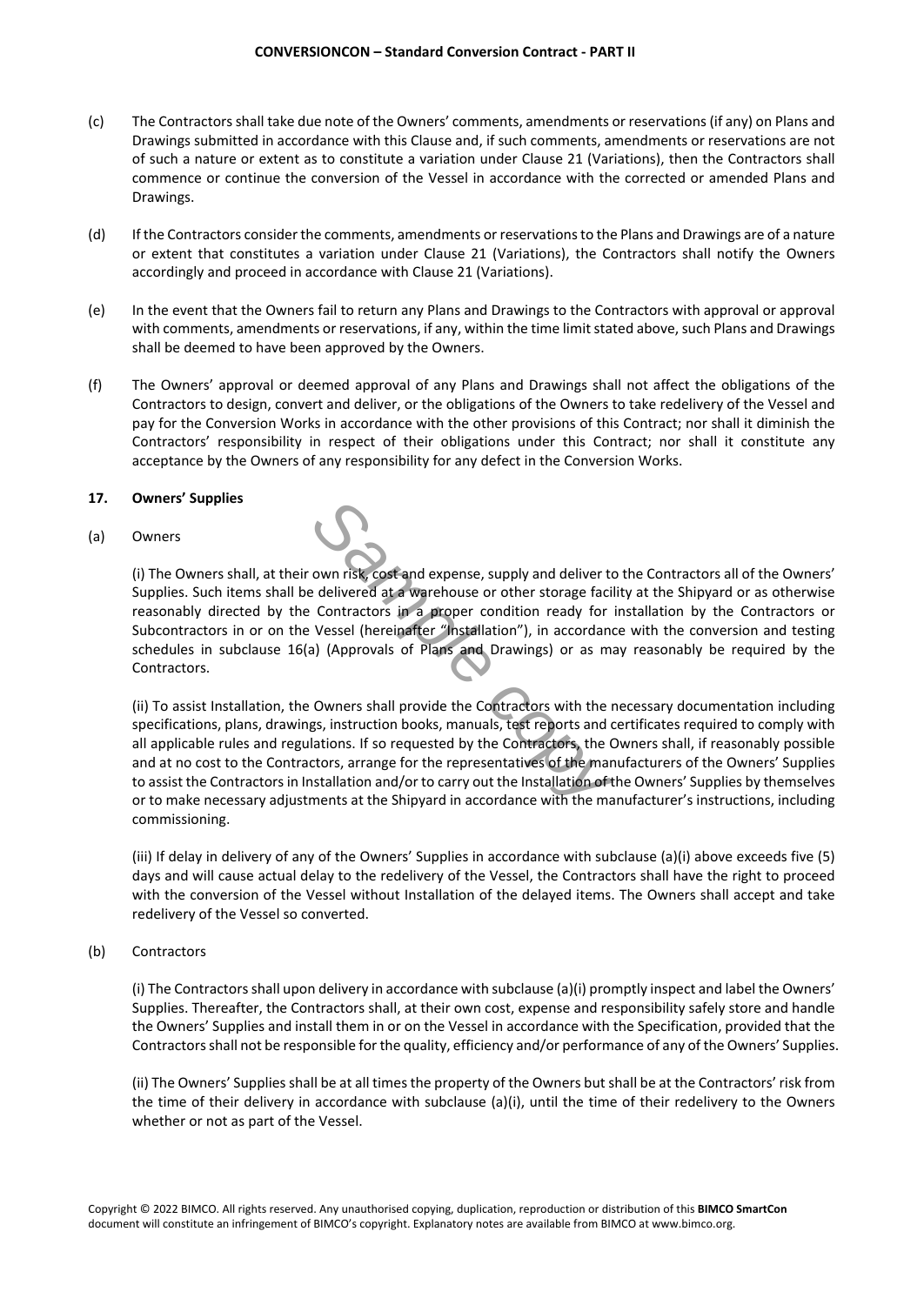(iii) The Contractors may reject any and all of the Owners' Supplies when and if found on reasonable grounds to be unsuitable or in improper condition for Installation or not in compliance with the Classification Society or Regulatory Authorities' requirements.

# **18. Owners' Work**

Subject to prior written agreement with the Contractors, whose consent shall not be unreasonably withheld, the Owners, or the Master and crew, or any subcontractor employed or engaged by the Owners, shall be permitted to carry out the Owners' own work on the Vessel, provided they comply at all times with the Contractors' safety, security and environmental rules. Any such work shall not interfere with or delay the Conversion Works.

# **19. Owners' Representative, Assistants, Officers and Crew and Contractors' Representative**

(a) Owners' Representative, Assistants, Officers and Crew

(i) The supervision of the Conversion Works shall be carried out by the Owners' Representative as stated in Box 24 or such other persons as the Owners may from time to time appoint as Owners' Representative and notify to the Contractors in writing. The Owners' Representative may have a reasonable number of assistants and, as appropriate, officers and crew. Unless notified otherwise in writing, the Owners' Representative shall be present at the Shipyard throughout the Conversion Works and authorised to act on behalf of the Owners in respect of all matters relating to the Contract including, but not limited to, the approval of plans, drawings and calculations, agreeing variations and invoices and attending at and approving tests, trials and inspections relating to the Vessel at the Shipyard and/or premises of Subcontractors.

(ii) The Owners' Representative shall at all times provide reasonable assistance to facilitate timely and efficient completion of the Conversion Works.

(iii) The Contractors shall grant the Owners' Representative reasonable access to the Contractors' workshops whenever work on the Vessel or parts of the Vessel is being carried out and shall ensure such reasonable access to any other premises or site where work is being carried out in connection with the Vessel.

Fract including, but not limited to, the approval of<br>
tes and attending at and approving tests, trials are<br>
ses of Subcontractors.<br>
Eive shall at all times provide reasonable assistan<br>
in Works.<br>
Ant the Owners' Representa (iv) The Contractors shall, at their own expense, provide the Owners' Representative with office accommodation and facilities (including communication facilities) as the Owners may reasonably require, provided the Owners shall bear the costs of all communication expenses which shall be payable by the Owners on receipt of an invoice from the Contractors in accordance with subclause 6(b) (Payments – Payment for Variations and Other Items).

(v) The Contractors shall have the right to request the Owners to replace the Owners' Representative or any assistants but only if the Contractors show that they are carrying out their duties in an unreasonable manner detrimental to the proper progress of the Conversion Works, in which case the Owners shall make proper replacement as soon as possible.

(vi) The Contractors shall at the request of the Owners render reasonable assistance to the Owners in helping to provide suitable accommodation, obtain necessary visas, residence and work permits and any other administrative assistance as the case may be for the Owners' Representative, assistants and, as appropriate, officers and crew.

(b) Contractors' Representative

The Contractors' Representative shall be the person stated in Box 25 or such other persons as the Contractors may from time to time appoint as Contractors' Representative and notify to the Owners in writing. The Contractors' Representative shall be the primary point of contact with the Owners' Representative available throughout the Conversion Works. The Contractors' Representative shall be authorised to act on behalf of the Contractors in respect of all matters relating to the Contract including, but not limited to, the approval of plans, drawings and calculations, and agreeing variations and invoices.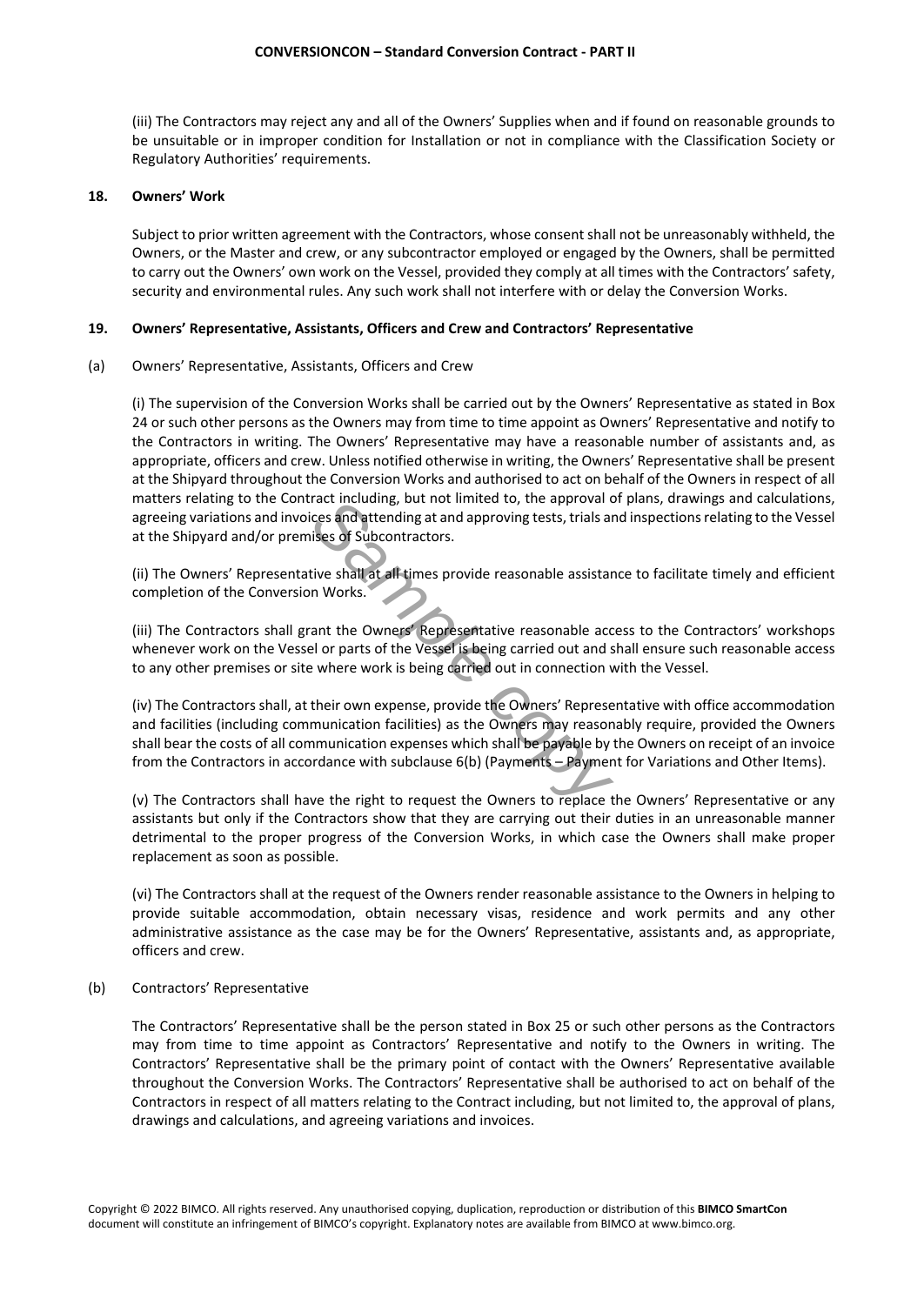# **20. HSSE (Health, Safety, Security and Environment)**

The Parties shall comply with the health, safety, security and environmental policies, procedures and standards set out in Annex G (Health, Safety, Security and Environment) and all applicable HSSE regulations and orders of any governmental authority having jurisdiction over the Conversion Works.

# **21. Variations**

# (a) Contractors' variations

(i) The Contractors shall have the right to make minor variations to the Specification and/or plans if so required by virtue of changes to the Contractors' local conditions or facilities, the availability of materials and equipment, the introduction of improved methods or for any other reason of a similar nature provided that the Contractors shall first obtain the Owners' written approval, which shall not be unreasonably withheld or delayed.

Such variations shall satisfy the requirements of the Classification Society and the Regulatory Authorities and shall not relieve the Contractors from their obligation to otherwise redeliver the Vessel in accordance with this Contract. Any savings obtained shall be credited to the Owners and the Owners shall not be obliged to pay any extra for, or suffer any delay in redelivery or other adverse consequences of, such variations.

*Sample in to request variations as provided to*<br> *Sample contation),* 15(a)(ii) (Design – Basic Design), 16(d) (<br> *Sample contractions in writing, giving sufficient part*<br> *Sample contracted and a written proposal of the* (ii) The Contractors shall have the right to request variations as provided for in subclauses 3(b)(ii) (Delivery – Delayed Delivery and Termination), 15(a)(ii) (Design – Basic Design), 16(d) (Approvals of Plans and Drawings). The Contractors shall request such variations in writing, giving sufficient particulars, documentation and details fully to describe the variations requested and a written proposal of the consequences of implementing such variations. These consequences may include changes in the Contract Price, Redelivery Date, or any other provisions of this Contract.

If the Owners do not accept the Contractors' request for a variation the matter shall be decided in accordance with Clause 40 (Dispute Resolution).

(b) Owners' variations:

(i) The Owners shall have the right at any time to request reasonable variations in the Specification and/or Plans and Drawings. The Owners shall request such variations in writing, giving sufficient particulars, documentation and details fully to describe the variations requested.

(ii) The Contractors shall, as soon as possible after receipt of the written request for variations either:

- (1) notify the Owners that they decline to give a proposal for the requested variations or part thereof if, in the Contractors' reasonable judgement, such variations will adversely affect the Contractors' planning or programme in relation to the Contractors' other commitments; or
- (2) give the Owners a written reasonable proposal of the consequences of implementing such variations. These consequences may include changes in the Contract Price, Redelivery Date, or any other provisions of this Contract.

(iii) The Contractors shall use reasonable efforts to minimise the extra costs, delay or other negative impact on the Vessel's performance or other factors caused by the Owners' request.

(iv) On the basis of the Contractors' proposal the Owners may elect in writing to agree to the necessary amendments to this Contract, in which case the Contractors shall convert the Vessel in accordance with this Contract so amended.

(v) If the Owners do not accept the Contractors' notice as provided in subclause 16(d) (Approvals of Plans and Drawings) or if in the Owners' opinion the Contractors' proposal for variations under this Clause is unreasonable, the Owners may, by giving notice to the Contractors, order the Contractors to proceed with the requested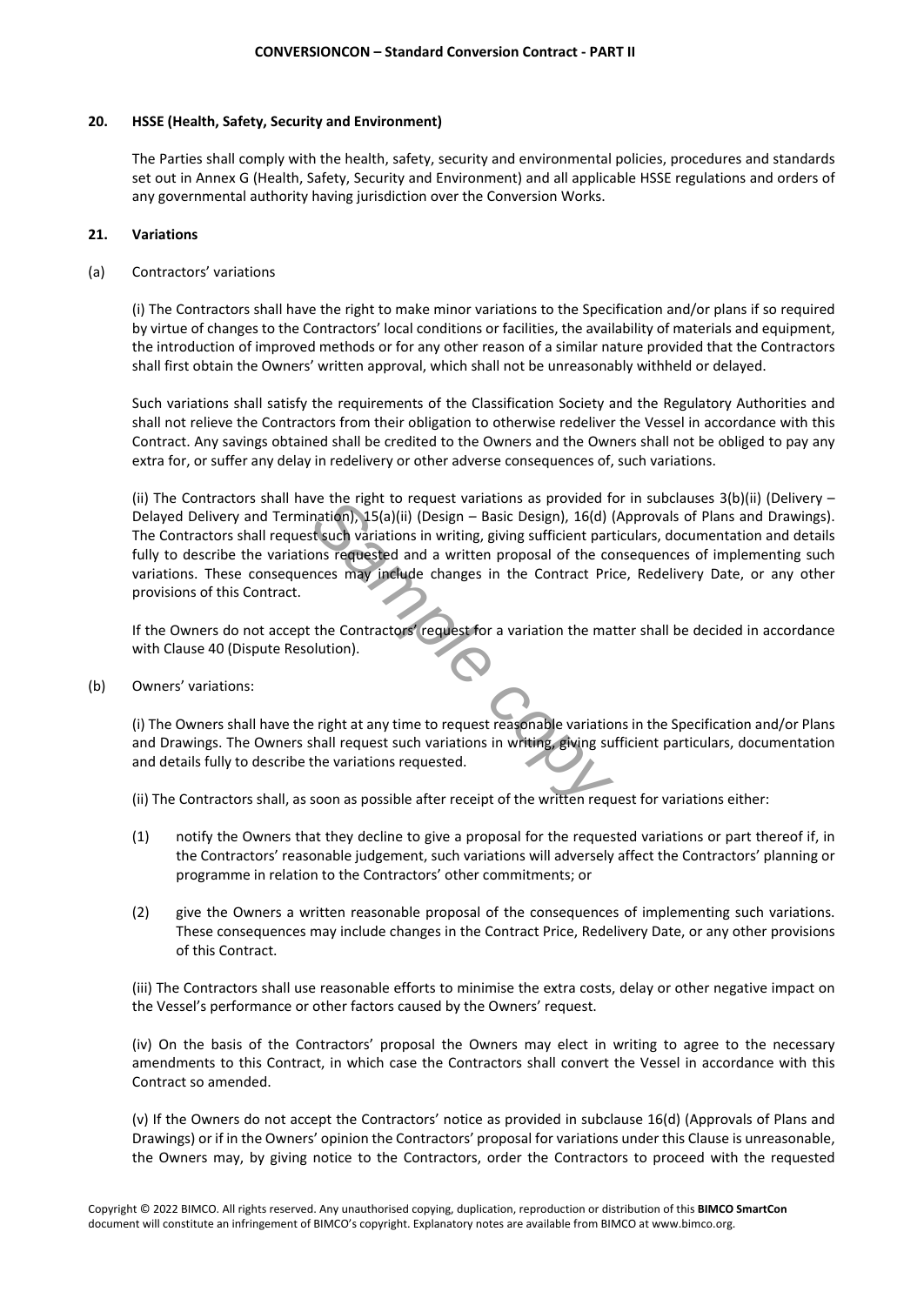variations but the consequences of implementing such variations shall be decided in accordance with Clause 40 (Dispute Resolution).

(vi) If the Owners elect not to continue with the request for variations, the Owners shall notify the Contractors accordingly.

(vii) If the Owners do not respond within seven (7) days after receipt of the Contractors' notice in subclause (b)(ii)(2), the Owners shall be deemed to have withdrawn the request for variations.

## **22. Changes in Rules and Regulations**

If, after the date of the Contract, there are any changes in applicable laws, rules, regulations or requirements (or their application) of the Classification Society or Regulatory Authorities, the following shall apply:

- (a) Upon receipt of notice of such changes either Party shall promptly notify the other Party thereof.
- (b) If such changes will be compulsory for the Vessel at the time of redelivery, the Contractors shall, unless the Owners at their sole discretion seek and obtain a waiver from the Classification Society or Regulatory Authorities (as appropriate), incorporate such changes into the conversion of the Vessel. The Parties shall endeavour to agree on such adjustments to the Contract Price, Redelivery Date or other Contract terms as are a direct consequence of the change in applicable laws, rules, regulations or requirements. If the Parties fail to agree on the adjustments, the Contractors shall proceed with the required changes and the matter shall be decided in accordance with Clause 40 (Dispute Resolution).
- (c) If such changes are not compulsory but the Owners require the changes to be incorporated, Clause 21(Variations) shall apply.

# **23. Inspections, Tests and Trials**

- (a) To enable the Owners' Representative and assistants to carry out their duties and inspect the work being done, the Owners' Representative and/or assistants shall have the right to inspect the Vessel throughout the period of the conversion of the Vessel and until its redelivery and acceptance.
- In applicable laws, rules, regulations or requirem<br>
ctors shall proceed with the required changes a<br>
Dispute Resolution).<br>
ulsory but the Owners require the changes to be is<br>
esentative and assistants to carry out their du (b) The Owners' Representative and/or assistants shall have the right to attend all tests, trials and inspections, including those supervised by the Classification Society and Regulatory Authorities, on any parts of the Vessel whether or not installed. The Contractors shall give the Owners reasonable notice in advance of all such tests, trials and inspections to enable the Owners' Representative and/or assistants to attend.
- (c) For the purposes of attending inspections, tests and trials the Contractors shall, at any time during working hours or at any other time when work is being performed, provide the Owners' Representative and/or assistants with unimpeded access to the Shipyard, Vessel, workshops, and anywhere else where work is being carried out or items are being stored in connection with the Conversion Works. The Contractors shall use their best efforts to arrange similar access for inspection purposes to Subcontractors' premises during working hours or at any time when work is being performed.
- (d) If the Owners' Representative and/or assistants become aware of non-conformity of any aspect of the design, conversion, material or workmanship arising out of such tests, trials and inspections they shall notify the Contractors as soon as possible.
- (e) Neither the Owners' Representative's and/or assistants' inspection and/or attendance at any inspection, test or trial, nor the Owners' Representative's and/or assistants' failure to notify the Contractors of any non-conformity shall relieve the Contractors from their obligations under this Contract or be deemed to be or construed as a waiver of any objection to, or any acceptance of, faulty design, conversion, material and/or workmanship, or any admission that any materials or workmanship are of the standard required for due performance of this Contract.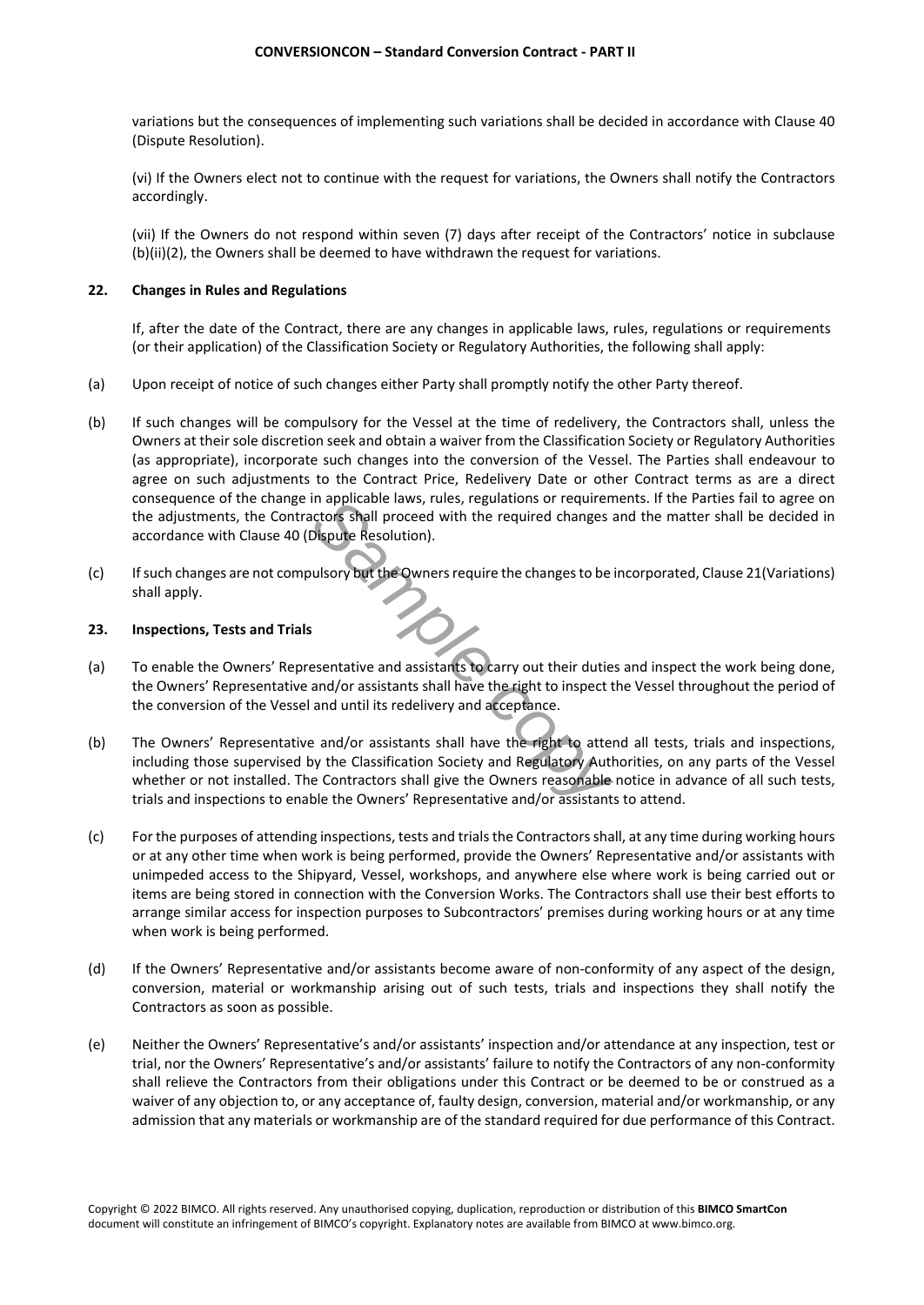# **24. Sea Trials**

If agreed in Box 13, sea trials shall be carried out in accordance with Annex A (Specification).

# **25. Method of Acceptance or Rejection**

- (a) If the Contractors consider that the Vessel conforms to the requirements of this Contract, the Contractors shall give the Owners notice of when redelivery will take place. Such notice shall state where and when the Vessel will be ready for redelivery, which will be at least fifteen (15) days after the notice is given. Within five (5) days after receipt of this notice, the Owners shall notify the Contractors in writing of its acceptance for redelivery or rejection of the Vessel.
- (b) If the results of any tests and trials demonstrate that the Conversion Works do not conform to the requirements of this Contract, or if the Owners reject the Vessel for other reasons which the Contractors accept as valid, the Contractors shall take all necessary steps to rectify such non-conformity. If necessary, the Contractors may require, at their own cost and expense the Owners to carry out further tests or trials in accordance with the Specification to ascertain that the Vessel complies with the terms of this Contract. Upon demonstration by the Contractors that the deficiencies have been corrected, the procedure set out in this Clause shall apply.
- (c) If the Owners give notice of rejection under (a) above or rejects the Vessel under (b) above, the Owners shall state in which respects the Conversion Works do not conform to the requirements of this Contract (hereinafter "Redelivery Defects").

# **26. Redelivery Defects**

Franchieve and do not affect Class of<br> **Sample continue continue continue of the Class of the Class of tractors**<br> **Sample continue continue in accordance with Clause**<br> **Sample computer is also dependent of the Contract Pri** (a) If the Redelivery Defects are of minor importance and do not affect Class or the operation of the Vessel in its intended trade and the Contractors are unable to rectify the matter within a reasonable time and in any event before the accrual of the Owners' right to terminate in accordance with Clause 38 (Suspension and Termination), the Contractors may nevertheless require the Owners to take and the Owners shall accept redelivery of the Vessel in which case:

(i) the Contractors shall remedy the Redelivery Defects at their own cost and expense as soon as possible and the Owners may retain from the Redelivery Instalment the reasonable costs of remedying such Redelivery Defects. The retained amount shall be paid by the Owners upon the Contractors remedying such Redelivery Defects; or

(ii) if the Parties agree, the Owners may deduct from the Redelivery Instalment the agreed costs of remedying such Redelivery Defects and the Contract Price shall be reduced accordingly.

(b) If the Contractors dispute the rejection of the Vessel by the Owners, the dispute shall be resolved in accordance with Clause 40 (Dispute Resolution).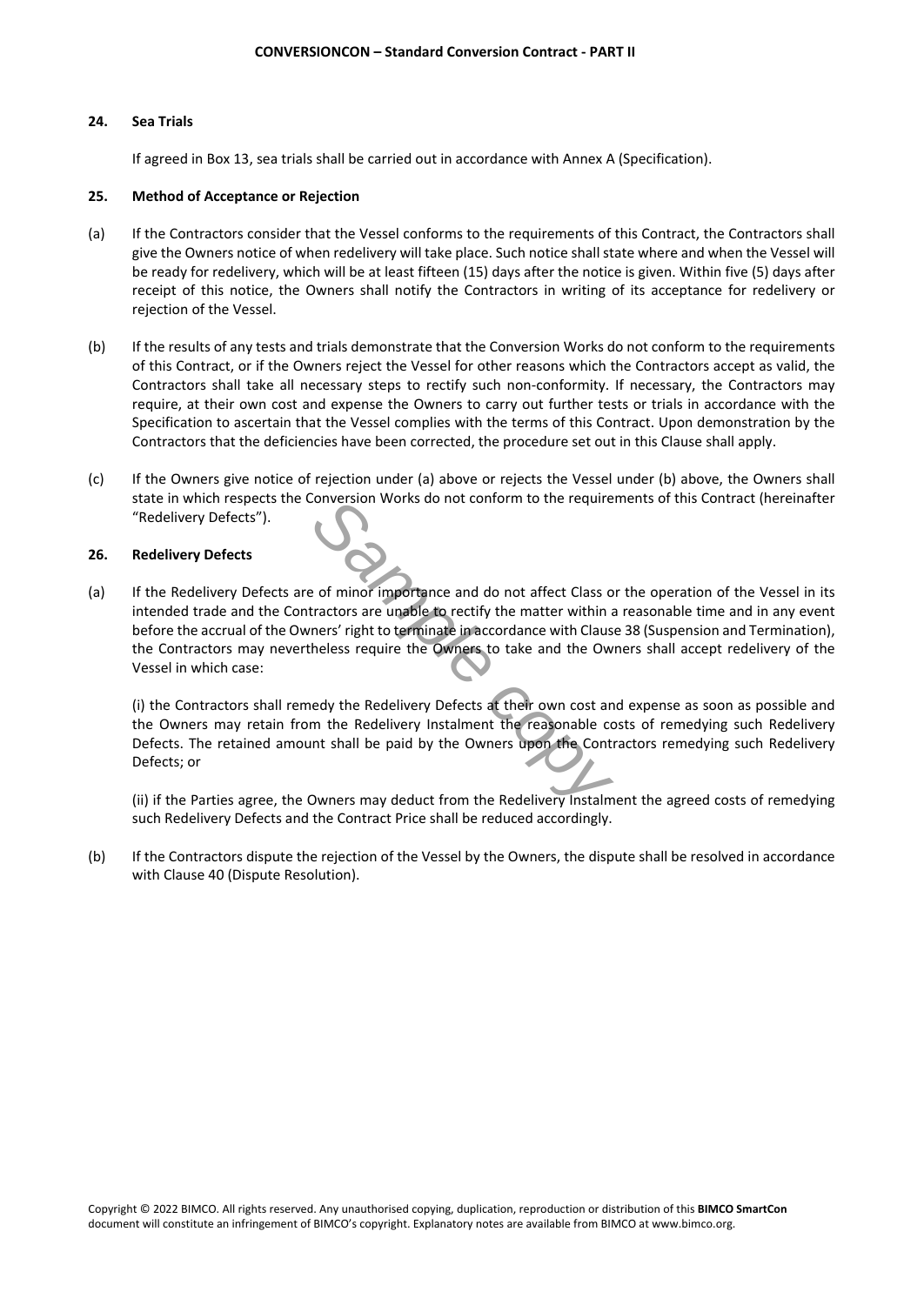## **SECTION 4 – REDELIVERY**

# **27. Redelivery**

Subject to Clauses 25 (Method of Acceptance or Rejection) and 26 (Redelivery Defects), the Vessel shall be redelivered to the Owners on or after the Redelivery Date at the Shipyard in a clean and orderly condition, ready for service, upon:

- (a) exchange and acceptance by the Parties of the Protocol of Redelivery and Acceptance (Annex I) signed by each Party acknowledging redelivery of the Vessel by the Contractors and acceptance thereof by the Owners; and
- (b) the provision by the Contractors of the other documents listed in Clause 28 (Documents on Redelivery); and
- (c) payment by the Owners of the Redelivery Instalment in accordance with Clause 29 (Redelivery Instalment).

# **28. Documents on Redelivery**

Upon exchange of the Protocol of Redelivery and Acceptance the Contractors shall provide at no cost to the Owners the following documents relating to the Conversion Works:

- (a) Protocol of trials made in accordance with the Specification.
- (b) Plans and Drawings and any instruction manuals as detailed in the Specification.
- (c) All certificates as detailed in the Specification (unless stated to be provided by the Owners) which shall be issued without qualification.

**Example 2011** Instruction manuals as detailed in the Specification.<br>
Instruction manuals as detailed in the Specification<br>
the Specification (unless stated to be provided by<br>
Don certificates and/or other required certifi If, however, the Classification certificate and/or other required certificates are not available at the time of redelivery, the Owners shall accept interim certificates provided that the Contractors, at their cost and expense, provide the Owners with final certificates as promptly as possible and in any event before expiry of the interim certificates. The Contractors shall ensure that:

(i) such interim certificates shall enable the Vessel to trade and operate without restriction; and

(ii) final certificates shall be provided as above.

If the Contractors fail to perform (i) and/or (ii) above, the Contractors shall compensate the Owners for any loss incurred as a consequence thereof.

- (d) Declaration of Warranty by the Contractors that the Vessel is free and clear of any liens, claims, charges, and other encumbrances arising out of the Conversion Works.
- (e) Commercial invoices covering Redelivery Instalment and variations.
- (f) Any other documents reasonably required by the Owners.

# **29. Redelivery Instalment**

- (a) The Redelivery Instalment shall be adjusted in accordance with this Contract and notified by the Contractors to the Owners not later than five (5) Banking Days prior to the notified date for redelivery. The Redelivery Instalment, as adjusted, shall be paid to the Contractors upon the redelivery of the Vessel.
- (b) If the Owners do not agree the amount of the Redelivery Instalment as adjusted and notified by the Contractors, the Owners shall notify the Contractors within three (3) days. Thereafter, the Owners may take redelivery of the Vessel on payment of the Redelivery Instalment as adjusted (or such other amount as the Contractors may agree) but without prejudice to the Owners' rights and remedies under this Contract and the dispute shall be resolved in accordance with Clause 40 (Dispute Resolution).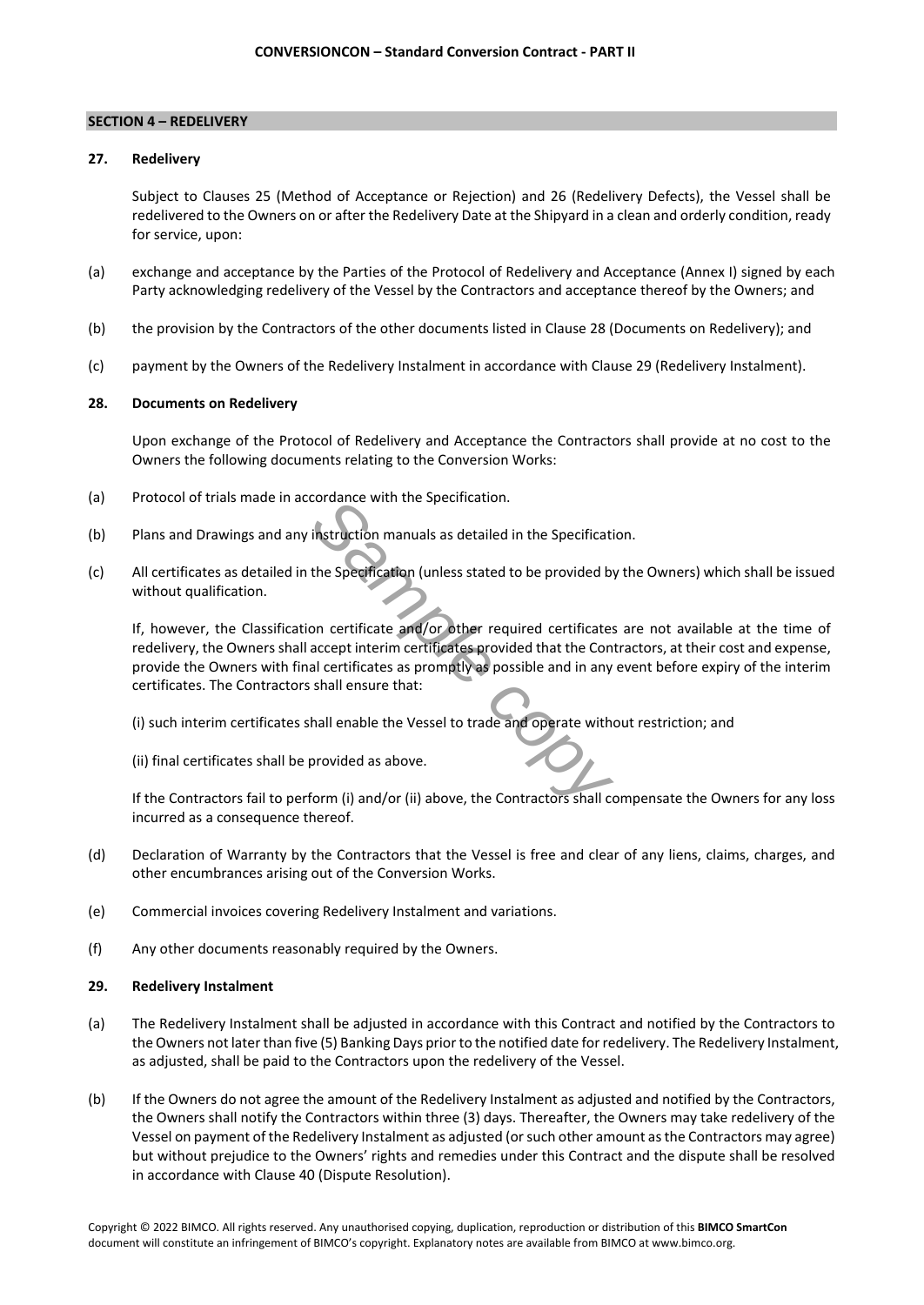#### **30. Possession and Removal of the Vessel**

- (a) The Owners shall take physical possession of the Vessel immediately upon redelivery in accordance with Clause 27 (Redelivery).
- (b) The Owners shall remove the Vessel from the Shipyard within five (5) days after redelivery in accordance with Clause 27 (Redelivery). If the Owners do not remove the Vessel within the said period, the Owners shall pay to the Contractors reasonable mooring charges for the Vessel. The Contractors shall also have the right to move the Vessel from the Shipyard to another safe place at its convenience at any time after the five (5) days' period has expired provided the Owners are notified accordingly.

*Sample copy*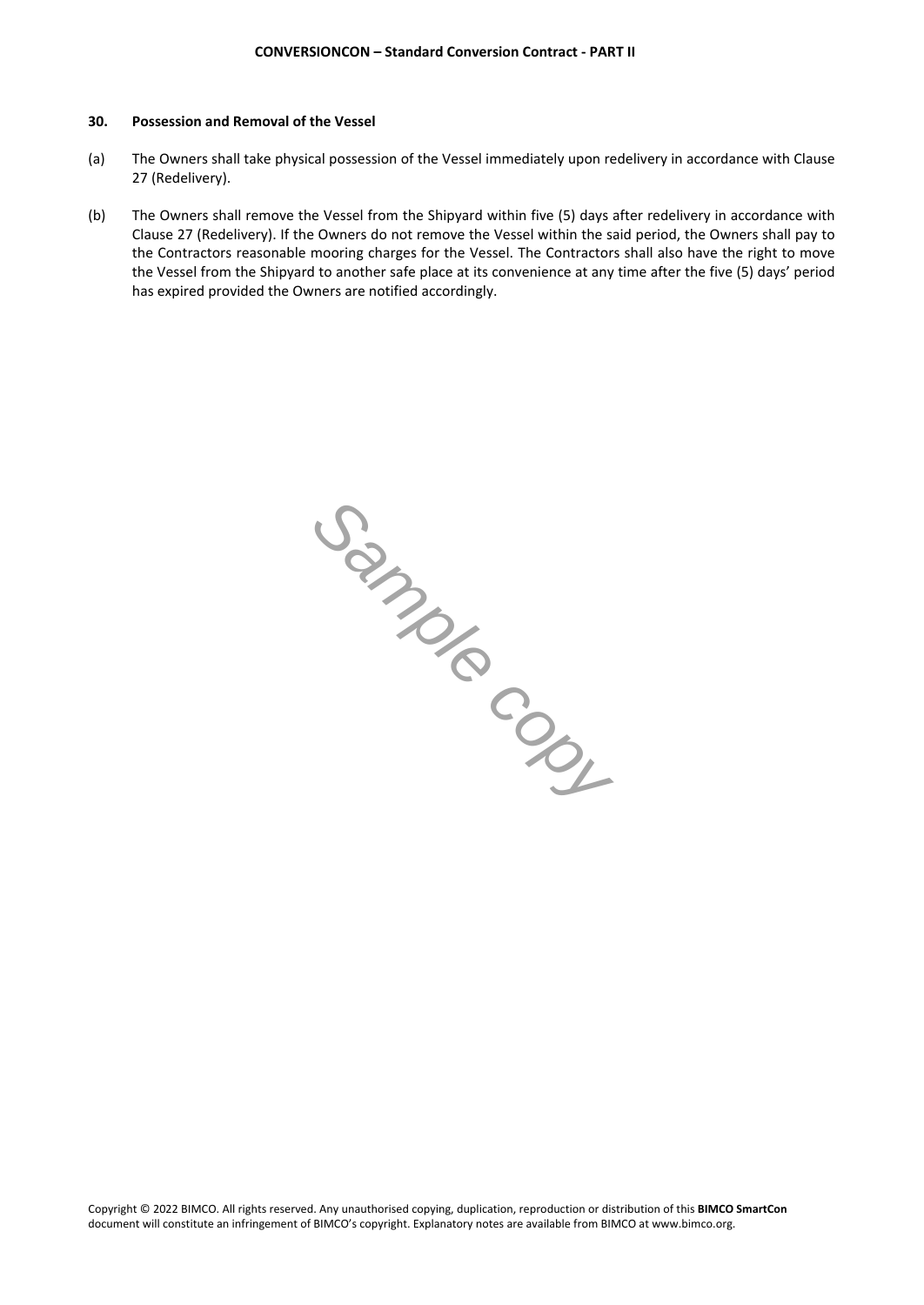# **SECTION 5 – LEGAL**

#### **31. Permissible Delays**

(a) The Redelivery Date shall be extended if any of the following events cause actual delay to the redelivery of the Vessel:

(i) Force Majeure Events

- (1) acts of God;
- (2) any government requisition, control, intervention, requirement or interference;
- (3) threat or act of war, warlike operations, terrorism or the consequences thereof;
- (4) riots, civil commotions, blockades or embargoes;
- (5) epidemics;
- (6) earthquakes, landslides, floods, tidal waves or extraordinary weather conditions;
- (7) strikes, lockouts or other industrial action, but only if of a general nature and not limited solely to the Contractors' Group;
- (8) fire, accident, explosion (whether in the Shipyard or elsewhere);
- (9) any interruption to the supply of public utilities to the Contractors;
- (10) any other cause of a similar nature to the above beyond the control of the Contractors' Group.

(ii) Other Events

- (1) Late delivery of, or delivery of any defective, Owners' Supplies in accordance with subclause 17(a)(iii) (Owners' Supplies – Owners);
- ther **industrial** action, but only if of a general nature in the Shipyard or elsewhere);<br>
a supply of public utilities to the Contractors;<br>
similar nature to the above beyond the control of<br>
elivery of any defective, Owner (2) Delays due to variations in accordance with subclause  $21(b)(ii)(2)$  or (b)(v) (Variations – Owners' variations);
- (3) Delays due to changes in rules and regulations in accordance with Clause 22 (Changes in Rules and Regulations);
- (4) An actual or constructive total loss in accordance with subclause 37(e) (Insurances Allocation of Insurance Proceeds);
- (5) Suspension of work under subclause 38(c) (Suspension and Termination Suspension of Work).

(iii) Provided that in respect of (i) and (ii) above:

- (1) such events were not caused by the error, neglect, act or omission of the Contractors' Group; and
- (2) were not, or could not reasonably have been, foreseen by the Contractors at the date of the Contract; and
- (3) the Contractors shall have complied with subclause (b) hereunder; and
- (4) the Contractors shall have made all reasonable efforts to avoid and minimise the effects such events have on the redelivery of the Vessel.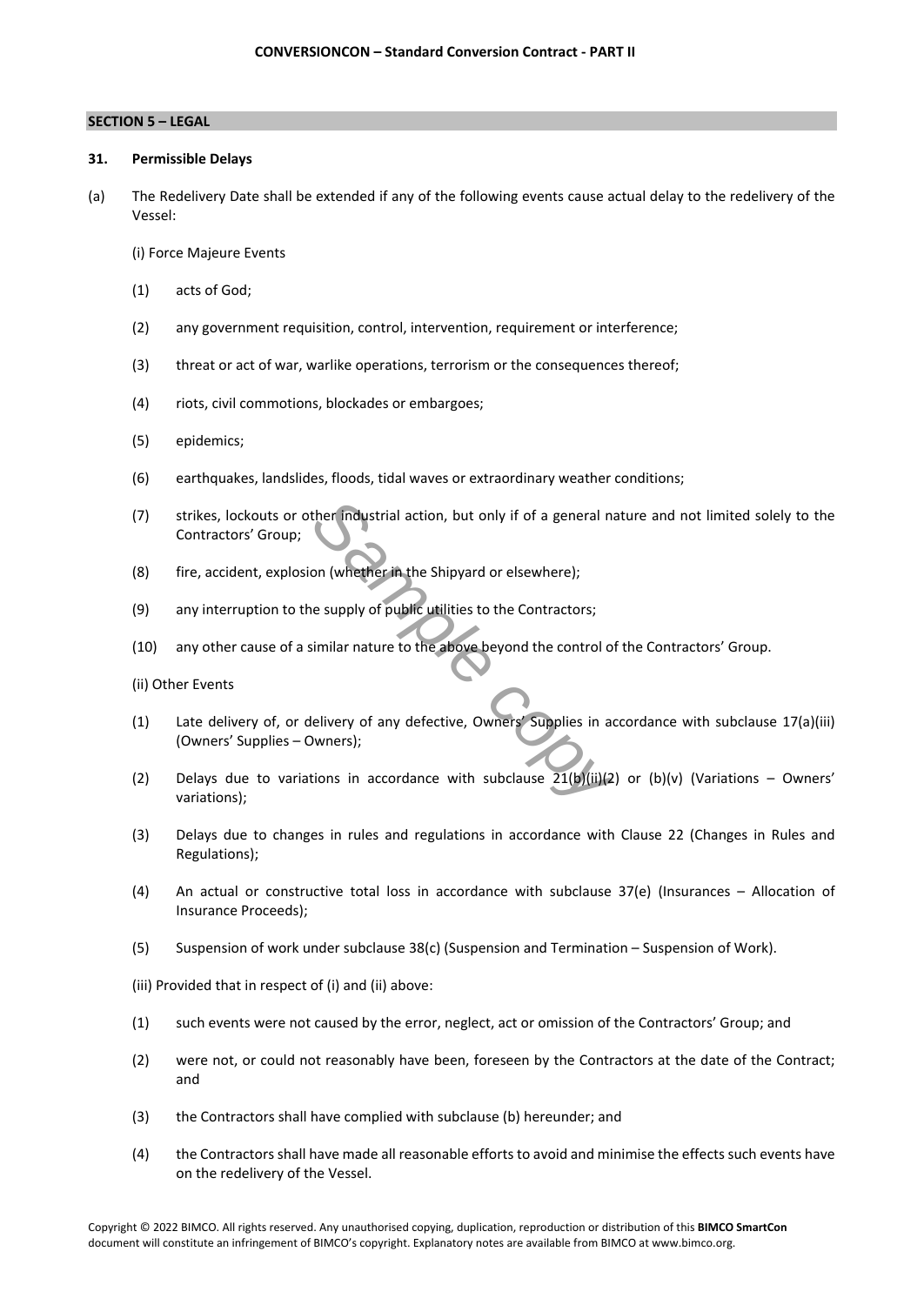(b) The Contractors shall notify the Owners within ten (10) days of when the Contractors become aware of the occurrence of any event of delay on account of which the Contractors assert that they may have the right to claim an extension of the Redelivery Date. A failure to so notify shall bar the Contractors from claiming an extension to the Redelivery Date. The Contractors shall also advise the Owners in writing:

(i) within two (2) days of the ending of any event notified under this Clause that the event has ended; and

(ii) as soon as reasonably possible thereafter, the length of extension of the Redelivery Date claimed by the Contractors.

# **32. Contractors' Warranty**

(a) The Contractors shall guarantee the Conversion Works against any Defects which shall be considered as "Warranty Defects" if:

(i) they are discovered within the Warranty Period stated in Box 22 after redelivery of the Vessel in accordance with Clause 27 (Redelivery); and

(ii) notice describing the Defects is given to the Contractors as soon as reasonably possible after their discovery and latest fourteen (14) days after the expiry of the Warranty Period.

- (b) The Contractors shall make any necessary repairs or replacements to rectify any Warranty Defects and any damage to the Vessel caused as a direct and immediate consequence of such Warranty Defects. Such repairs and replacements shall be made at the Shipyard at the Contractors' cost and expense.
- (c) Notwithstanding subclause (b), the Owners shall have the right to arrange for the necessary repairs to rectify any Warranty Defects or damage to the Vessel caused as a direct and immediate consequence of such Warranty Defects to be made elsewhere or obtain any necessary replacement parts and materials:

(i) if it is impractical to bring the Vessel to the Shipyard; or

(ii) if the Contractors cannot supply necessary replacement parts and materials or complete the necessary repairs or replacements without impairing or delaying the operation or working of the Vessel.

any necessary repairs or replacements to rect<br>as a direct and immediate consequence of such<br>at the Shipyard at the Contractors' cost and expe<br>b), the Owners shall have the right to arrange for<br>e to the Vessel caused as a d (d) In the event that the Owners arrange for the necessary repairs or replacements other than at the Shipyard, the Owners shall first, as soon as possible, give the Contractors notice of the time and place such repairs will be made. The Contractors shall have the right to inspect through their own representative the nature and extent of the Warranty Defects to be replaced or repaired. The Contractors shall, in such case, promptly advise the Owners in writing, after such examination has been completed, of its acceptance or rejection of such Warranty Defects.

(i) The Contractors shall pay the Owners in the currency stated in Box 14(b) the reasonable cost and expenses of such repairs or replacements.

(ii) Where applicable, the Owners shall return replaced parts to the Contractors at the Contractors' request and cost and expense provided the Contractors make such request at the time of the replacement. In the event that they are the subject of a dispute under Clause 40 (Dispute Resolution), the Contractors shall hold the replaced parts available for inspection by the Owners. Upon their replacement, the title to replaced parts shall revert to the Contractors.

- (e) In any case, the Vessel shall be taken to the Shipyard or other place at the Owners' cost and responsibility, ready in all respects for the repairs and replacements to be commenced.
- (f) The Contractors warrant repairs or replacements to the Vessel made under subclause (b) above for the Additional Warranty Period stated in Box 23 which shall commence from the date of completion of such repairs or replacements provided such work has been performed by the Contractors' Group. The Additional Warranty Period shall, however, not end on a date earlier than the end of the original Warranty Period for any such item.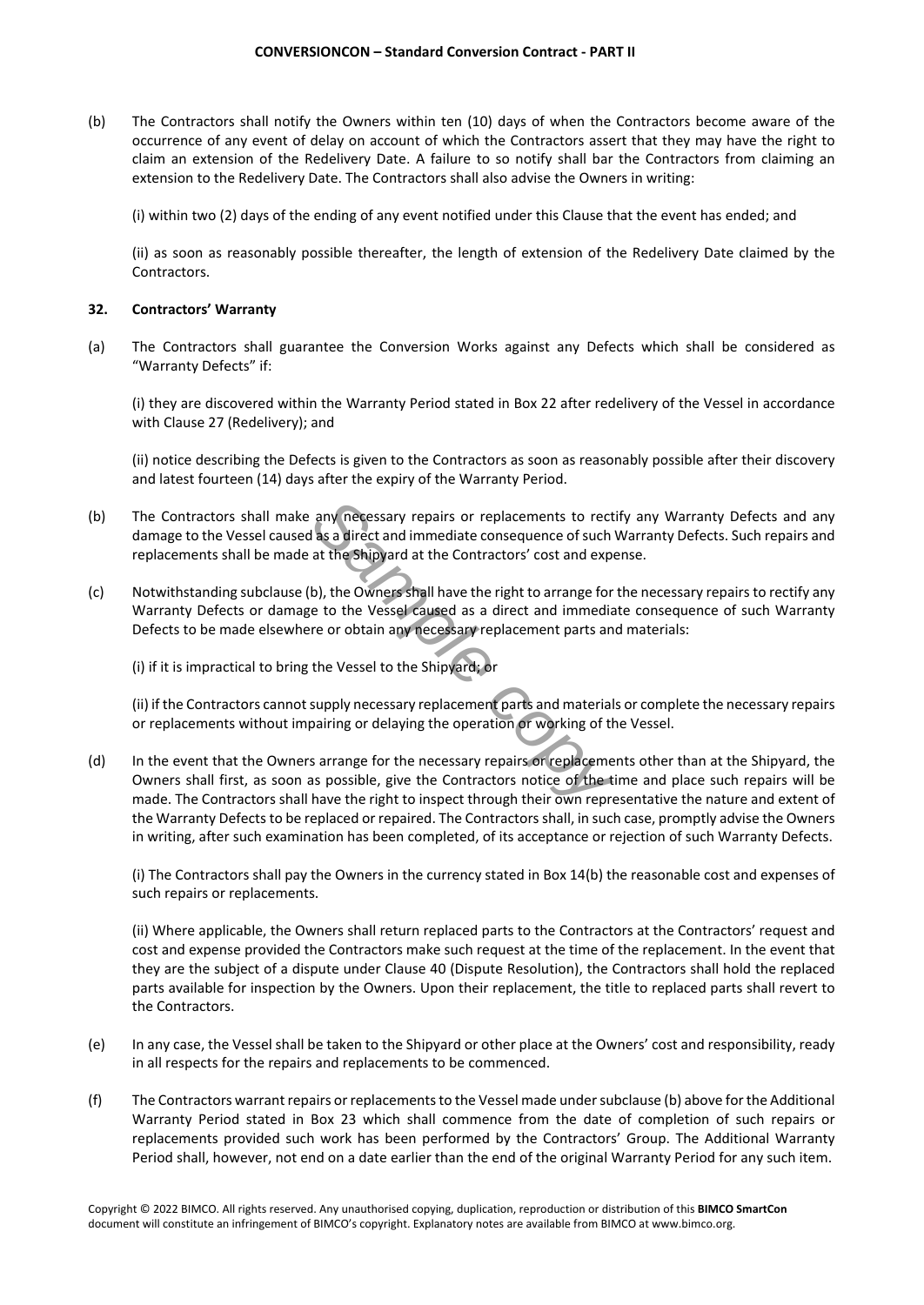(g) Without prejudice to any other rights the Owners may have under this Contract, following the expiry of the Warranty Period or in the event that the Contractors are in breach of their obligation to rectify Warranty Defects in accordance with this Clause, the Contractors shall at the Owners' request assign (to the extent to which they may validly do so) to the Owners, or as the Owners may direct, the right, title and interest of the Contractors in and to all warranties given by the Subcontractors or suppliers of any of the materials or equipment used in the conversion of the Vessel.

# **33. Contractors' Exclusion Clauses**

(a) Liability for Delay or Defects Discovered Before or at the Time of Redelivery

Unless otherwise stated in this Contract, the Owners' sole remedy for delay in redelivery of the Vessel, or for Defects discovered before or at the time of such redelivery, are set out in Clauses 11 (Liquidated Damages for Late Redelivery), 12 (Other Liquidated Damages), 25 (Method of Acceptance or Rejection) and 26 (Redelivery Defects).

(b) Liability for Defects Discovered after Redelivery

Except to the extent expressly provided in Clause 32 (Contractors' Warranty), the Contractors shall have no liability in contract, tort (including negligence), breach of statutory duty or otherwise for any Defect discovered after redelivery of the Vessel.

(c) Liability for Third Party Replacement or Repair

**Example 18 All the Venument or Repair**<br> **Sample for any Defects in any part of the Vessulaced or in any way repaired by any contractor, <br>
uch Defects which have been caused in whole or<br>
I on the part of the Owners or by o** The Contractors shall not be responsible for any Defects in any part of the Vessel which, subsequent to redelivery of the Vessel, have been replaced or in any way repaired by any contractor, other than the Contractors or their Subcontractors, or for any such Defects which have been caused in whole or part by omission or improper use or maintenance of the Vessel on the part of the Owners or by ordinary wear and tear.

(d) Implied Terms

The guarantee contained in Clause 32 (Contractors' Warranty) replaces and excludes any other liability, guarantee, warranty and/or condition and/or innominate term imposed or implied by the law, customary, statutory or otherwise, by reason of the conversion.

# **34. Mutual Exclusion Clauses**

(a) Exclusions of Liability

Except as provided in Clauses 11 (Liquidated Damages for Late Redelivery) and 12 (Other Liquidated Damages), in no circumstances whatsoever shall either Party's liability to the other Party include any sum in respect of:

- (i) loss of hire, loss of profit, loss of use or business, or any similar direct or indirect losses; or
- (ii) any consequential or indirect loss whatsoever,

arising out of or in connection with the performance or non-performance of this Contract whether or not the same is due to any breach of contract, negligence, intention to cause such damage or loss, recklessness and with knowledge that such damage or loss would probably result, or any other fault on the part of either Party, or any member of their Group. The Owners shall indemnify and hold harmless the Contractors' Group from such losses suffered by the Owners' Group, and the Contractors shall indemnify and hold harmless the Owners' Group from such losses suffered by the Contractors' Group.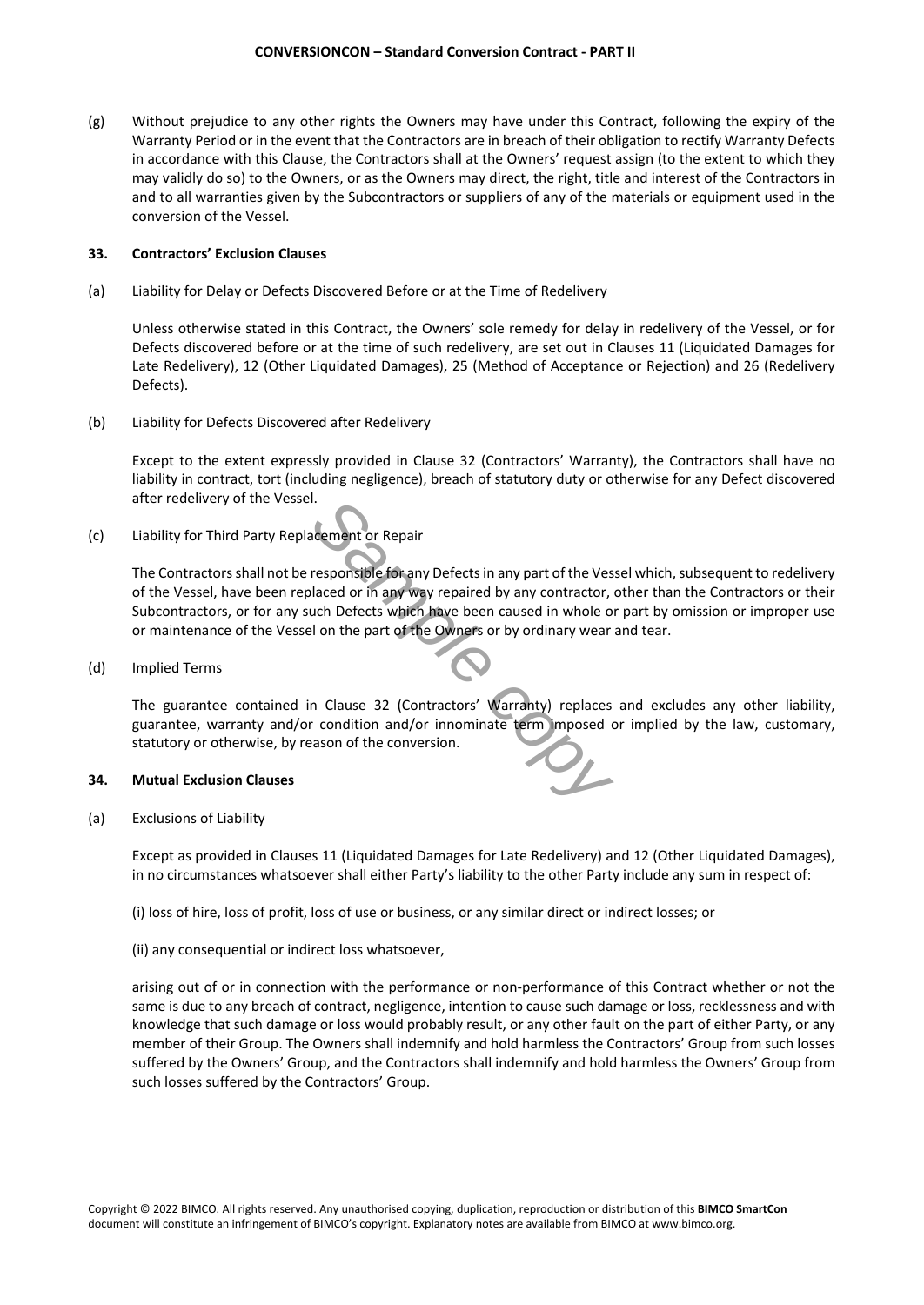(b) Liability Following Termination

In the event of termination in accordance with the provisions of Clause 38 (Suspension and Termination), neither Party shall have any liability to the other whatsoever or howsoever arising, except as expressly provided in that Clause.

In the event, however, that a Party fails to perform the Contract, or unequivocally indicates its intention not to perform it, in a way which thereby permits the other Party to treat the Contract as at an end other than under the terms of the Contract, any such claim that the other Party may have shall not be limited or excluded by the terms of this Contract.

#### **35. Liability and Indemnity**

(a) Liability for Death and Personal Injury

Each Party accepts responsibility and liability for the death or personal injury of any member of its own Group, irrespective of the cause of death or personal injury, and whether or not caused by the negligence of the other Party, or any member of the other Party's Group.

(b) Liability for Damage to or Loss of Property

**Sample Contractors**) and a bility for the damage to or loss of its property ause of the damage to or loss of the property, if y, or any member of the other Party's Group.<br>
Sample contractors of the property, if y, or any Except as provided in subclause 17(b)(ii) (Owners' Supplies – Contractors) and subclause (c) below, each Party accepts responsibility and liability for the damage to or loss of its property and the property belonging to its Group, irrespective of the cause of the damage to or loss of the property, and whether or not caused by the negligence of the other Party, or any member of the other Party's Group.

(c) Liability for Damage to or Loss of the Vessel and Conversion Works

From the time of delivery of the Vessel to the Contractors until the Vessel has been redelivered to the Owners, the Contractors accept responsibility and liability for the damage to or loss of the Vessel and Conversion Works, including all machinery, materials, parts, and equipment procured for the Conversion Works, provided that such damage to or loss is not caused by any act or omission of the Owners' Group.

(d) Indemnity

Each Party further agrees to indemnify and hold harmless the other Party's Group, as regards both liability and legal costs, in the event that a member of the indemnifying Party's Group pursues claims for (i) death or personal injury (ii) damage to or loss of property or (iii) damage to or loss of the Vessel and Conversion Works against anyone within the Party's Group who is not responsible for them under this Contract. The Party not responsible shall notify the other responsible Party of such claims. The Party who is responsible for claims under this Contract shall take over the conduct of the claims whether or not such claims are made against it or the other Party.

(e) Third Parties

(i) Each Party agrees to indemnify the other Party's Group against all claims made against the other Party's Group by a third party not within the Owners' Group or the Contractors' Group where such claims are caused, or to the extent that they are contributed to, by the negligence or intention to cause such damage or loss, or recklessness and with knowledge that such damage or loss would probably result, of someone within the indemnifying Party's Group.

(ii) The indemnifying Party shall bear the expense of investigations and defences of all claims against which the other Party is indemnified under subclause (e)(i) above and all legal proceedings arising therefrom including the legal costs of the indemnified Party.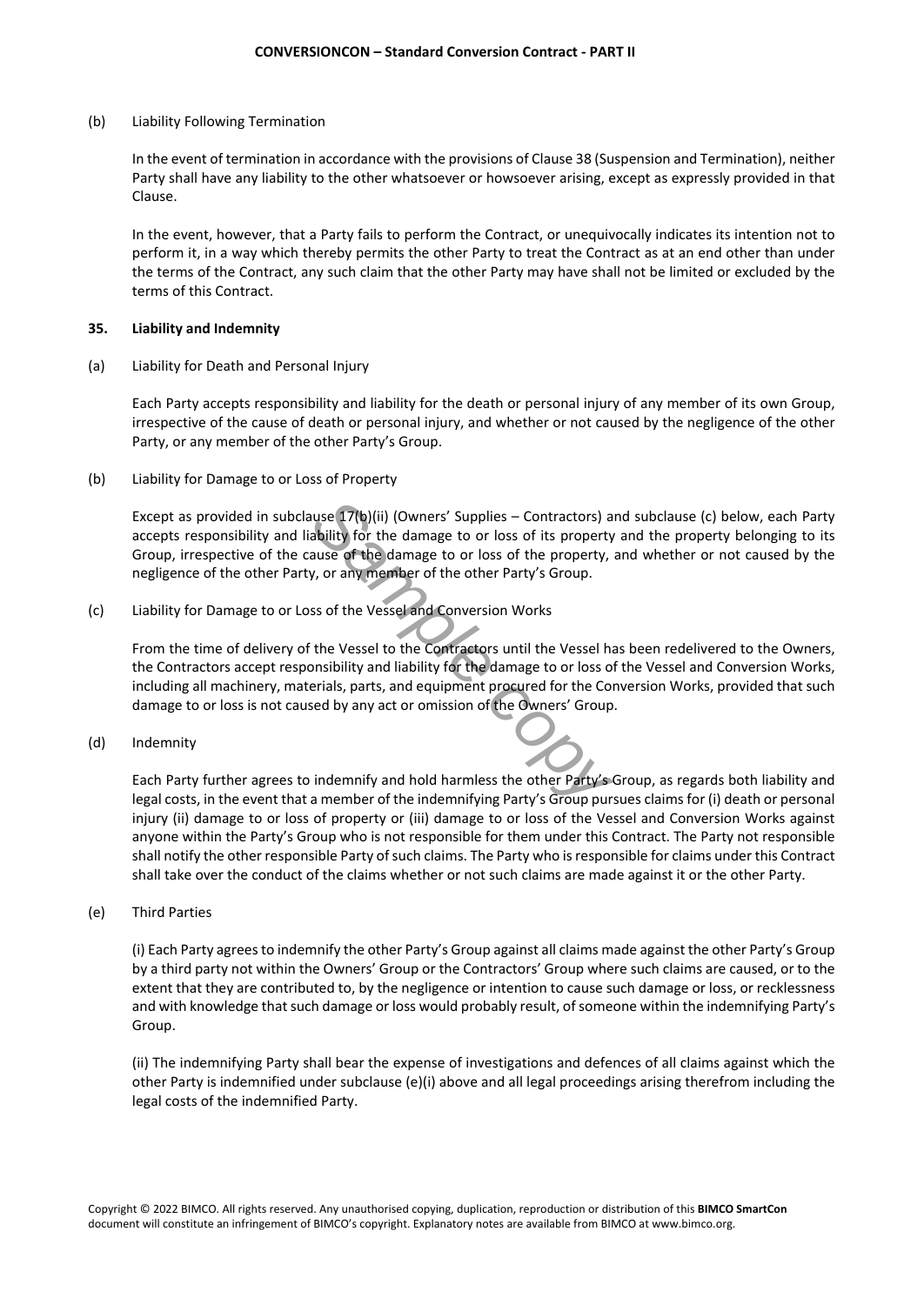# **36. Limitation**

The Contractors' liability howsoever arising out of or in connection with this Contract (even in the event of negligence) shall be limited to the Contractors' Total Liability as stated in Box 26(a).

# **37. Insurances**

(a) (i) The Contractors shall obtain and maintain in effect, with reputable insurers, the insurances and policy limits set out in Annex H (Insurances). Reasonable deductibles are acceptable and shall be for the account of the Contractors.

(ii) The Contractors shall upon the Owners' request cause insurers to waive subrogation rights against the Owners' Group, but only insofar as these relate to liabilities which are properly the responsibility of the Contractors under the terms of this Contract.

- (b) The Contractors shall upon request provide the Owners with copies of certificates of insurance which provide sufficient information to verify that the Contractors have complied with the insurance requirements of this Contract.
- (c) The Owners shall notify the Contractors of the value of any subsequent changes in the value of the Vessel and/or the Owners' Supplies for insurance purposes. Upon receipt of notice of change in value the Contractors shall amend the insured value for the Vessel and/or the Owners' Supplies accordingly. Any increased insurance premium shall be for the Owners' account.
- (d) Owners' Insurances

*Sample purposes.* Upon recept or notice or characters' account.<br>
The Vessel and/or the Owners' Supplies accounts' account.<br>
And maintain, at no cost to the Contractors, Protector<br>
And War Risks Insurance providing full co (i) The Owners shall effect and maintain, at no cost to the Contractors, Protection and Indemnity Insurance, Hull and Machinery Insurance and War Risks Insurance providing full coverage for such loss and damage for which the Owners may be held liable to the Contractors under this Contract and shall, at the Contractors' request, make immediately available to the Contractors copies of insurance certificates and policies to provide evidence and details of the cover.

(ii) The Owners shall, upon the Contractors' request, cause insurers to waive subrogation rights against the Contractors' Group, but only insofar as these relate to liabilities which are properly the responsibility of the Owners under the terms of this Contract.

(e) Allocation of Insurance Proceeds

(i) In the event that the Vessel is at any time prior to or at redelivery damaged by any insured cause and provided such damage does not constitute an actual or constructive total loss of the Vessel, the Contractors shall make good such damage and shall apply any amounts recovered under the insurance referred to in subclause (a)(i) to the costs of any repair or replacement, including repair or replacement of lost or damaged Owners' Supplies. Such damage shall be made good so that the Conversion Works comply with this Contract and all repairs shall be carried out in compliance with the requirements of the Classification Society and Regulatory Authorities as appropriate without qualification.

(ii) Should the Vessel become an actual or constructive total loss from any insured cause, unless the Parties agree otherwise, the Contractors shall be paid the difference between the value of the Conversion Works performed up to the date of the loss less any amounts already paid by the Owners to the Contractors under the Contract from the insurance proceeds under subclause (a)(i) above. The balance of such insurance proceeds shall be paid to the Owners.

Once all payments have been made by the Contractors to the Owners in accordance with subclause (e)(ii) above, this Contract shall be deemed terminated and all future rights and obligations of each of the Parties to the other shall cease and such payments shall be without prejudice to any other liabilities that may have accrued under the contract or otherwise prior to the date of such termination.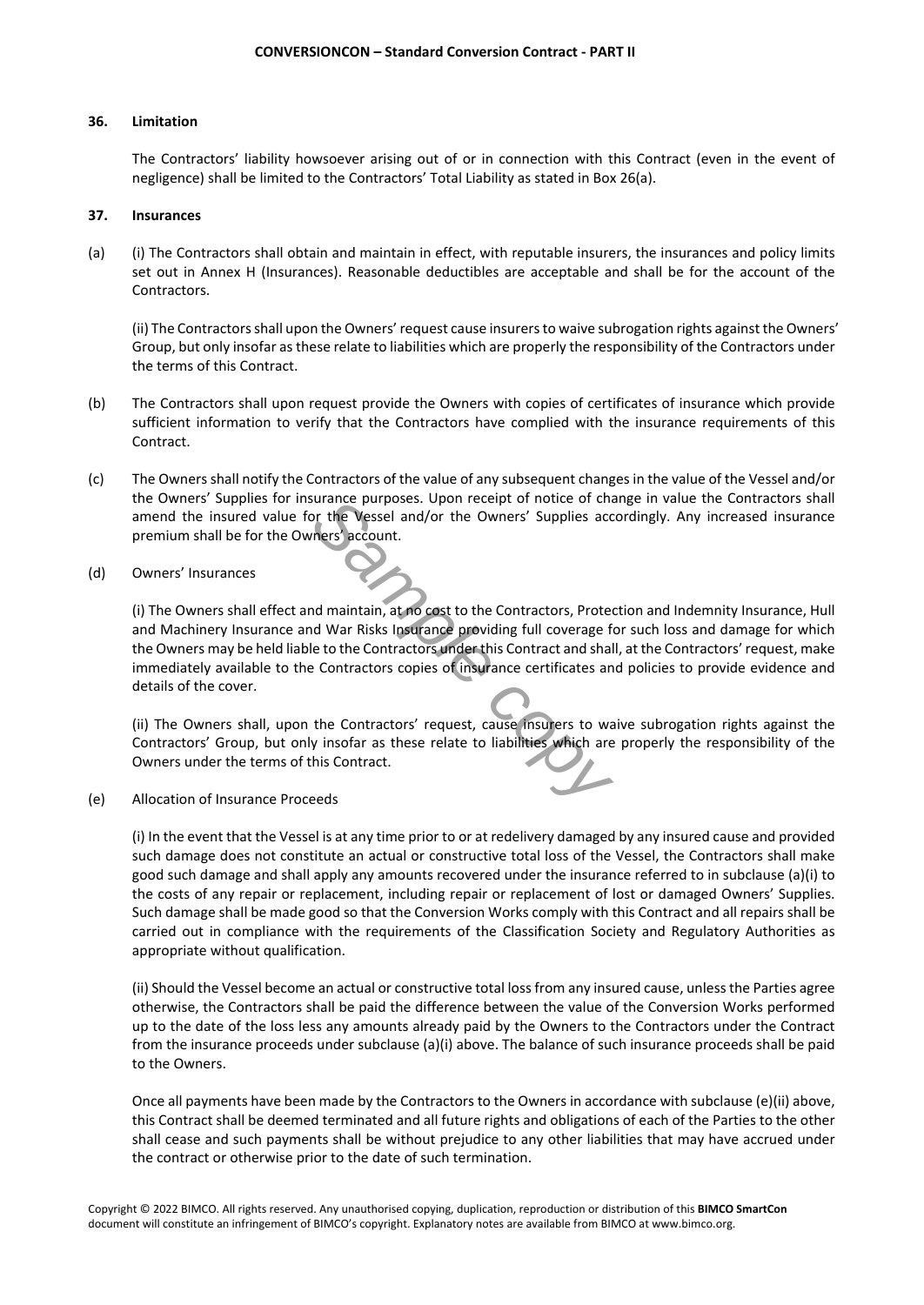# **38. Suspension and Termination**

(a) Owners' Termination

The Owners shall have the right to terminate this Contract immediately upon giving notice to the Contractors in the event that:

(i) the Contractors are in breach of subclause 10(b) (Guarantees – Contractors' Guarantee); or

(ii) the redelivery of the Vessel is delayed by more than the number of days stated in Box 27(a) due to events that fall within subclause 31(a)(i) (Permissible Delays – Force Majeure Events); or

(iii) the redelivery of the Vessel is delayed by more than the number of days stated in Box 27(b) due to events which do not fall within subclause 31(a)(i) (Permissible Delays – Force Majeure Events) or 31(a)(ii) (Permissible Delays – Other Events); or

(iv) the aggregate of delays to the redelivery of the Vessel in (ii) and (iii) above is more than the number of days stated in Box 27(c).

The Contractors may at any time after the right to terminate has occurred give notice requesting that the Owners either agree to a new redelivery date or terminate this Contract. Such new redelivery date shall be a reasonable estimate by the Contractors of the date when the Vessel will be ready for redelivery. Within five (5) days of the Contractors' request, the Owners shall notify the Contractors of their decision. If the Owners do not terminate this Contract within such period then:

(i) the new redelivery date shall be deemed to be the Redelivery Date; and

(ii) the accrued liquidated damages for late redelivery under Clause 11 (Liquidated Damages for Late Redelivery) shall remain payable and shall continue to accrue, subject to the maximum amount referred to in Clause 11.

*Sample of terminate this contract. Such new ref* of the date when the Vessel will be ready for red when the Vessel will be ready for red when:<br>
Sample ready for reduces to their decision of their decision of their contrac Notwithstanding subclause 31(a)(i) (Permissible Delays – Force Majeure Events) and subclauses 38(a)(ii), (iii), or (iv) but subject to subclause 31(a)(ii) (Permissible Delays – Other Events), if the Vessel is not delivered by that deemed Redelivery Date, the Owners shall have the right to terminate this Contract. The Contractors' right to request the Owners to agree a new redelivery date shall operate on each and every occasion the events stated in subclauses 38(a)(ii), (iii), and (iv) give rise to the Owners' option to terminate.

(b) Contractors' Termination

The Contractors shall have the right to terminate this Contract immediately upon giving notice to the Owners in the event that:

(i) the Owners fail to pay any sums due and payable under this Contract for a period of five (5) Banking Days provided that the Contractors thereafter give the Owners at least five (5) Banking Days' notice of their intention to terminate under this Clause, and within that period the Owners fail to remedy the breach and provided that notice of termination is given before the Owners pay the outstanding sums due; or

(ii) the Vessel is not delivered on or before the Delayed Delivery Date or the date stated in Box 9 in accordance with subclauses 3(b)(i) or (iii); or

(iii) the Owners are in breach of subclause 10(a) (Guarantees – Owners' Instalment/Performance Guarantee).

(c) Suspension of Work

Without prejudice to subclause (b) above, the Contractors shall have the right to suspend work under this Contract if the Owners fail to pay any instalment stated in Box 16 when due and payable for a period of five (5) Banking Days until payment of such outstanding sums.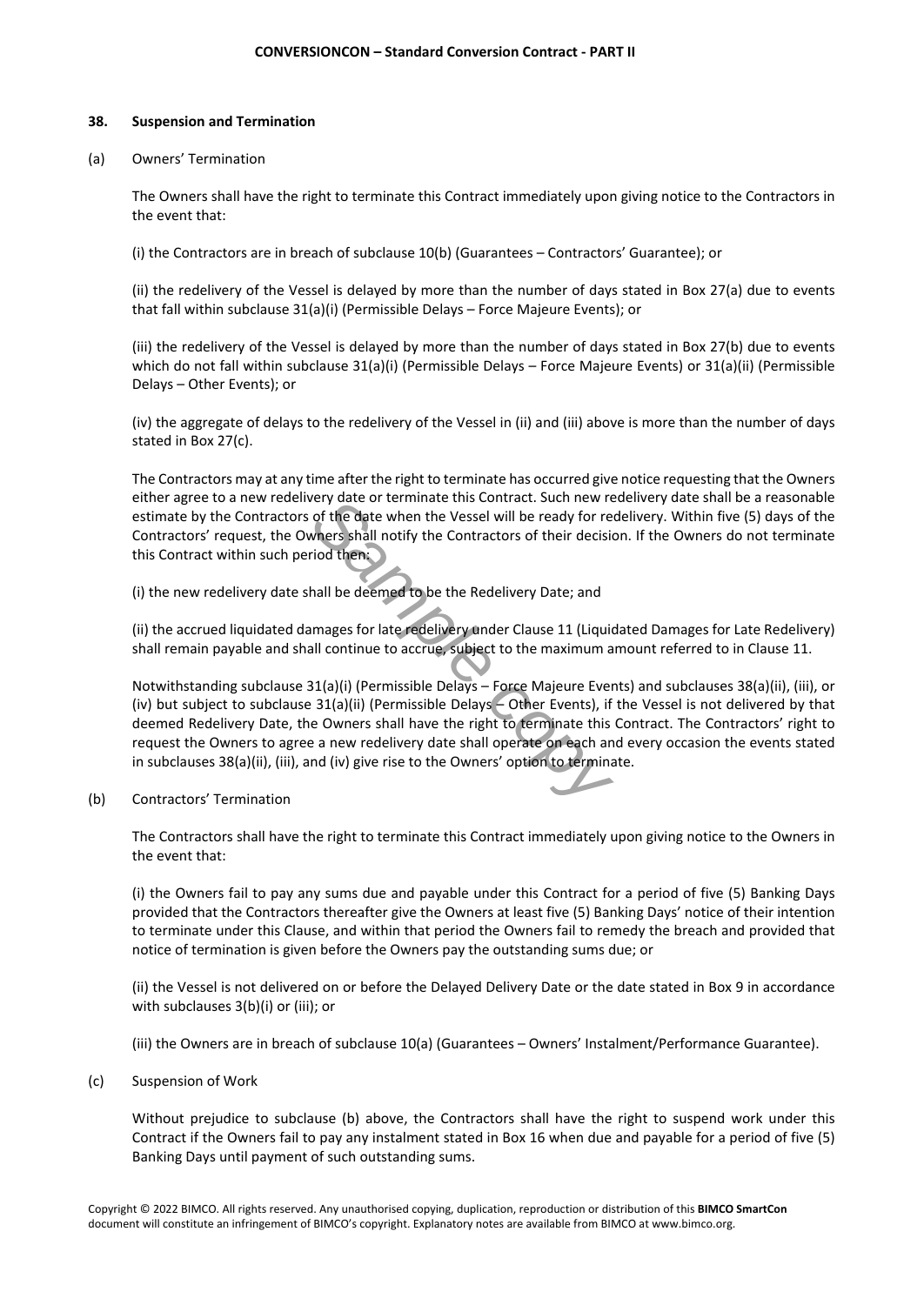## (d) Deemed Insolvency

A Party shall be deemed insolvent if proceedings are commenced against that Party for winding up, dissolution or reorganisation (otherwise than for the purpose of amalgamation or reconstruction), liquidation, the appointment of a receiver, trustee or similar officer, bankruptcy, suspension of payments or similar events.

A Party shall have the right to suspend performance of its obligations under this Contract and to terminate this Contract immediately upon giving notice if the other Party is deemed insolvent in accordance with this Clause. If a Party suspends performance this shall not prevent it from terminating at a later time.

(e) Effect of Owners' Termination

On termination by the Owners, they shall pay the Contractors the value of the Conversion Works performed up to the date of termination. However, the Owners may set-off against such payment (i) any sums payable under Clause 11 (Liquidated Damages for Late Redelivery), and (ii) any losses and/or claims not otherwise excluded which they have suffered by reason of the termination. To the extent that (i) and (ii) exceed the Contractors' Total Liability, the Owners shall be discharged from their obligation to pay an equivalent sum out of any unpaid part of the Contract Price. Thereafter, notwithstanding the provisions of subclause 13(c)(ii) (Title to the Vessel and the Conversion Works – Liens), the Owners shall remove the Vessel and the Owners' Supplies from the Shipyard as soon as reasonably practicable with the necessary assistance from the Contractors.

# (f) Effect of Contractors' Termination

**Sample 19 and the symbol set of the symbol set of the value of the value of the entitled to be paid the value of accommodating the Vessel, and (iii), the percer ce the Owners have paid the sums due as above ollies and the** On termination by the Contractors, they shall be entitled to be paid the value of the Conversion Works performed up to the date of termination, together with (i) any losses they have suffered, or liability to Subcontractors and others they have incurred, by reason of the termination except as otherwise excluded, and (ii), pending payment of (i), their reasonable costs of accommodating the Vessel, and (iii), the percentage of the balance of the Contract Price as stated in Box 28. Once the Owners have paid the sums due as above the Contractors shall redeliver the Vessel and the Owners' Supplies and the Owners shall have an obligation to remove the Vessel and the Owners' Supplies from the Shipyard as soon as reasonably practicable with the necessary assistance from the Contractors.

# **39. Copyrights, Trademarks and Patents**

- (a) Where they are owned and supplied by a Party, that Party shall retain all copyright, trademark, patent or similar rights (hereinafter called "Intellectual Property Rights") with respect to the Specification, Plans and Drawings, technical descriptions, calculations, test results and other data, and information and documents concerning the design and conversion of the Vessel. The other Party undertakes not to disclose the same or disclose any information contained therein to any third parties without the prior written consent of the first Party, except where it is necessary for usual operation, repair and maintenance of the Vessel and to subsequent owners.
- (b) Each Party shall ensure that any manufacture and/or supply according to specifications, drawings, models or other instructions supplied by it shall not infringe any Intellectual Property Rights of third parties. Should claims nevertheless be made against the other Party in respect of Intellectual Property Rights arising out of or in any way related to the performance of the Contract, the first Party shall keep the other Party indemnified against the cost of such claims, including any legal costs in connection therewith.
- (c) For the purpose of this subclause (c), "Information" means technical information relating to the Vessel designated by one Party as confidential, except information which corresponds in substance to information which:

(i) was developed by and in possession of the other Party prior to first receipt from the first Party; and/or

(ii) at the date hereof or hereafter, through no wrongful act or failure to act on the part of the other Party, enters the public domain.

Where it is necessary during the performance of this Contract for the first Party to make information available to the other Party, the other Party shall hold all such Information in confidence and not disclose it to any third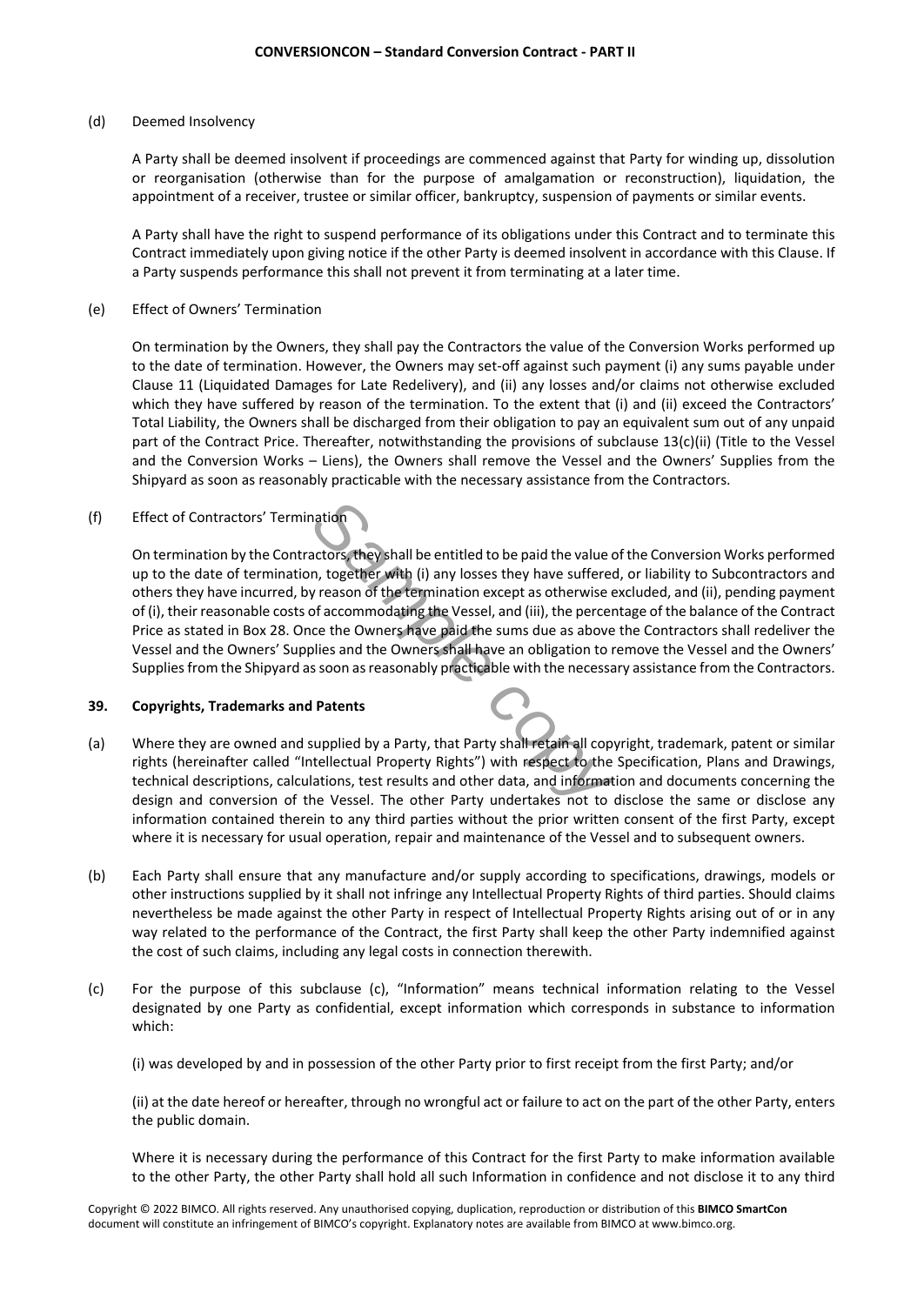parties or use it for any purpose other than as provided herein without the prior written consent of the first Party, which shall not be unreasonably withheld.

# **40. Dispute Resolution**

(a) Classification Society/Regulatory Authorities

Any dispute concerning the Vessel's compliance or non-compliance with the rules, regulations and requirements of the Classification Society or other Regulatory Authorities shall be referred to the Classification Society or other Regulatory Authorities, as the case may be, the final decision of which shall be final and binding upon the Parties hereto. All other disputes shall be referred to expert determination or arbitration in accordance with subclauses (b) and (c).

(b) Expert Determination

Unless subclauses (a) or (c) applies, in the event that a dispute arises under this Contract either Party may require by notice in writing to the other Party that such dispute be referred to an independent third party (an "Expert") as the Parties jointly nominate in writing, subject to the following procedure:

(i) if the Parties fail to nominate an Expert within seven (7) days of the date of the notice referred to in this subclause (b), the dispute shall be resolved in accordance with subclause (c) (BIMCO Law and Arbitration Clause 2020) below;

(ii) the Expert shall act as an expert and not as an arbitrator and its decision shall be final and binding upon the Parties;

(iii) the Expert's determination shall be conducted in accordance with the following rules:

- (1) the Parties may make written representations within seven (7) days of the Expert's appointment and shall copy in full such written representations to the other Party within such time period;
- (2) the Parties shall have a further seven (7) days to make written comments on each other's representations and shall copy in full such written comments to the other Party within such time period;
- **Sample Transfer and not as an arbitrator and its decision**<br>**Sample conducted in accordance with the foll**<br>**Sample conducted in accordance with the foll**<br>**Sample conducted in accordance with the foll**<br>**Sample conducted in** (3) the Expert may call for such other documents and written evidence from the Parties as the Expert may reasonably require and the Parties shall provide such documents and written evidence within the period specified by the Expert. The Parties shall copy, in full, such documents and written evidence to the other Party within such time period provided that if either Party claims any such information is confidential to it then, provided in the reasonable opinion of the Expert that Party has properly claimed the same as confidential, the Expert shall not disclose the same to the other Party or to any third party;
- (4) the Expert shall decide whether or not to take oral representations from or on behalf of either Party, but if the Expert does so it shall give the other Party the opportunity to be present;
- (5) the Expert shall have regard to all representations and evidence before it when making its decision, which shall be in writing, and give full reasons for its decision; and
- (6) the Expert shall use all reasonable endeavours to publish its decision within twenty-eight (28) days of its appointment.

(iv) Unless the Parties agree otherwise, each Party shall bear its own costs of a reference to the Expert, and fees and expenses of the Expert shall be borne equally between the Parties.

(c) BIMCO Law and Arbitration Clause 2020

# **The Parties have been given a choice of law and arbitration alternatives in Box 31 and this is the clause that shall apply.**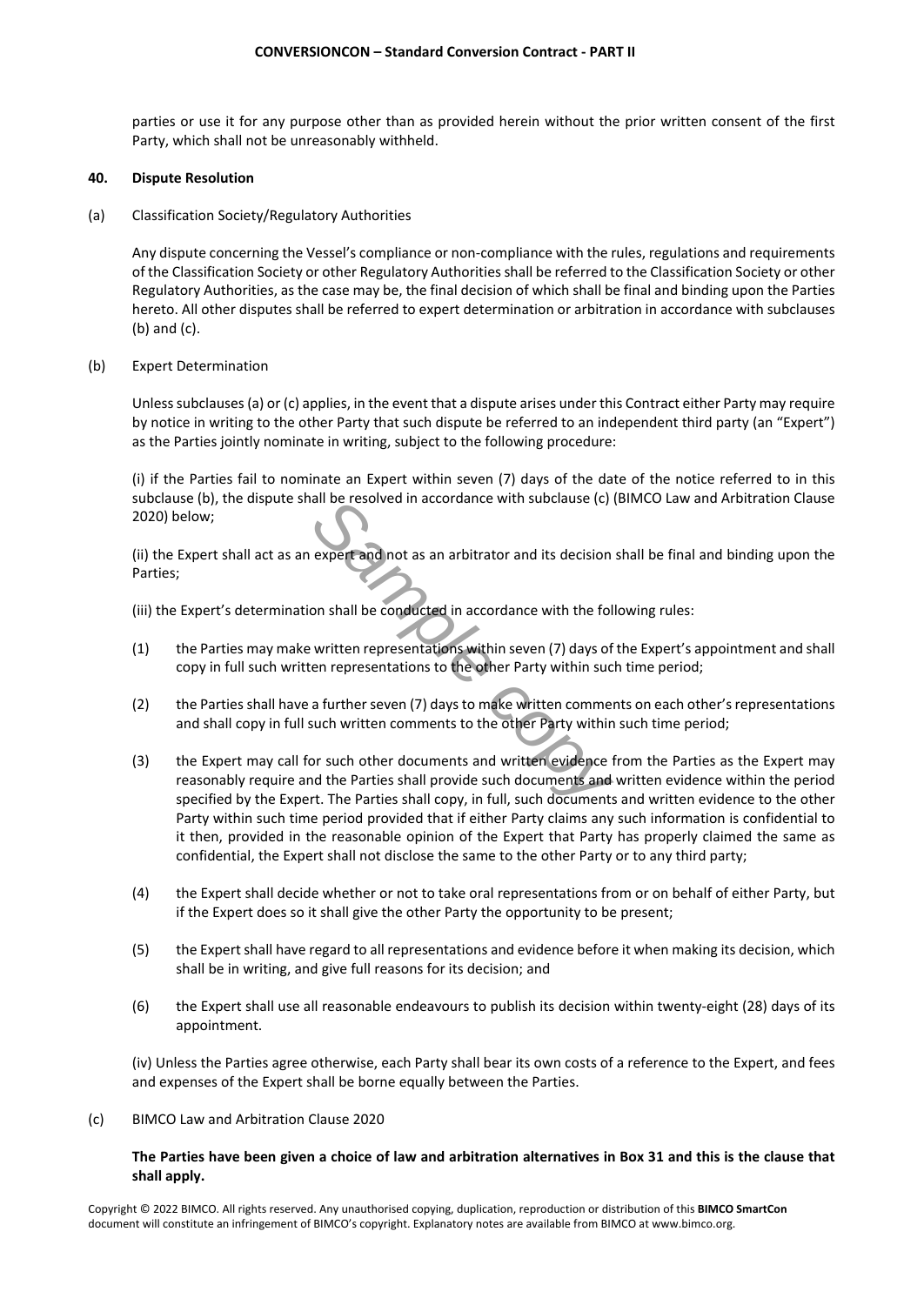## **CONVERSIONCON – Standard Conversion Contract - PART II**

(i) This Contract shall be governed by and construed in accordance with English law and any dispute arising out of or in connection with this Contract shall be referred exclusively to arbitration in London in accordance with the Arbitration Act 1996 or any statutory modification or re-enactment thereof save to the extent necessary to give effect to the provisions of this Clause. The seat of arbitration shall be London even where any hearing takes place in another jurisdiction.

(ii) The reference shall be to three (3) arbitrators unless the Parties agree otherwise.

(iii) The arbitration shall be conducted in accordance with the London Maritime Arbitrators Association (LMAA) Terms.

(iv) In cases where neither the claim nor any counterclaim exceeds the sum of USD 100,000 (or such other sum as the Parties may agree) the arbitration shall be conducted in accordance with the LMAA Small Claims Procedure.

In cases where the claim or any counterclaim exceeds the sum agreed for the LMAA Small Claims Procedure and neither the claim nor any counterclaim exceeds the sum of USD 400,000 (or such other sum as the Parties may agree) the Parties may agree that the arbitration shall be conducted in accordance with the LMAA Intermediate Claims Procedure.

(v) The terms and procedures referred to in subclauses (c)(iii) and (c)(iv) above shall be those current at the time when the arbitration proceedings are commenced.

*S* referred to in subclauses (C)(III) and (C)(IV) above<br>dings are commenced.<br>
Communications in relation to any arbitration protices and appointment of arbitrators, shall be tree<br>
Seent if sent by e-mail to the e-mail add (vi) Any and all notices and communications in relation to any arbitration proceedings under this subclause (c), including commencement notices and appointment of arbitrators, shall be treated as effectively served from the date and time the e-mail was sent if sent by e-mail to the e-mail addresses below:

Owners:

E-mail address(es) for receipt of notices and communications on behalf of the Owners:

Contractors:

E-mail address(es) for receipt of notices and communications on behalf of the Contractors:

Either Party shall be entitled to change and/or add to the e-mail addresses above by sending notice of change to the other Party at the above address (or, if previously amended by notice, the relevant amended addresses).

Nothing in this Clause shall prevent any notice and communication in relation to any arbitration proceedings in connection with this Contract being served by other effective means.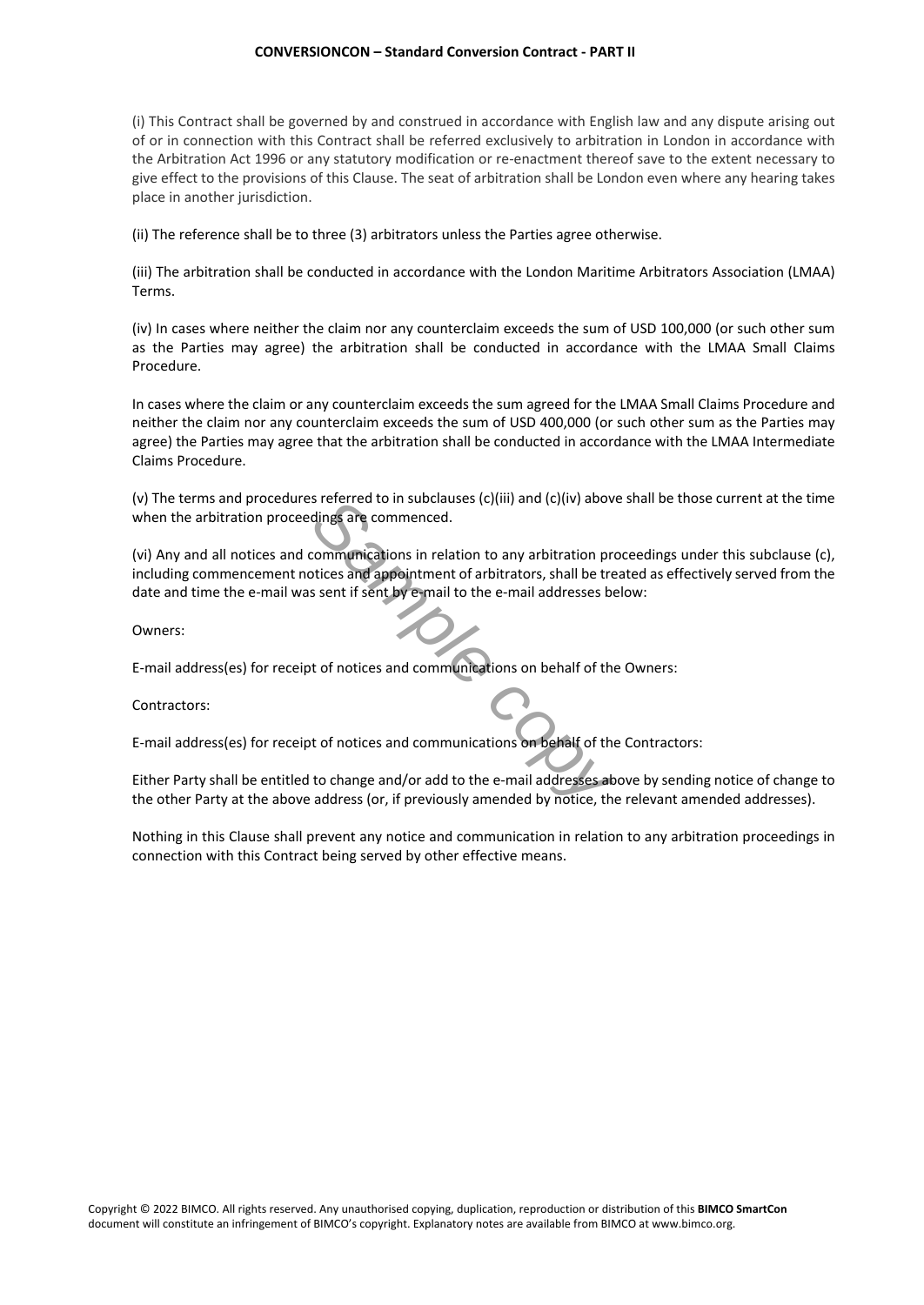## **SECTION 6 – SUNDRY**

## **41. Notices**

All notices, requests and other communications required or permitted by any clause of this Contract, except for notices given under subclause 40(c) (BIMCO Law and Arbitration Clause 2020), shall be given in writing and shall be sufficiently given or transmitted if delivered by hand, e-mail, express courier service or registered mail and addressed if to the Owners as stated in Box 2 or such other address or e-mail address as the Owners may hereafter designate in writing and if to the Contractors as stated in Box 3 or such other address or e-mail address as the Contractors may hereafter designate in writing. Any such communication shall be deemed to have been given on the date of actual receipt by the Party to which it is addressed.

# **42. Effective Date of Contract**

- (a) This Contract shall become effective when the conditions stated in Box 29 have been satisfied. If no conditions are stated in Box 29 then the effective date of the Contract shall be the date stated in Box 1. The Parties shall immediately notify each other when the conditions stated in Box 29 relevant to that Party have been satisfied.
- (b) If any of the conditions referred to above have not been satisfied within the number of days stated in Box 30 after the date of this Contract stated in Box 1, this Contract shall be deemed null and void and both Parties shall immediately be relieved of any obligations or liabilities to the other Party under this Contract.

# **43. Assignment**

(a) Contractors' assignment

**Sample control of the Sample Control of the Sample Contract to the right to assign the benefits of this Contract to the right to assign the benefits of this Contract to the right consistent which this Contract to any othe** The Contractors shall have the right to assign the benefits of this Contract to the Contractors' financiers for the purpose of securing the Contractors' financing.

# (b) Owners' assignment

(i) The Owners shall have the right to assign the benefits of this Contract to the Owners' financiers for the purpose of securing the Owners' financing.

(ii) The Owners shall have the right, subject to the Contractors' consent which shall not be unreasonably withheld, to assign, transfer or novate this Contract to any other third party.

# **44. Severance**

If by reason of any enactment or judgment any provision of this Contract shall be deemed or held to be illegal, void or unenforceable in whole or in part, all other provisions of this Contract shall be unaffected thereby and shall remain in full force and effect.

# **45. Entire Agreement**

This Contract constitutes the entire agreement between the Parties and no promise, undertaking, representation, warranty or statement by either Party prior to the date of this Contract stated in Box 1 shall affect this Contract. Any modification of this Contract shall not be of any effect unless in writing signed by or on behalf of the Parties.

# **46. Third Party Rights**

Unless expressly identified in this Contract, no third parties shall have the right to enforce any term of this Contract.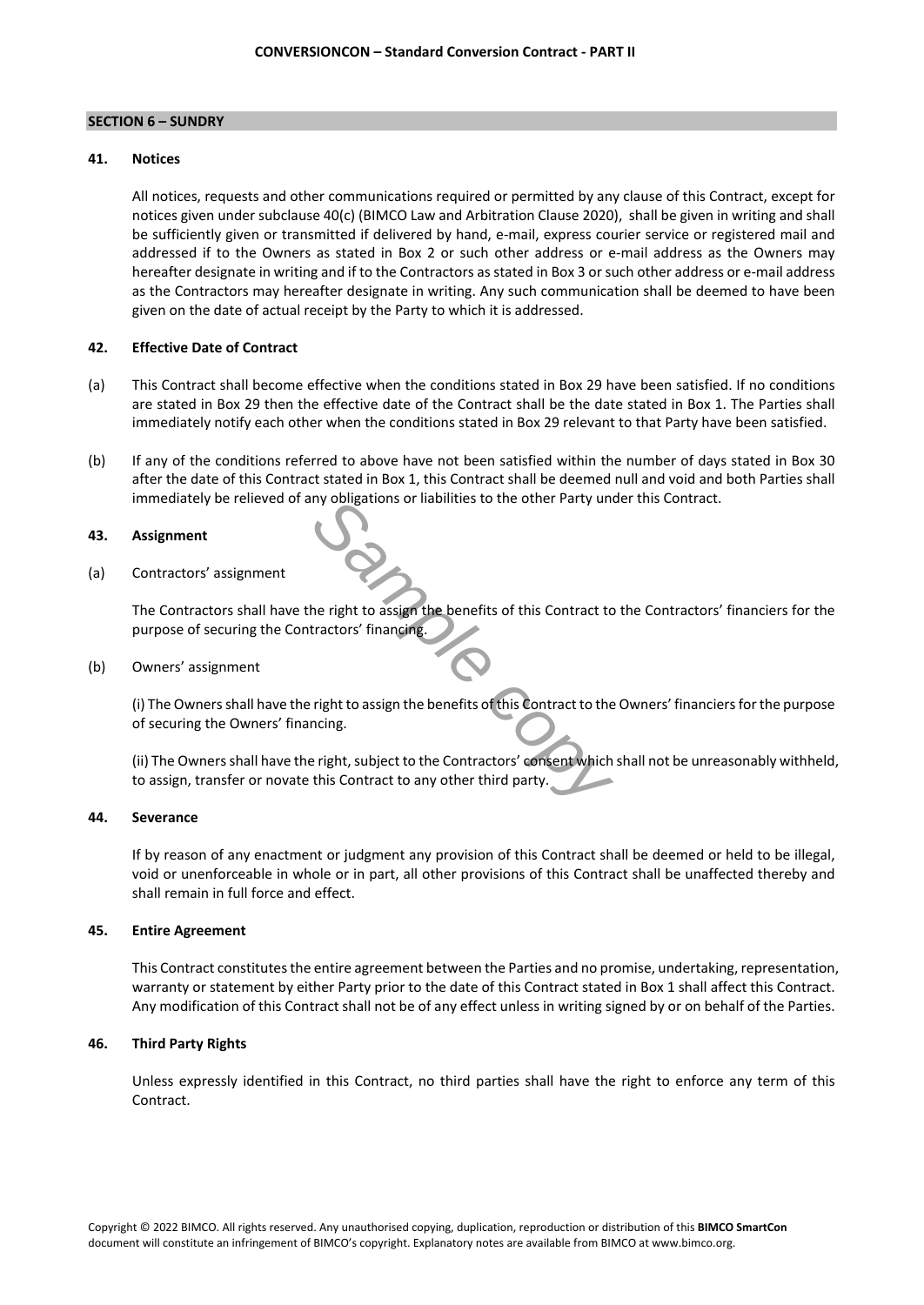# **47. Sanctions Clause**

(a) For the purposes of this Clause:

"Sanctioned Activity" means any activity, service, carriage, trade or voyage subject to sanctions imposed by a Sanctioning Authority.

"Sanctioning Authority" means the United Nations, European Union, United Kingdom, United States of America or any other applicable competent authority or government.

"Sanctioned Party" means any persons, entities, bodies, or vessels designated by a Sanctioning Authority.

- (b) At the date of this Contract and throughout its duration, the Owners warrant that they, the Owners' Group and the Vessel are not a Sanctioned Party and/or that the performance of this Contract does not involve a Sanctioned Activity and the Contractors warrant that they and the Contractors' Group are not a Sanctioned Party and/or that the performance of this Contract does not involve a Sanctioned Activity.
- (c) If at any time either Party is in breach of subclause (b) above then the Party not in breach may terminate and/or claim damages resulting from the breach.
- (d) If in compliance with this Clause anything is done or not done it shall be considered as due fulfilment of this Contract.

# **48. Anti-corruption**

(a) The Parties agree that in connection with the performance of this Contract they shall each:

(i) comply at all times with all applicable anti-corruption legislation and have procedures in place that are, to the best of their knowledge and belief, designed to prevent the commission of any offence under such legislation by any member of their organisation or by any person providing services for them or on their behalf; and

(ii) make and keep books, records, and accounts which in reasonable detail accurately and fairly reflect the transactions in connection with this Contract.

- **Sample and Sample Contract It Small De Contract the performance of this Contract the Lapplicable anti-corruption legislation and have poleief, designed to prevent the commission of and accounts which in reasonable deta wi** (b) If a demand for payment, goods or any other thing of value ("Demand") is made to either Party by any official, any contractor or subcontractor engaged by or acting on behalf of either Party or any other person not employed by either Party and it appears that meeting such Demand would breach any applicable anti-corruption legislation, then the Party receiving the Demand shall notify the other Party as soon as practicable and the Parties shall cooperate in taking reasonable steps to resist the Demand.
- (c) If either Party fails to comply with any applicable anti-corruption legislation it shall defend and indemnify the other Party against any fine, penalty, liability, loss or damage and for any related costs (including, without limitation, court costs and legal fees) arising from such breach.
- (d) Without prejudice to any of its other rights under this Contract, either Party may terminate this Contract without incurring any liability to the other Party if:

(i) at any time the other Party or any member of its organisation has committed a breach of any applicable anticorruption legislation in connection with this Contract; and

(ii) such breach causes the non-breaching Party to be in breach of any applicable anti-corruption legislation.

Any such right to terminate must be exercised without undue delay.

(e) Each Party represents and warrants that in connection with the negotiation of this Contract neither it nor any member of its organisation has committed any breach of applicable anti-corruption legislation. Breach of this subclause (e) shall entitle the other Party to terminate the Contract without incurring any liability to the other.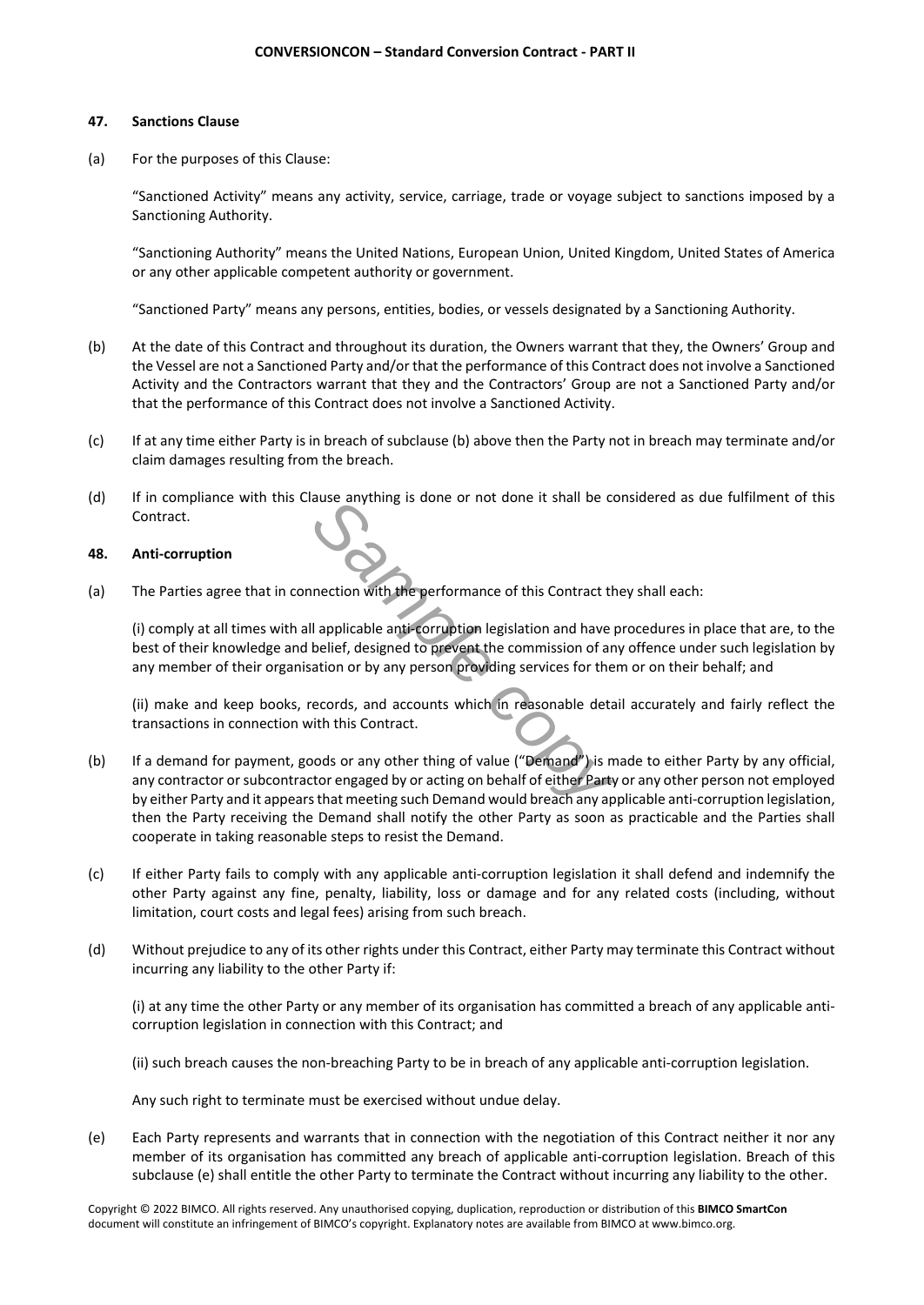**ANNEX A (SPECIFICATION)**

*Sample copy*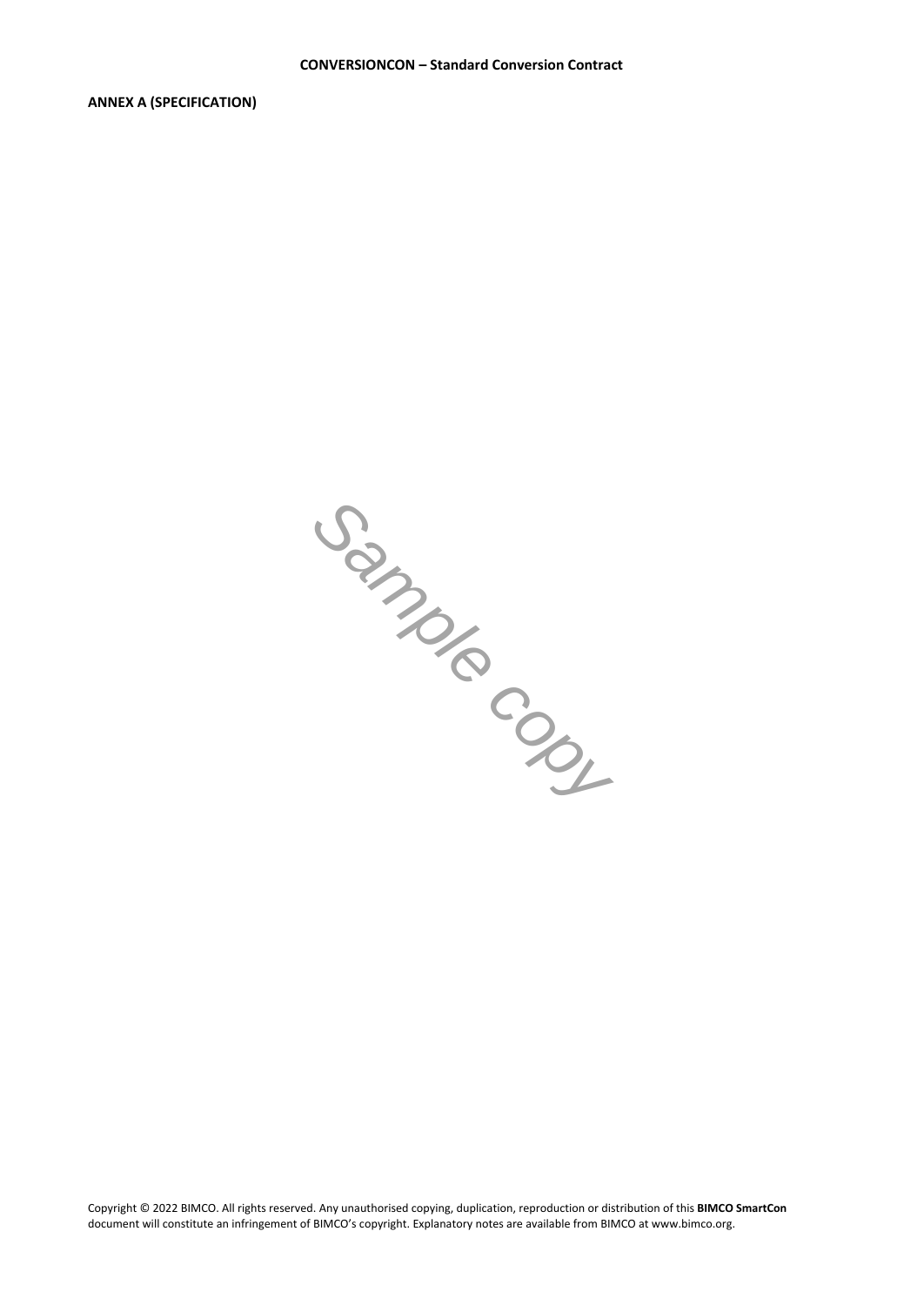**ANNEX B (MAKER'S LIST)**

*Sample copy*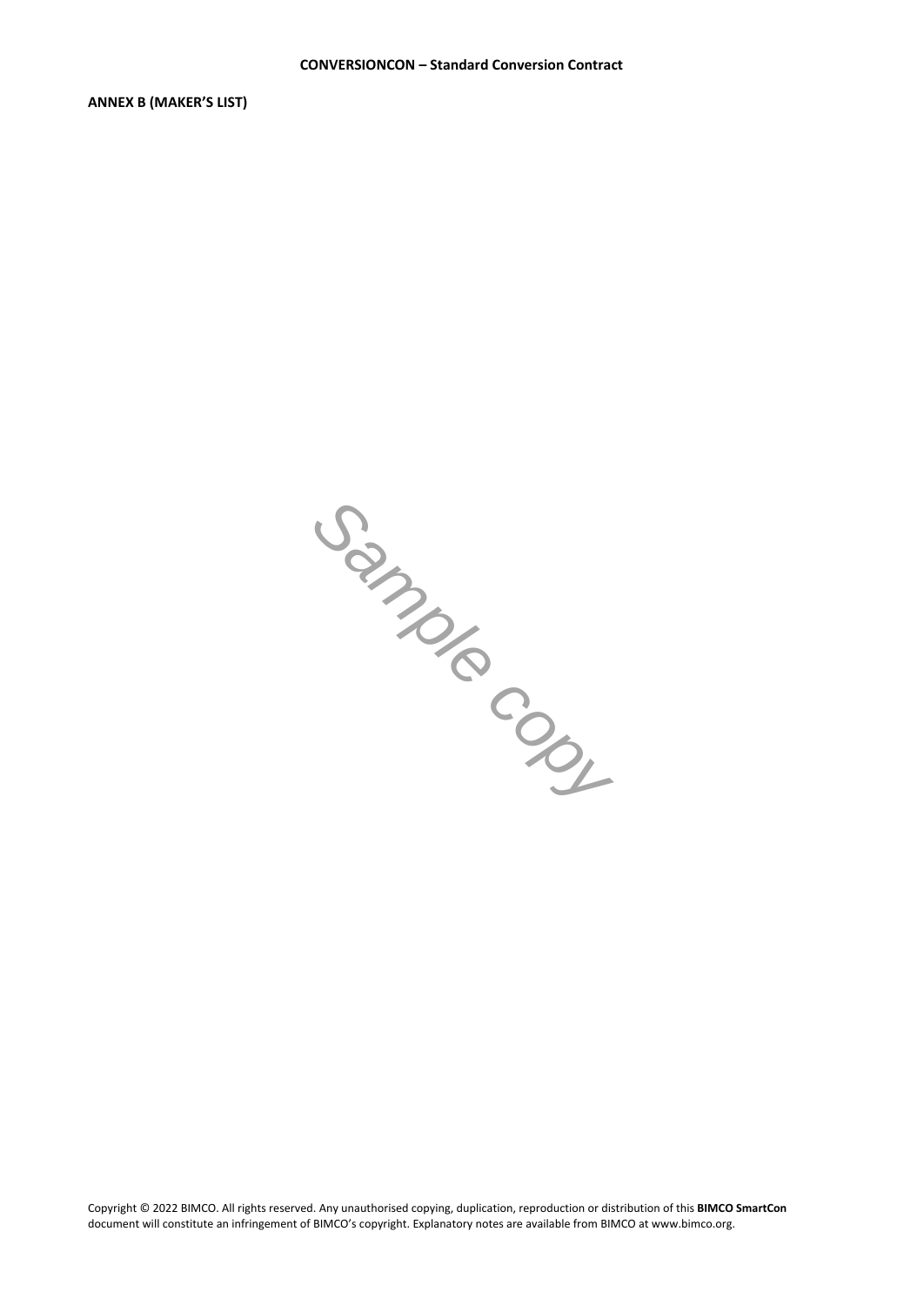**ANNEX C (VESSEL DOCUMENTATION)**

*Sample copy*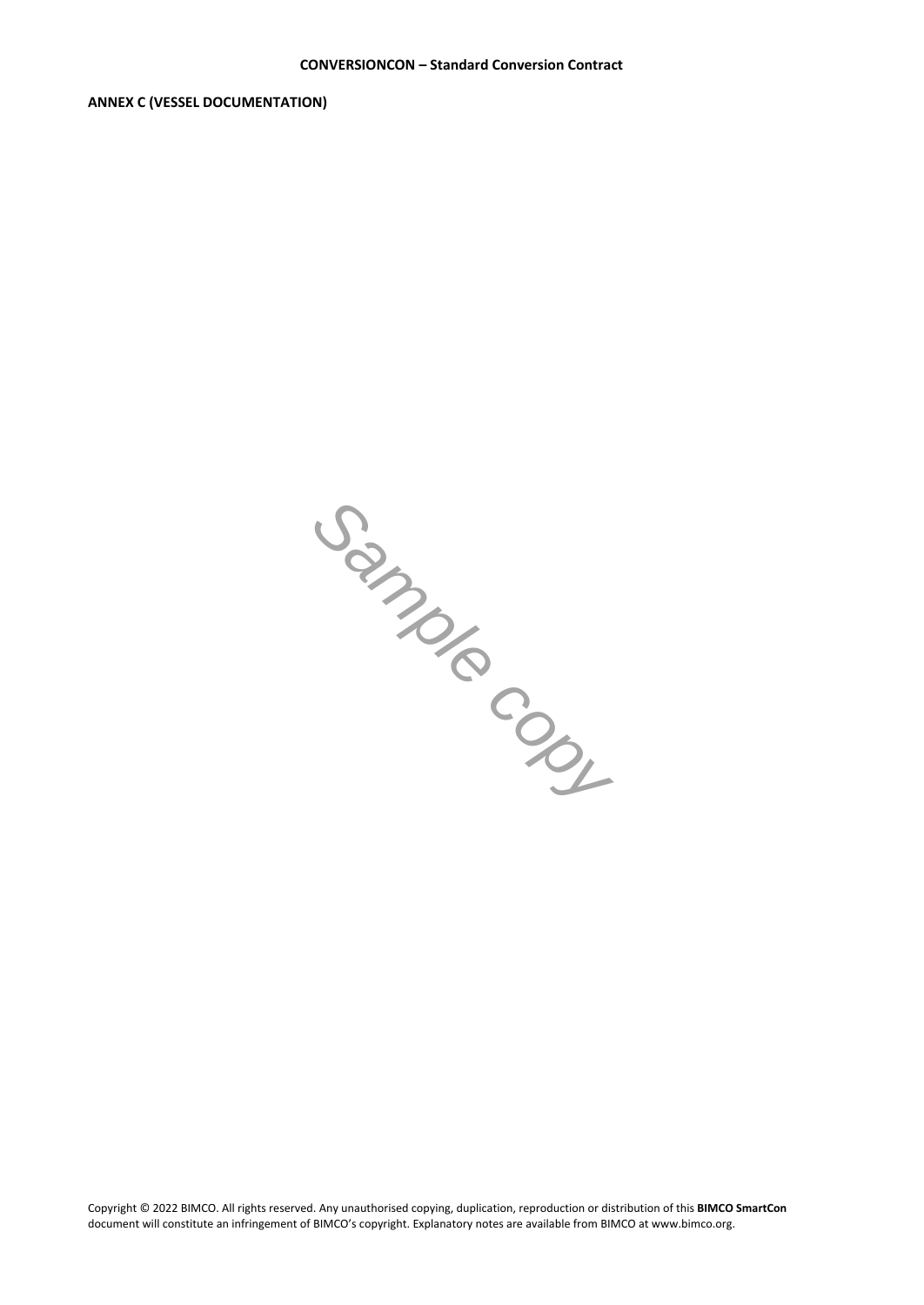# **ANNEX D (OWNERS' GUARANTEE)**

## **OWNERS' IRREVOCABLE LETTER OF GUARANTEE FOR THE INSTALMENTS**

To:

1. In this Guarantee, the following terms have the following meanings:

"Contract" means the contract dated made between the Owners and you for the conversion of the Vessel.

"Contractual Interest" means the sum payable on an Instalment at the rate of interest prescribed by the Contract as applicable to any part of any Instalment which the Owners are obliged to pay under the terms of the Contrat calculated from such date as is presribed by the Contract to the date of your receipt of the payment.

"Demand" means a written demand for payment under this Guarantee made by one of your officers accompanied by (a) a copy of the written demand made by you to the Owners for payment of the amount guaranteed by this Guarantee, and (b) a statement from you made by one of your officers confirming that the sums demanded by you are due and owing, and all served in accordance with Clause 10 below.

"Instalment" means the amount of each of the payments in respect of the contract price under the Contract (to the extent that it has not been paid) which is made on, before or after the date of this Guarantee to you by the Owners.

*Sample copy* "Maximum Liability" means the aggregate amount of the Instalments under the Contract which shall not exceed plus Contractual Interest.

"Owners" means

"Vessel" means

2. (a)\* In consideration of you entering into the Contract, agreeing to convert the Vessel in accordance with the terms of the Contract, and agreeing to accept this Guarantee pursuant to the Contract, at the request of the Owners we irrevocably and unconditionally guarantee (but as primary obligor and not by way of secondary liability only) that in the event that the Owners fail punctually to pay to you any Instalment we shall, upon receipt by us from you of a Demand, pay to you or to your order upon the expiry of thirty (30) days from receipt of such Demand the sum demanded by you by way of the payment of any Instalment plus Contractual Interest provided that our total liability shall not exceed the Maximum Liability.

This Guarantee shall become effective in the amount corresponding to the amount of each Instalment with effect from the date when it becomes due to you under the Contract together with Contractual Interest, if any.

(b)\* In consideration of you entering into the Contract, agreeing to convert the Vessel in accordance with the terms of the Contract, and agreeing to accept this Guarantee pursuant to the Contract, at the request of the Owners we irrevocably and unconditionally guarantee (but as primary obligor and not by way of secondary liability only) performance by the Owners of all its liabilities and responsibilities under the Contract, including but not limited to due and punctual payment of any Instalment, and we shall, upon receipt by us from you of a Demand, pay to you or to your order, upon the expiry of thirty (30) days from receipt of such Demand the sum demanded by you by way of the payment of the sum demanded plus Contractual Interest provided that our total liability shall not exceed the Maximum Liability.

\* Subclauses (a) and (b) are alternatives. Delete whichever does not apply.

3. This Guarantee is an independent on-demand guarantee and not a secondary liability guarantee. It shall not in any event be affected by any indulgence or delay allowed to the Owners nor by any amendment to, or variation of, or supplemnt to the Contract, whether as to time or otherwise that may be agreed between you and the Owners nor by any circumstances that would otherwise discharge our liability as guarantor.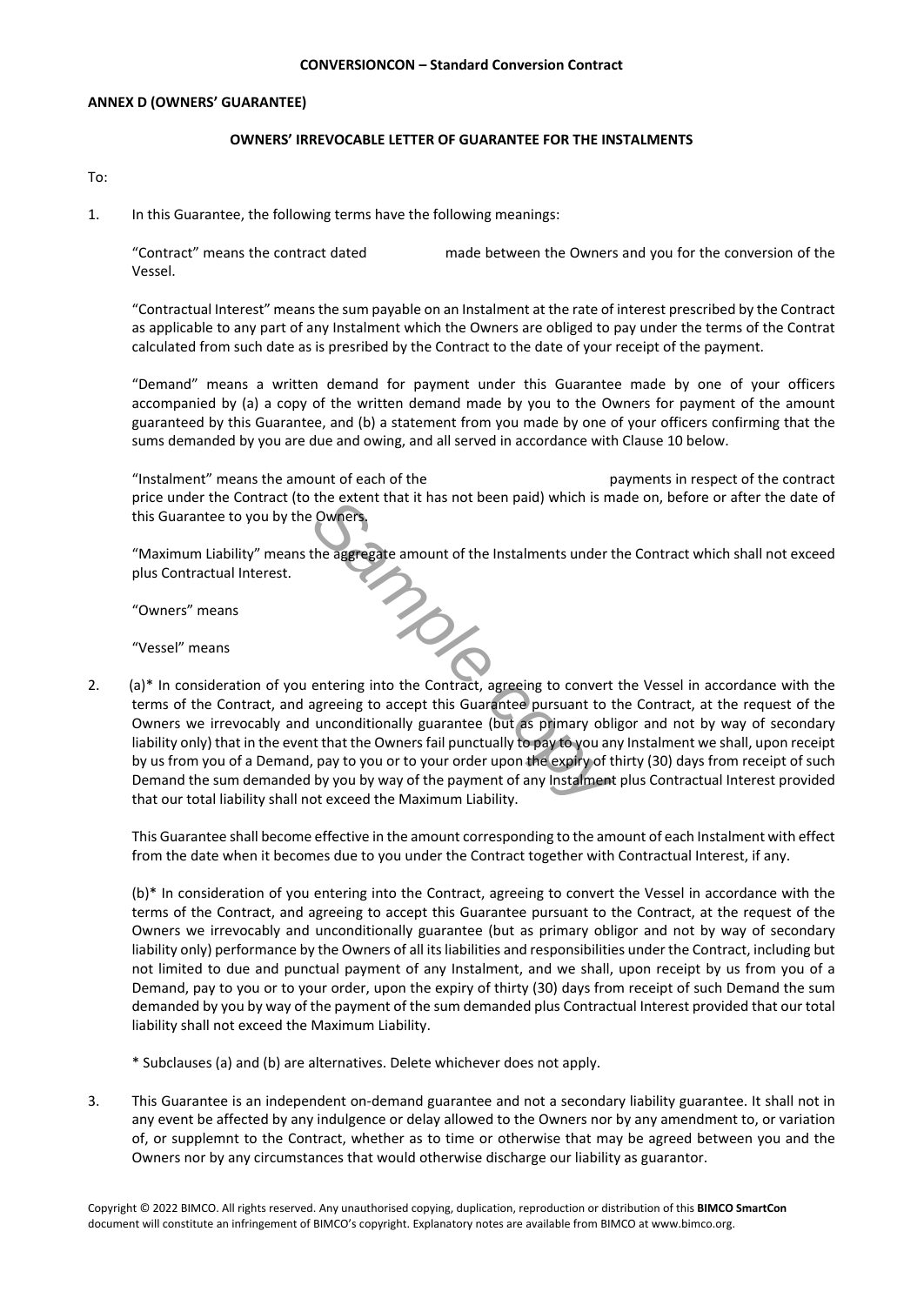- 4. Subject to Clause 5 below, this Guarantee shall remain in force until the first to occur of (a) due redelivery of the Vessel to, and acceptance of the Vessel by, the Owners under the Contract; (b) the payment to you by the Owners or by us of all sums secured by this Guarantee; and (c) the Owners' valid and lawful cancellation and/or rescission of the Contract pursuant to the terms of the Contract (the "Validity Period"); provided that the Demand must be made no later than the end of the Validity Period. However, notwithstanding the foregoing, if within twentyeight (28) days of our receipt of a Demand we receive a written notice from you or the Owners that your claim for payment of the sums referred to in the Demand has been disputed and that such dispute will be resolved in accordance with the Contract (a "Notice of Dispute"), the Validity Period shall be extended until thirty (30) days after the dispute has been finally determined in accordance with Clause 5 below.
- 5. Notwithstanding the other terms of this Guarantee, if within twenty-eight (28) days of our receipt of a Demand we receive a Notice of Dispute from you or from the Owners, then (a) we shall not be obliged to make any payment to you under this Guarantee until thirty (30) days after the dispute has been finally determined or in the event of an appeal from an arbitration award, until thirty (30) days after delivery of the final unappealable judgment; or in the event that the court remits the matter to the arbitrator, until thirty (30) days after the publication of the revised final award or in the event of an appeal from the award, until thirty (30) days after delivery of the final unappealable judgment; and (b) our liability under this Guarantee shall be to pay to you, upon receipt by us from you of a further demand accompanied by a copy of the award or as the case may be a copy of the judgment, the amount finally awarded, or adjudged by the court, to be due to you under the Contract as guaranteed hereby provided that our total liability shall not exceed the Maximum Liability.
- der this Guarantee shall be made without any sience of any taxes, duties or charges wild the same in which case we shall make the madditional amounts as may be necessary in order holdings shall be equal to the amount which 6. All payments to be made under this Guarantee shall be made without any set off or counterclaim and without deduction or withholding for or on account of any taxes, duties or charges whatsoever unless we are compelled by law to deduct or withhold the same in which case we shall make the minimum deduction or withholding permitted and will pay such additional amounts as may be necessary in order that the amount received by you after such deductions or withholdings shall be equal to the amount which would have been received had no such deduction or withholding been made.
- 7. All payments to be made under this Guarantee shall be made in freely transferable .
- 8. Notwithstanding any provision in the Contract, any of your rights under this Guarantee shall be freely assignable by you (a) to your financiers for the purpose of securing the financing for the conversion of the Vessel under the Contract without our prior consent, or (b) to any other assignee with our prior written consent which shall not be unreasonably witheld. Upon assignment, all references in this Guarantee to "you" shall be read as references to the assignee or subsequent assignees.
- 9. (a)\* Law and Arbitration Clause

(i) This Guarantee shall be governed by and construed in accordance with English law and any dispute arising out of or in connection with this Guarantee shall be referred exclusively to arbitration in London in accordance with the Arbitration Act 1996 or any statutory modification or re-enactment thereof save to the extent necessary to give effect to the provisions of this clause. The seat of arbitration shall be London even where any hearing takes place in another jurisdiction.

(ii) The reference shall be to three (3) arbitrators unless the Parties agree otherwise.

(iii) The arbitration shall be conducted in accordance with the London Maritime Arbitrators Association (LMAA) Terms.

(iv) The terms and procedures referred to in subclause (iii) above shall be those current at the time when the arbitration proceedings are commenced.

(v) Any and all notices and communications in relation to any arbitration proceedings under this Clause, including commencement notices and appointment of arbitrators, shall be treated as effectively served from the date and time the e-mail was sent by e-mail to the e-mail addresses below:

Name of party to this Guarantee: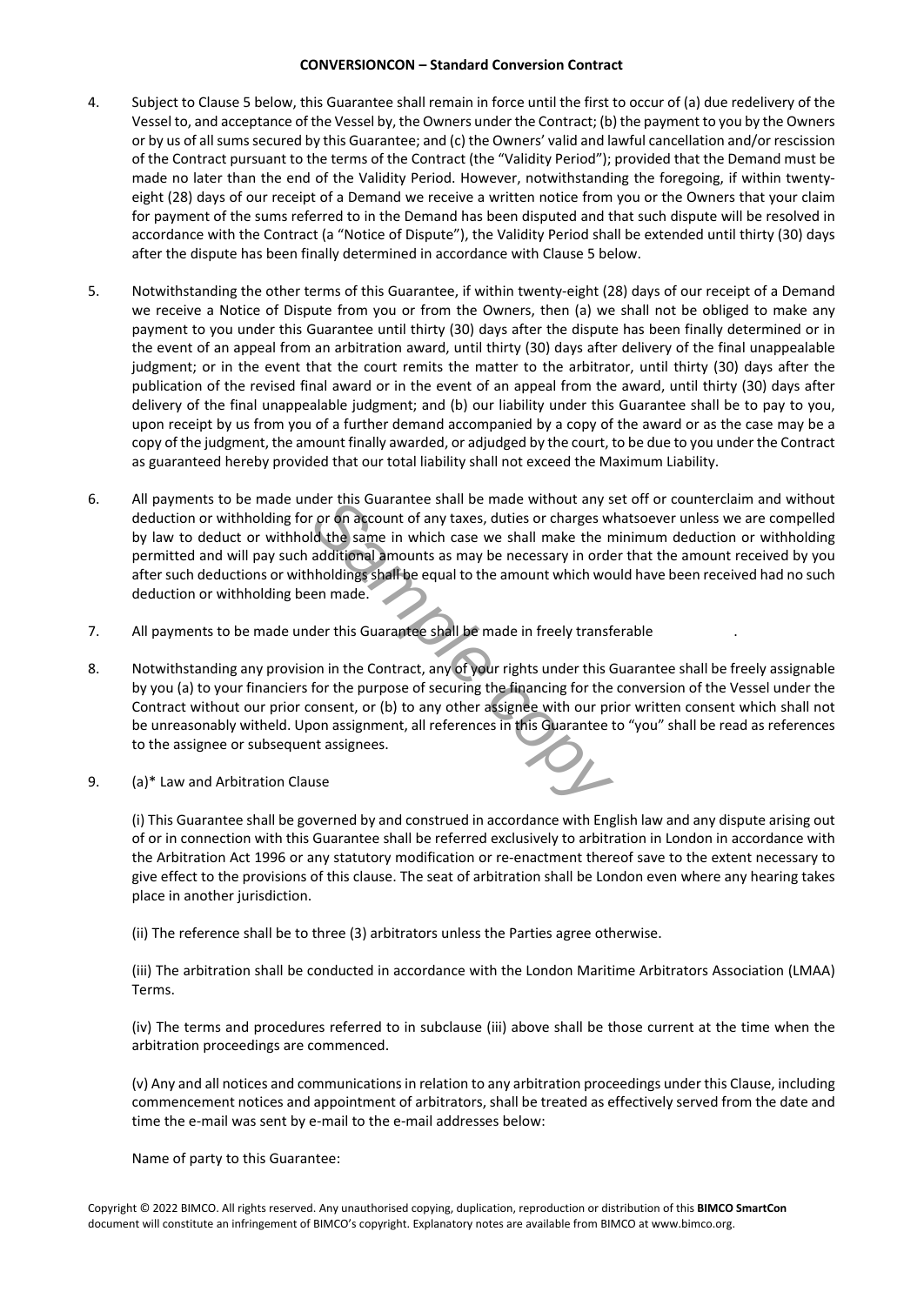E-mail address(es) for receipt of notices and communications on behalf of the above party:

Name of other party to this Guarantee:

E-mail address(es) for receipt of notices and communications on behalf of the above party:

Either party shall be entitled to change and/or add to the e-mail addresses above by sending notice of change to the other party at the above address (or, if previously amended by notice, the relevant amended addresses).

Nothing in this Clause shall prevent any notice and communication in relation to any arbitration proceedings in connection with this Guarantee being served by other effective means.

(b)\* Law and Jurisdiction Clause

This Guarantee is governed by English law and we hereby submit to the exclusive jurisdiction of the High Court of England and Wales in relation to any legal proceedings concerning this Guarantee. We hereby authorise and nominate the following agent to accept service of any court proceedings on our behalf: .

\* Subclauses (a) and (b) are alternatives. Delete whichever does not apply.

- 10. Save as provided in Clause 9 above, any notice, claim or Demand, further demand or Notice of Dispute to be given or made by you under this Guarantee shall be served on us by hand, registered post, courier, e-mail or by SWIFT or equivalent, and if served by hand, registered post or courier, to (or such other address as we may notify to you in writing) or by e-mail to or if by SWIFT or equivalent at via your bank and shall be effective only upon actual receipt.
- **Example 19 and an** registered post or courier, to<br>
ing) or by e-mail to correct or if by SWI<br>
ive only upon actual receipt.<br>
Irre permitted by any relevant law to which we are<br>
so feach of our incorporation, establishment 11. We hereby warrant that we are permitted by any relevant law to which we are subject (including, where relevant, the laws of the place or places of each of our incorporation, establishment, regulation, registration and residence) to:

(i) issue a guarantee in this form,

(ii) make payment under this Guarantee in a currency other than that of the place of (where relevant) each of our incorporation, establishment, regulation, registration and residence in case of a Demand for payment under this Guarantee, and

(iii) designate the place stated in paragraph 9 above as the forum and the place of jurisdiction to which we irrevocably submit.

12. We hereby warrant that we have obtained all necessary approvals and authorisations to issue and perform our obligations under this Guarantee.

Dated the day of

………………………………………………………………. (signature)

for and on behalf of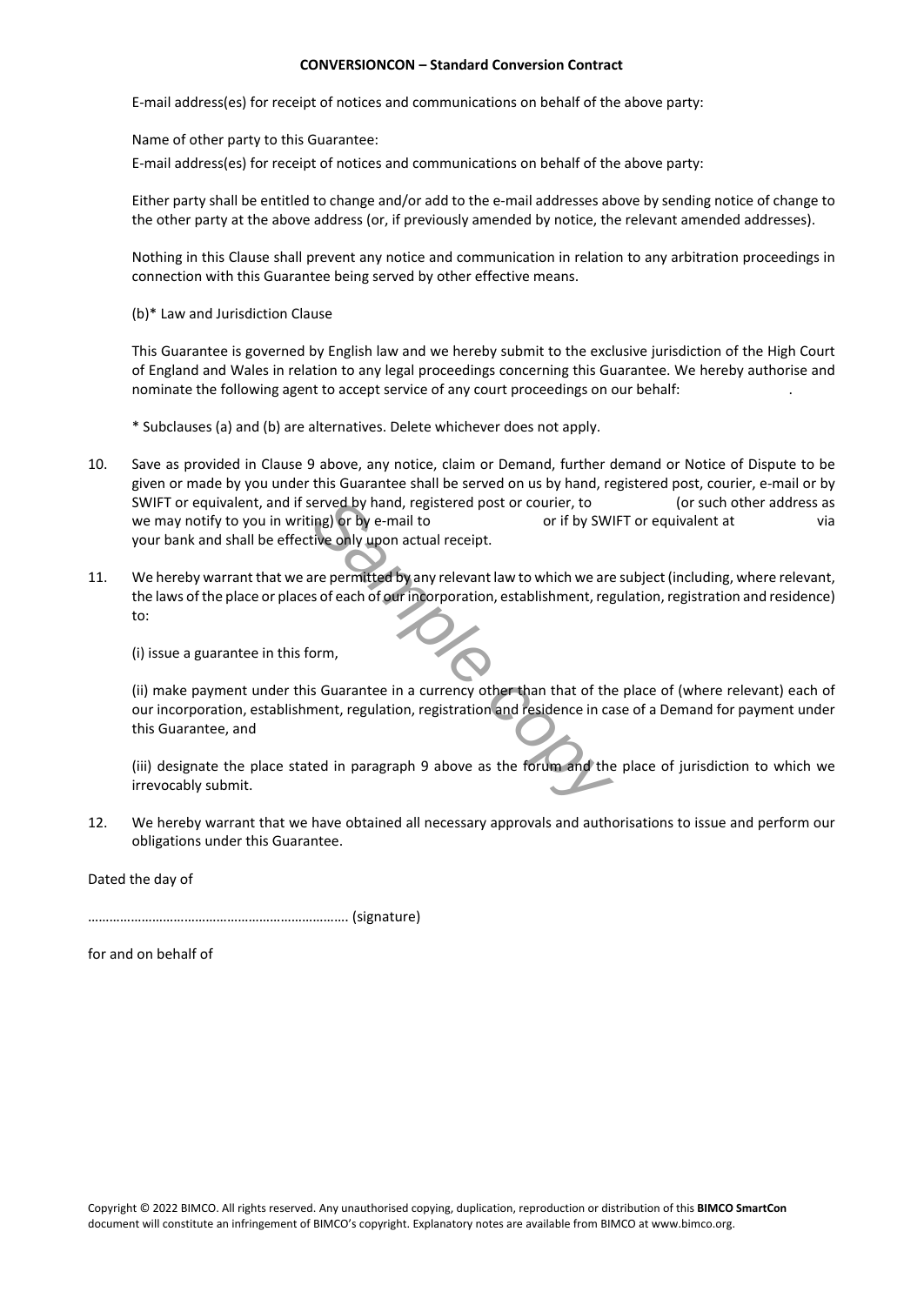# **ANNEX E (CONTRACTORS' GUARANTEE)**

# **IRREVOCABLE LETTER OF GUARANTEE FOR PERFORMANCE OF CONTRACTORS' OBLIGATIONS**

To:

1. In this Guarantee, the following terms have the following meanings:

"Contract" means the contract dated made between the Contractors and you for the conversion of the Vessel, as the same may be amended at any time.

# "Contractors" means

"Demand" means a written demand for payment under this Guarantee made by one of your officers accompanied by (a) a copy of the written demand made by you to the Contractors for payment of the amount guaranteed by this Guarantee, and (b) a statement from you made by one of your officers confirming that the sums demanded by you are due and owing, and all served in accordance with Clause 10 below.

"Maximum Liability" means the Contractors' total liablity under the terms of the Contract.

"Vessel" means

- ring into the Contract, agreeing to pay the contract<br>he terms of the Contract, and agreeing to acce<br>elecontractors we irrevocably and unconditionall-<br>liability only) performance by the Contractors of<br>enever the Contractor 2. In consideration of you entering into the Contract, agreeing to pay the contract price for the conversion of the Vessel in accordance with the terms of the Contract, and agreeing to accept this Guarantee pursuant to the Contract, at the request of the Contractors we irrevocably and unconditionally guarantee (but as primary obligor and not by way of secondary liability only) performance by the Contractors of all its liabilities and responsibilities under the Contract, and whenever the Contractor does not pay any amount when due under or in connection with the Contract we shall, upon receipt by us from you of Demand, pay to you or to your order upon the expiry of thirty (30) days from receipt of such Demand the sum demanded by you together with interest due under the Contract provided that our total liability shall not exceed the Contractors' Maximum Liability.
- 3. This Guarantee is an independent on-demand guarantee and not a secondary liability guarantee. It shall not in any event be affected by any indulgence or delay allowed to the Contractors nor by any amendment to, or variation of, or supplemnt to the Contract, whether as to time or otherwise that may be agreed between you and the Contractors nor by any circumstances that would otherwise discharge our liability as guarantor.
- 4. Subject to Clause 5 below, this Guarantee shall remain in force until the first to occur of (a) the payment to you by the Contractors or by us of all sums secured by this Guarantee; and (c) the Contractors' valid and lawful cancellation and/or rescission of the Contract pursuant to the terms of the Contract (the "Validity Period"); provided that the Demand must be made no later than the end of the Validity Period. However, notwithstanding the foregoing, if within twenty-eight (28) days of our receipt of a Demand we receive a written notice from you or the Contractors that your claim for payment of the sums referred to in the Demand has been disputed and that such dispute will be resolved in accordance with the Contract (a "Notice of Dispute"), the Validity Period shall be extended until thirty (30) days after the dispute has been finally determined in accordance with Clause 5 below.
- 5. Notwithstanding the other terms of this Guarantee, if within twenty-eight (28) days of our receipt of a Demand we receive a Notice of Dispute from you or from the Contractors, then (a) we shall not be obliged to make any payment to you under this Guarantee until thirty (30) days after the dispute has been finally determined or in the event of an appeal from an arbitration award, until thirty (30) days after delivery of the final unappealable judgment; or in the event that the court remits the matter to the arbitrator, until thirty (30) days after the publication of the revised final award or in the event of an appeal from the award, until thirty (30) days after delivery of the final unappealable judgment; and (b) our liability under this Guarantee shall be to pay to you, upon receipt by us from you of a further demand accompanied by a copy of the award or as the case may be a copy of the judgment, the amount finally awarded, or adjudged by the court, to be due to you under the Contract as guaranteed hereby provided that our total liability shall not exceed the Maximum Liability.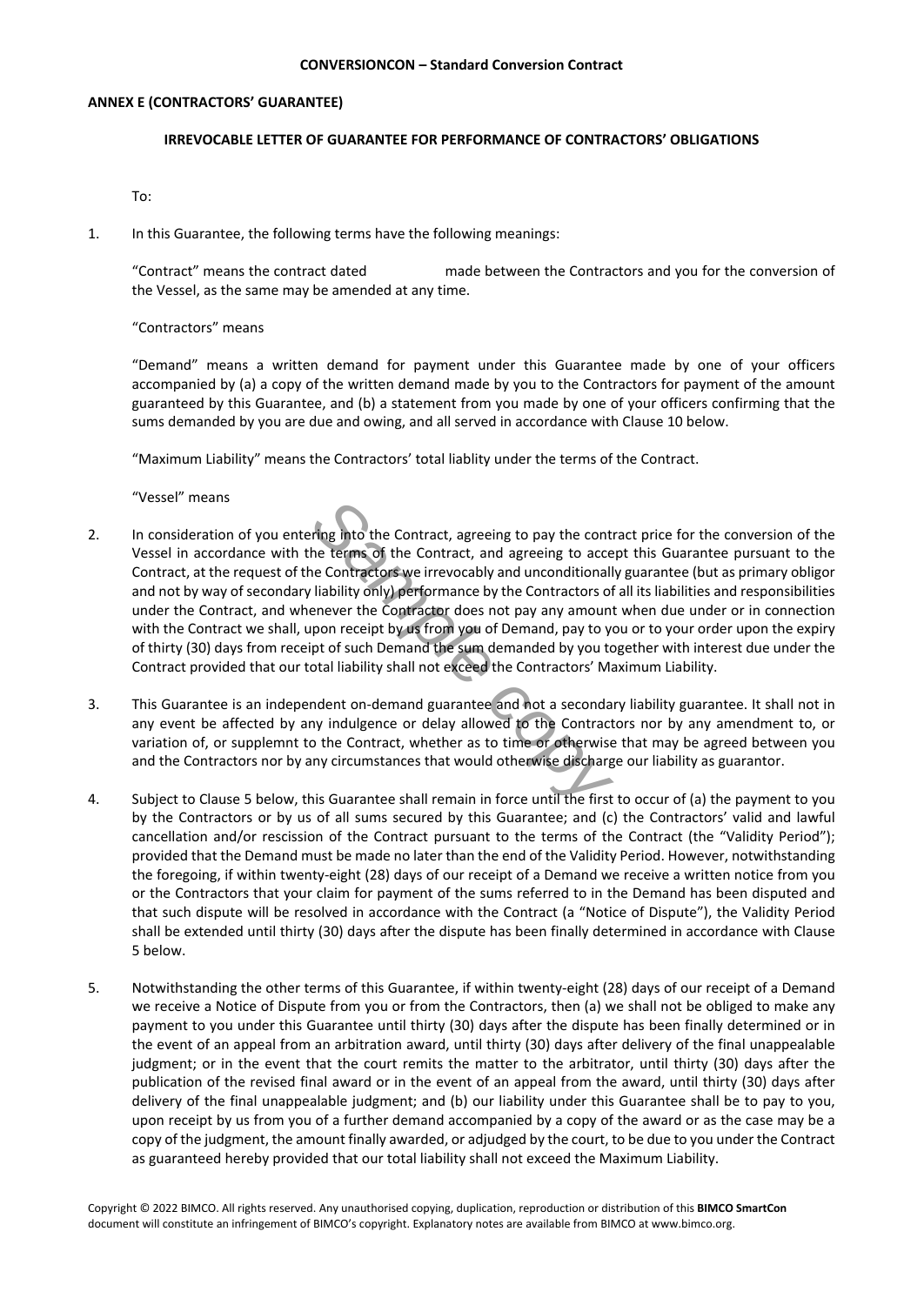- 6. All payments to be made under this Guarantee shall be made without any set off or counterclaim and without deduction or withholding for or on account of any taxes, duties or charges whatsoever unless we are compelled by law to deduct or withhold the same in which case we shall make the minimum deduction or withholding permitted and will pay such additional amounts as may be necessary in order that the amount received by you after such deductions or withholdings shall be equal to the amount which would have been received had no such deduction or withholding been made.
- 7. All payments to be made under this Guarantee shall be made in freely transferable .
- 8. Notwithstanding any provision in the Contract, any of your rights under this Guarantee shall be freely assignable by you (a) to your financiers for the purpose of securing the financing for the conversion of the Vessel under the Contract without our prior consent, or (b) to any other assignee with our prior written consent which shall not be unreasonably witheld. Upon assignment, all references in this Guarantee to "you" shall be read as references to the assignee or subsequent assignees.
- 9. (a)\* Law and Arbitration Clause

(i) This Guarantee shall be governed by and construed in accordance with English law and any dispute arising out of or in connection with this Guarantee shall be referred exclusively to arbitration in London in accordance with the Arbitration Act 1996 or any statutory modification or re-enactment thereof save to the extent necessary to give effect to the provisions of this clause. The seat of arbitration shall be London even where any hearing takes place in another jurisdiction.

(ii) The reference shall be to three (3) arbitrators unless the Parties agree otherwise.

(iii) The arbitration shall be conducted in accordance with the London Maritime Arbitrators Association (LMAA) Terms.

(iv) The terms and procedures referred to in subclause (iii) above shall be those current at the time when the arbitration proceedings are commenced.

**Example 13**<br> **Sample conducted in accordance with the London Mariti**<br> **Sample commenced.**<br> **Sample commenced.**<br> **Sample commenced.**<br> **Sample commenced.**<br> **Sample commenced as example communications on the commenced as exa** (v) Any and all notices and communications in relation to any arbitration proceedings under this Clause, including commencement notices and appointment of arbitrators, shall be treated as effectively served from the date and time the e-mail was sent by e-mail to the e-mail addresses below:

Name of party to this Guarantee:

E-mail address(es) for receipt of notices and communications on behalf of the above party:

Name of other party to this Guarantee:

E-mail address(es) for receipt of notices and communications on behalf of the above party:

Either party shall be entitled to change and/or add to the e-mail addresses above by sending notice of change to the other party at the above address (or, if previously amended by notice, the relevant amended addresses).

Nothing in this Clause shall prevent any notice and communication in relation to any arbitration proceedings in connection with this Guarantee being served by other effective means.

(b)\* Law and Jurisdiction Clause

This Guarantee is governed by English law and we hereby submit to the exclusive jurisdiction of the High Court of England and Wales in relation to any legal proceedings concerning this Guarnatee. We hereby authorise and nominate the following agent to accept service of any court proceedings on our behalf: .

10. Save as provided in Clause 9 above, any notice, claim or Demand, further demand or Notice of Dispute to be given or made by you under this Guarantee shall be served on us by hand, registered post, courier, e-mail or by SWIFT or equivalent, and if served by hand, registered post or courier, to (or such other address as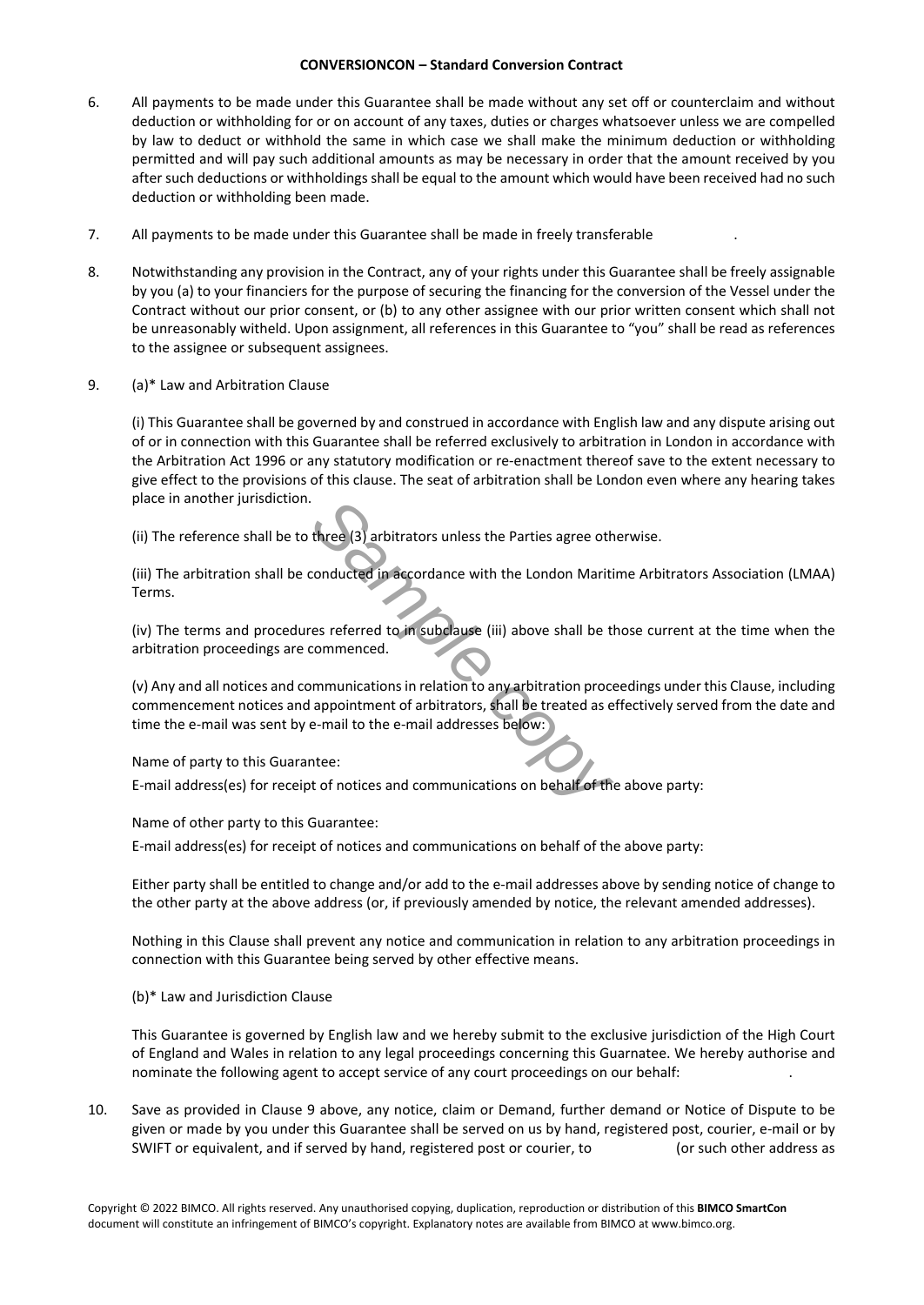we may notify to you in writing) or by e-mail to or if by SWIFT or equivalent at via your bank and shall be effective only upon actual receipt.

11. We hereby warrant that we are permitted by any relevant law to which we are subject (including, where relevant, the laws of the place or places of each of our incorporation, establishment, regulation, registration and residence) to:

(i) issue a guarantee in this form,

(ii) make payment under this Guarantee in a currency other than that of the place of (where relevant) each of our incorporation, establishment, regulation, registration and residence in case of a Demand for payment under this Guarantee, and

(iii) designate the place stated in paragraph 9 above as the forum and the place of jurisdiction to which we irrevocably submit.

12. We hereby warrant that we have obtained all necessary approvals and authorisations to issue and perform our obligations under this Guarantee.

| Dated the day of     |             |
|----------------------|-------------|
|                      | (signature) |
| for and on behalf of |             |
|                      |             |
|                      |             |
|                      |             |
|                      |             |
|                      |             |
|                      |             |
|                      |             |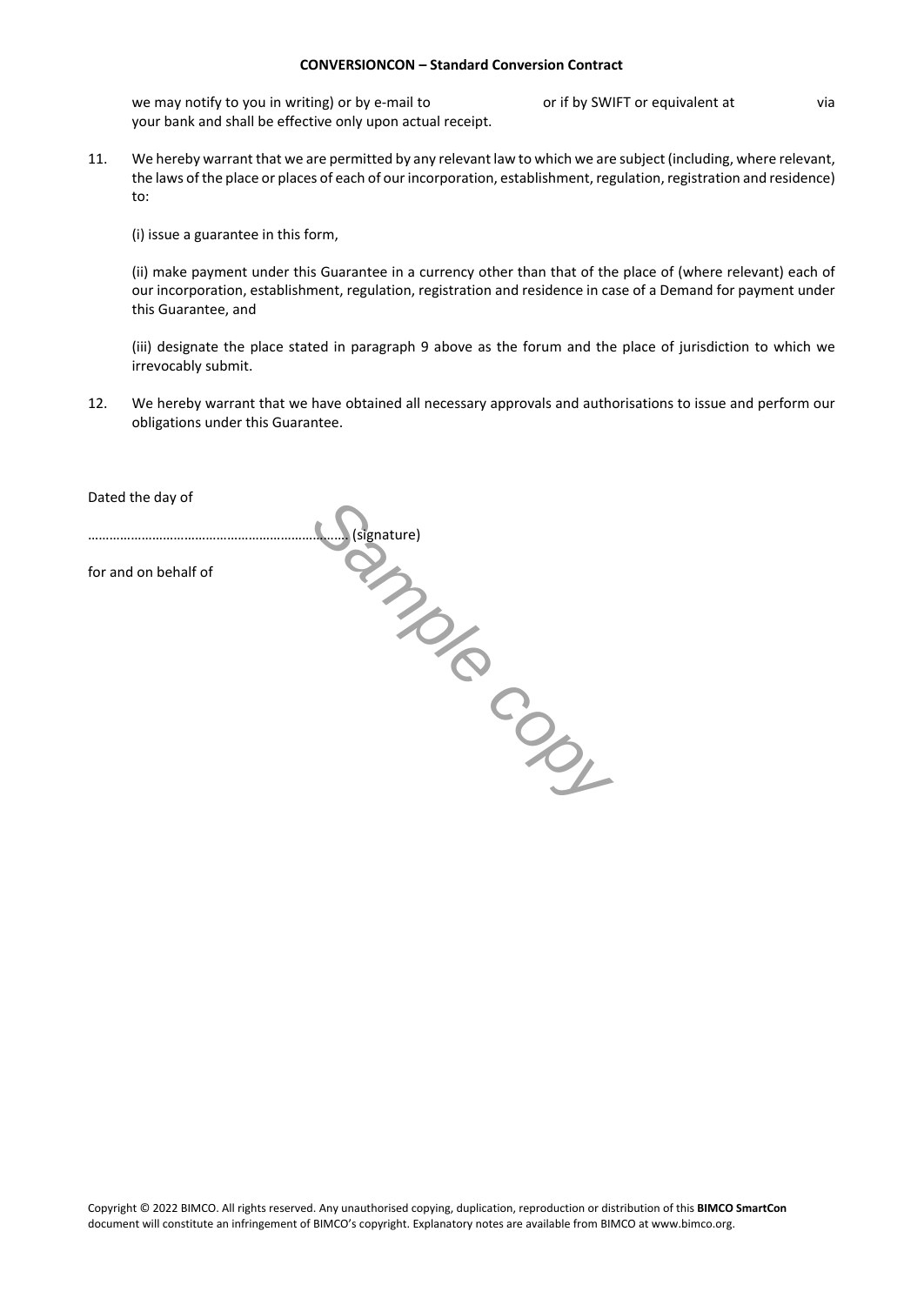**ANNEX F (SPECIAL TECHNICAL REQUIREMENTS)**

*Sample copy*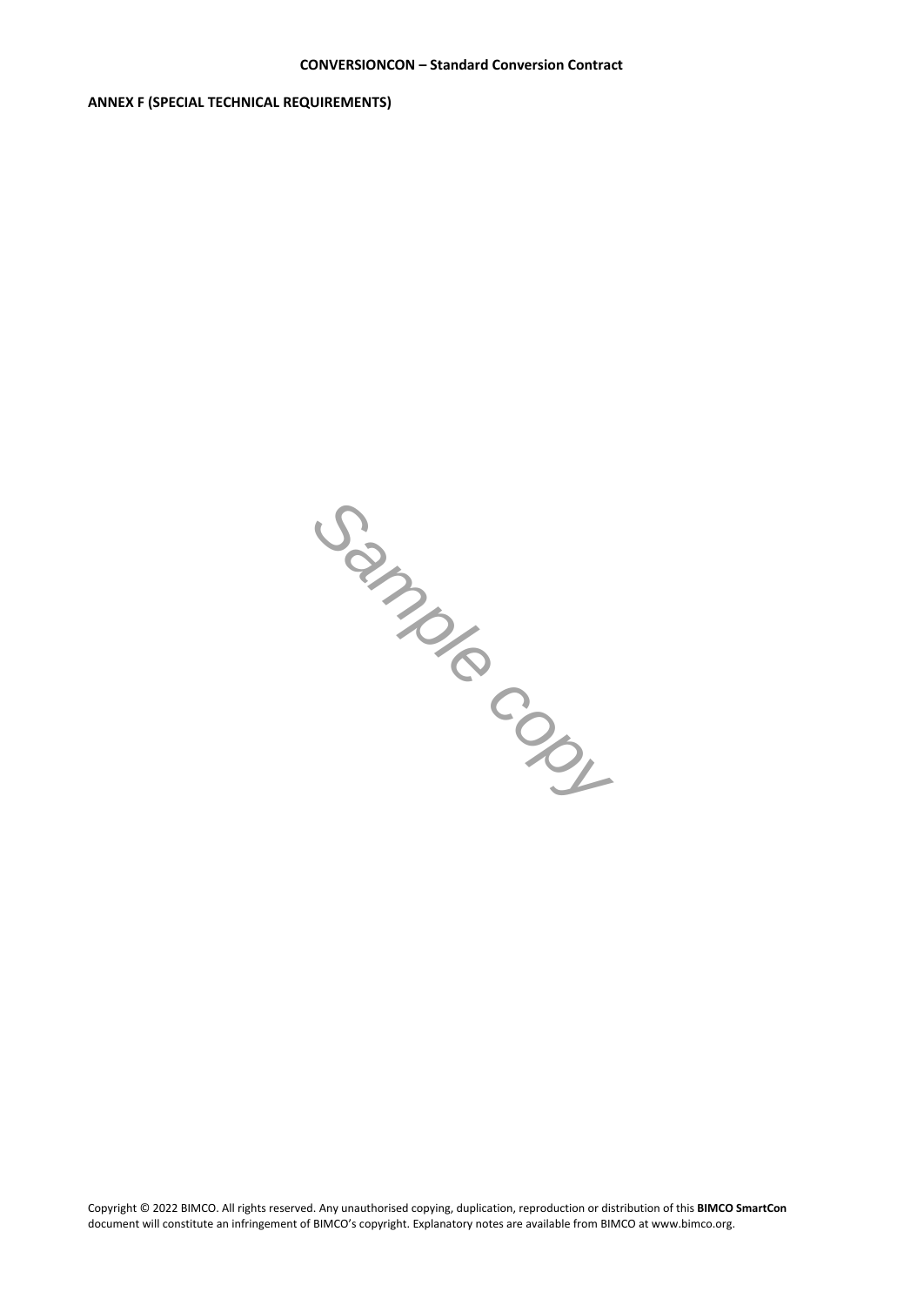**ANNEX G - (HEALTH, SAFETY, SECURITY AND ENVIRONMENT)**

*Sample copy*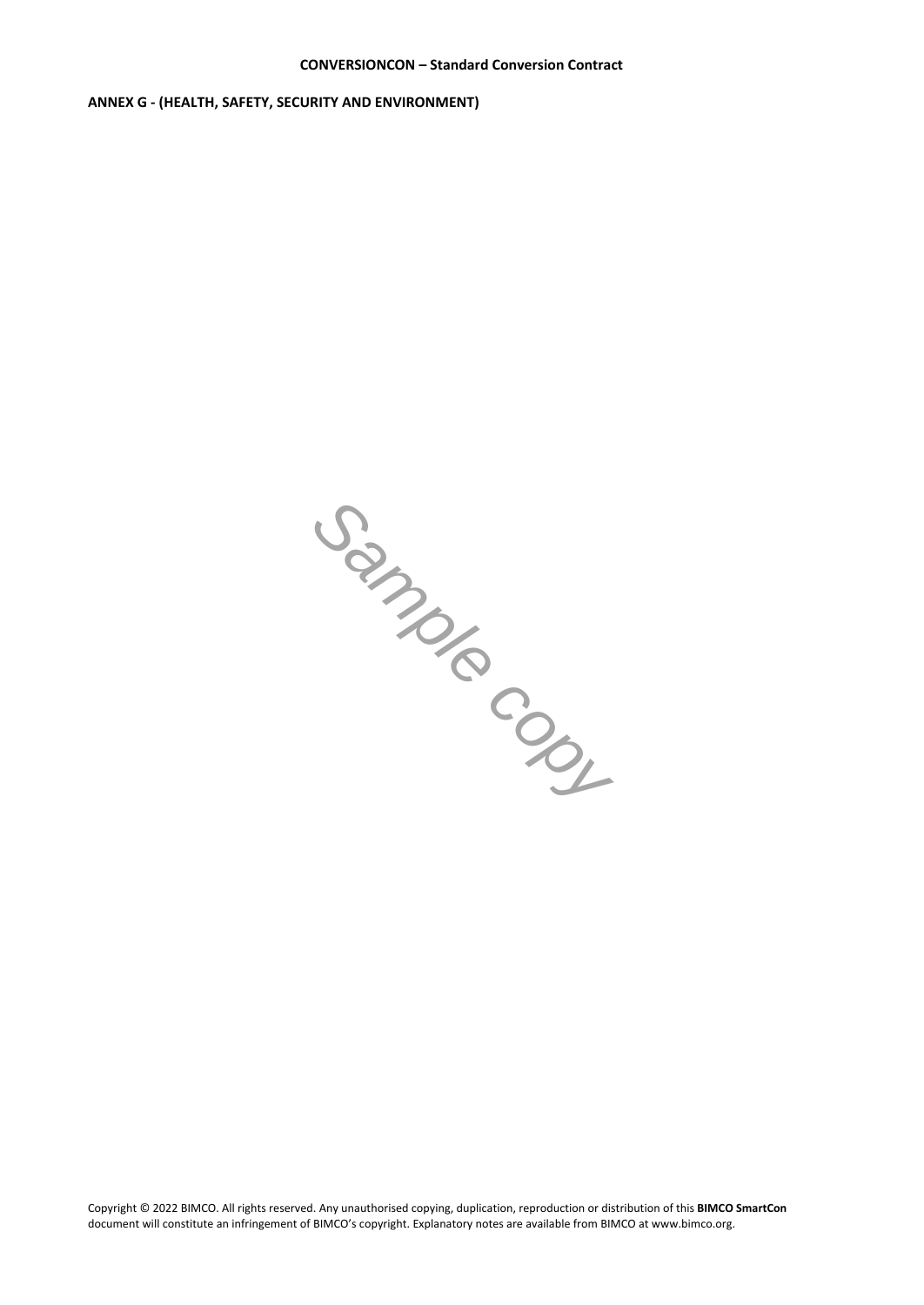# **ANNEX H – (INSURANCES)**

Insurance policies (as applicable) shall be obtained and maintained by the Contractors under Clause 37 (Insurances):

# **From the time of delivery of the Vessel to the Contractors until the Vessel has been redelivered to the Owners:**

Builders' All Risks Insurance – The Owners shall upon request be named as co-insured. Coverage shall be on terms no less wide than Institute Clauses for Builders' Risk terms (1/6/88) including Institute War and Institute Strike Clauses with a limit of cover no less than:

# **From the commencement of the Conversion Works until the Vessel has been redelivered:**

General Third Party Liability Insurance – Coverage shall be for:

Bodily Injury per person

Property Damage per occurrence

read Contract Copy Workmen's Compensation and Employer's Liability Insurance for Employees – covering Contractors' employees and other persons for whom the Contractors are liable as employer under applicable law for statutory benefits as set out and required by local law in area of operation or area in which the Contractors may become legally obliged to pay benefits.

Such other insurances as may be agreed.